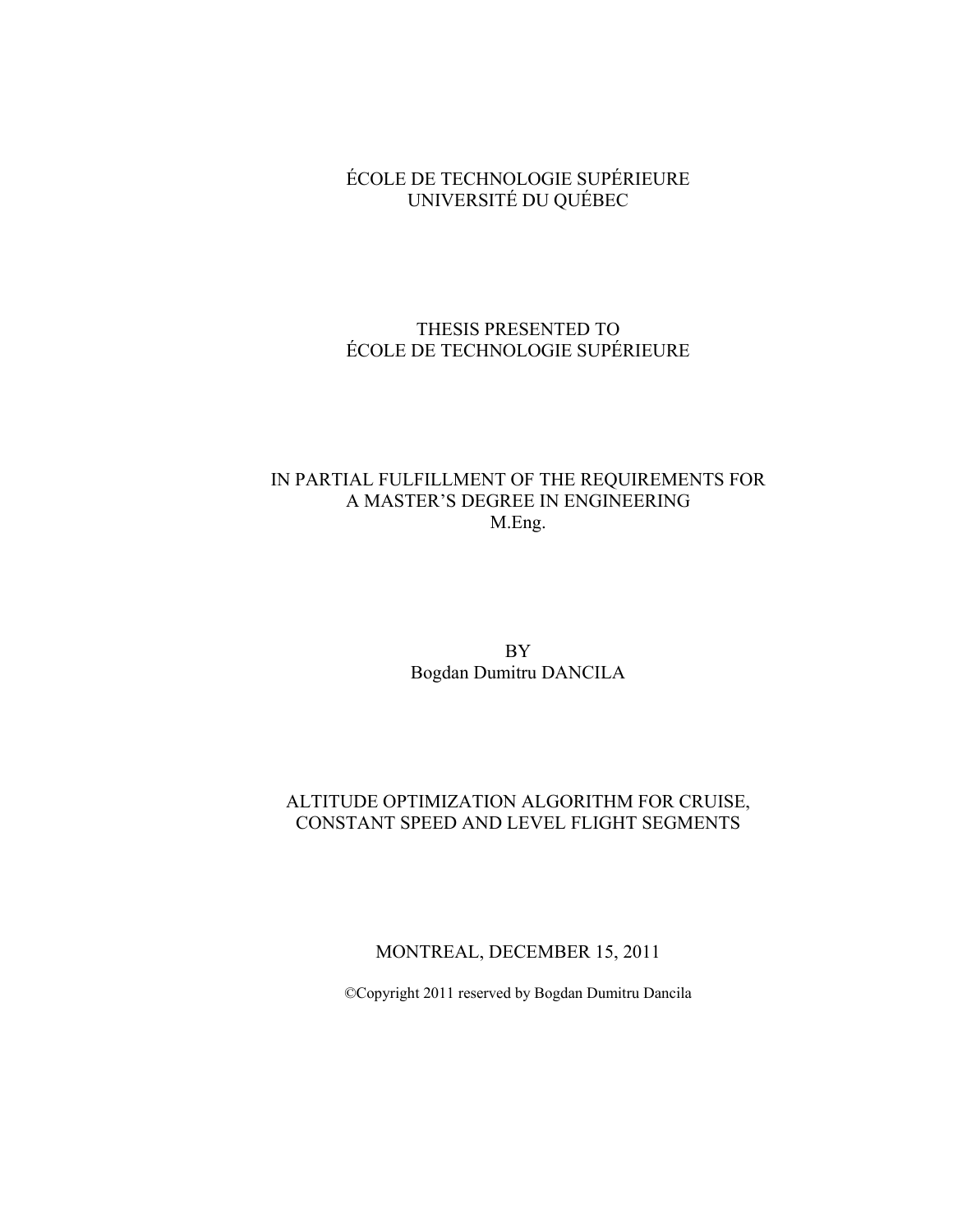©Copyright reserved

It is forbidden to reproduce, save or share the content of this document either in whole or in parts. The reader who wishes to print or save this document on any media must first get the permission of the author.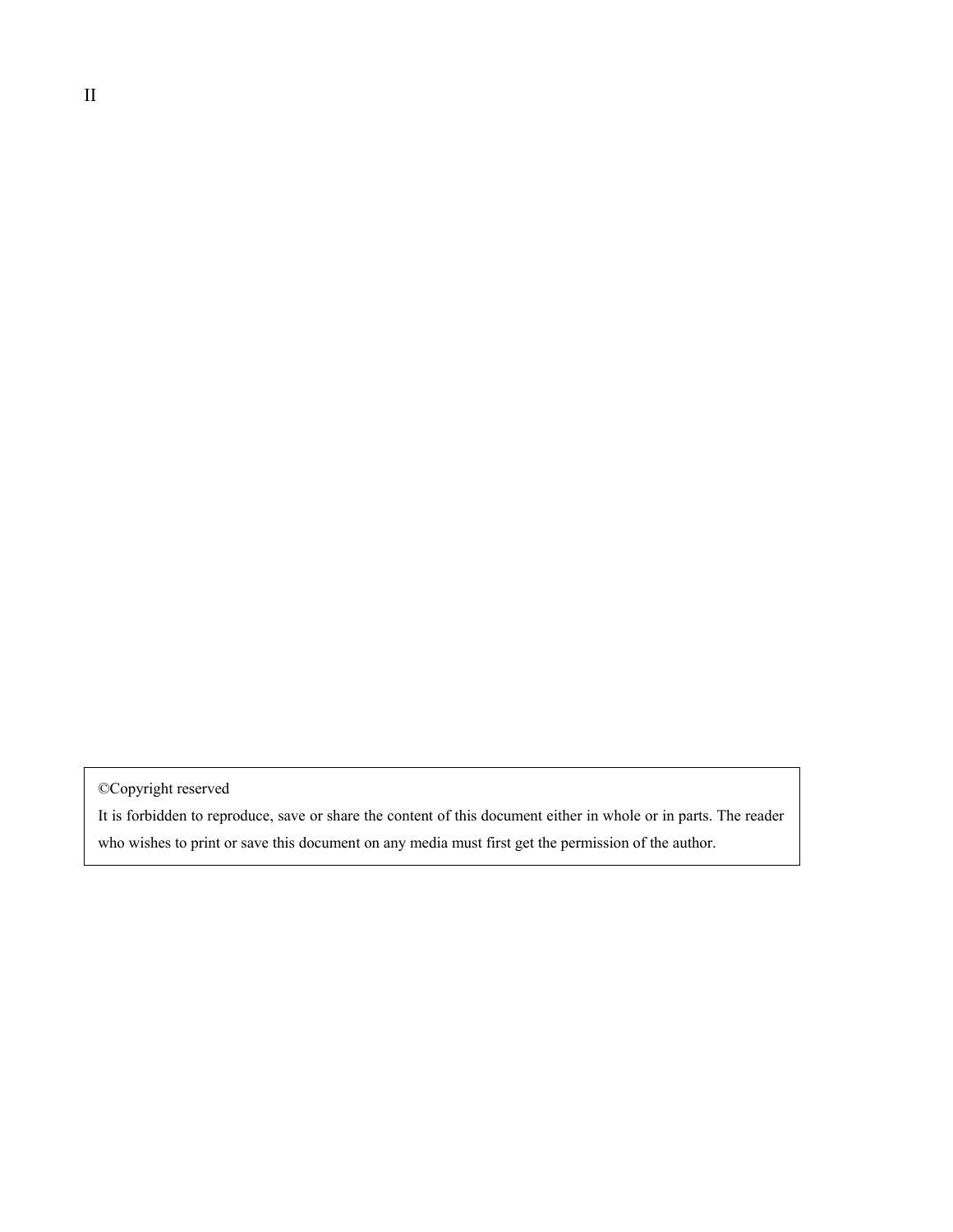### **BOARD OF EXAMINERS**

### THIS THESIS HAS BEEN EVALUATED

### BY THE FOLLOWING BOARD OF EXAMINERS:

Dr. Ruxandra Botez, Thesis Advisor Automated Manufacturing Engineering at École de technologie supérieure

Dr. Guy Gauthier, President of the board of Examiners Automated Manufacturing Engineering at École de technologie supérieure

Dr. Adrian Hiliuta, External Examiner CMC ELECTRONICS - ESTERLINE

### THIS THESIS WAS PRESENTED AND DEFENDED

BEFORE A BOARD OF EXAMINERS AND PUBLIC

#### ON DECEMBER 12, 2011

AT ÉCOLE DE TECHNOLOGIE SUPÉRIEURE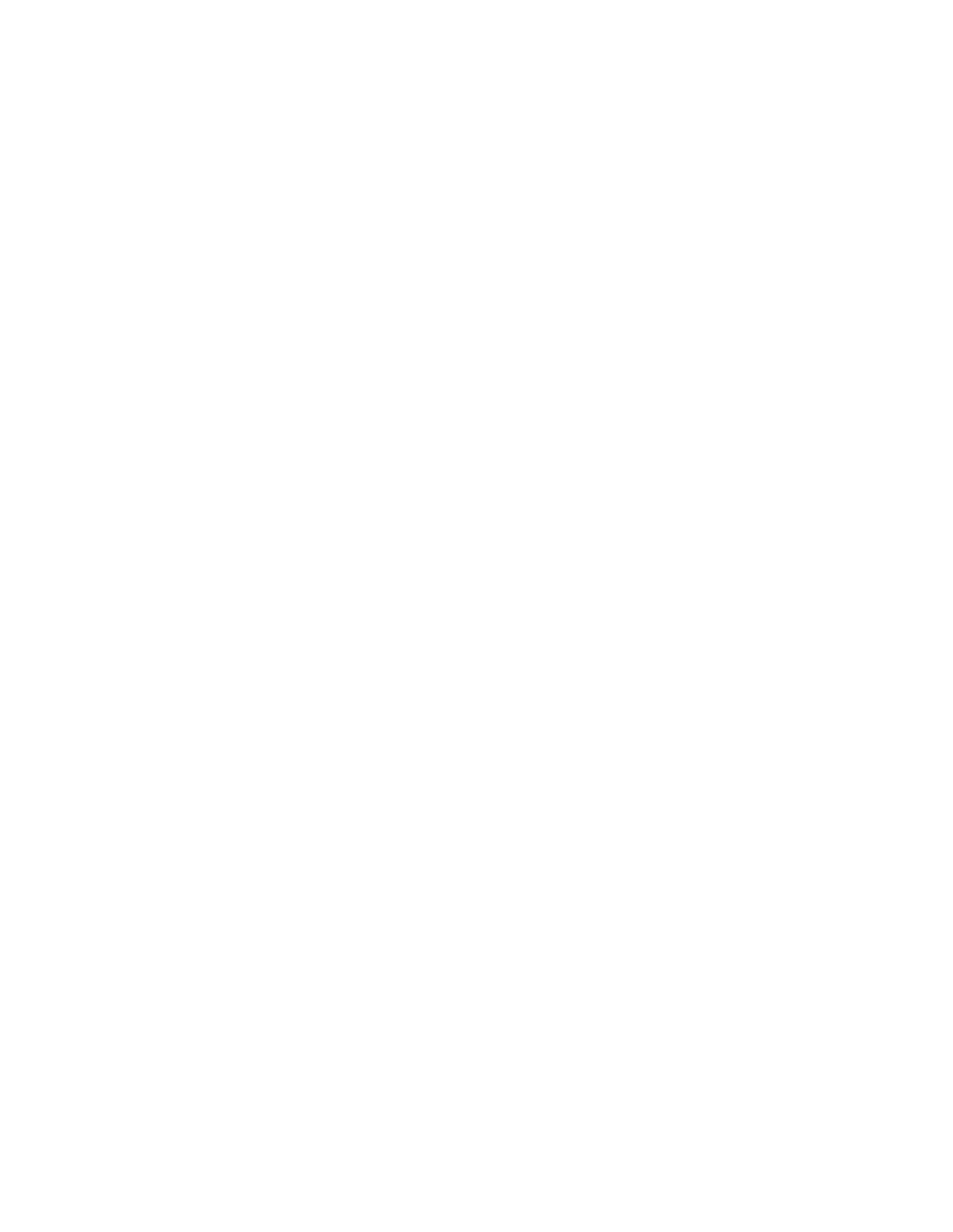### **FOREWORD**

One of the main research and development objectives in the aeronautical industry consists in the development of innovative equipment and algorithms that contribute to improving the standards of economic efficiency and environmental protection. The Green Aviation Research and Development Network (GARDN), a Business-Led Network of Centers of Excellence (B-LNCE), regroups leading Canadian Aerospace Industry and Academic Research Centers. GARDN actively promotes and supports projects and collaborative research that address the environmental protection using green aircraft design.

Under GARDN auspices, the Research Laboratory in Active Controls, Avionics and Aeroservoelasticity (LARCASE), at Ecole de Technologie Superieure (ETS), and CMC Electronics-Esterline, are collaborating on a research project investigating new or improved cruise and descent trajectory optimization algorithms for the CMC Electronics-Esterline's Flight Management System.

In this thesis, an algorithm is proposed that determines the optimal altitude that minimizes the total costs for flying a constant speed, level flight, cruise segment. This algorithm is the subject of the present thesis.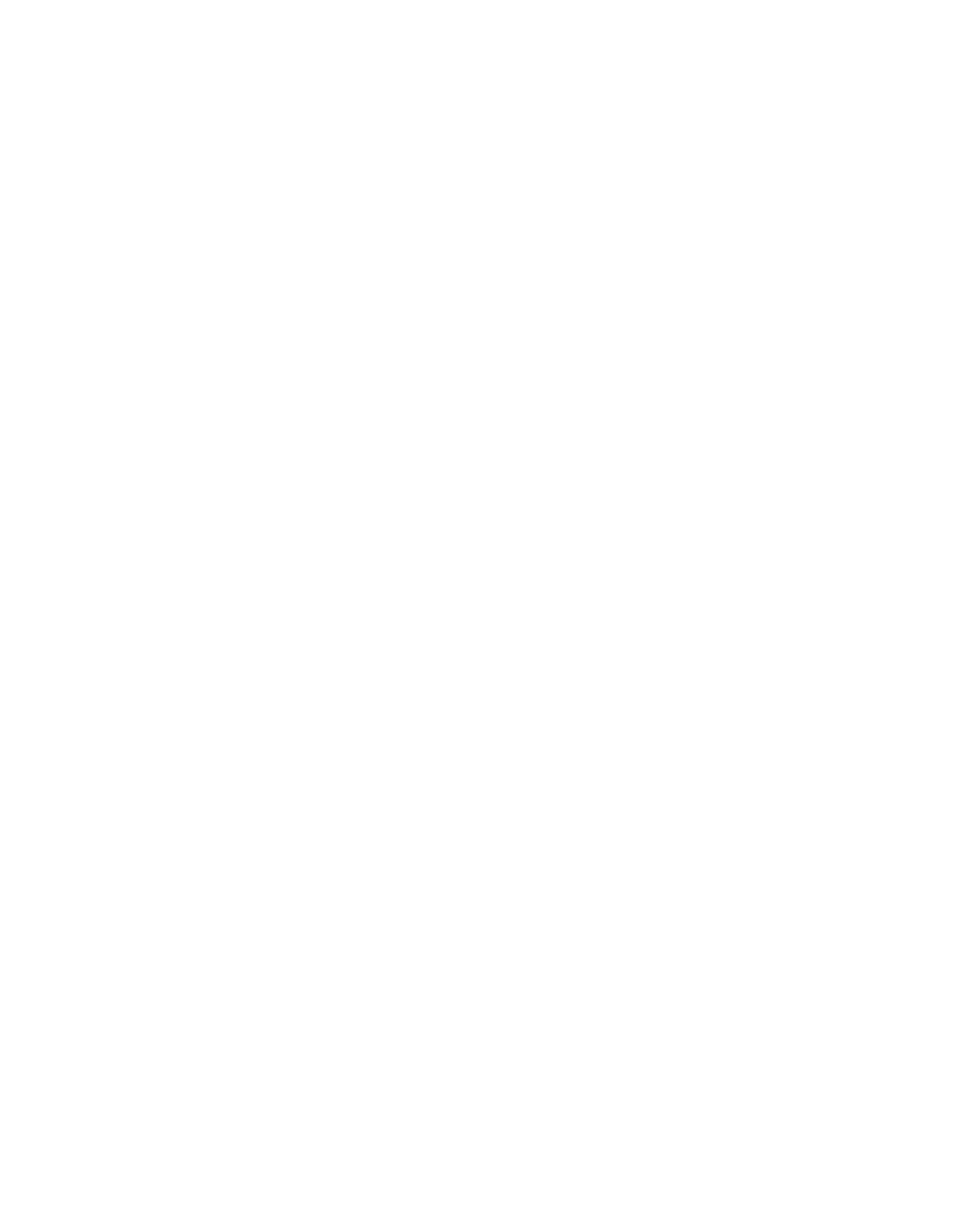#### **AKNOWLEDGEMENTS**

Firstly, I would like to thank my supervisor, Professor Ruxandra Botez, for the opportunity to perform my research at the Research Laboratory in Active Controls, Avionics and Aeroservoelasticity (LARCASE), and for the opportunity to learn and work on interesting aviation research projects. I would also like to express my deepest appreciation for her mentorship as well as for academic and financial support throughout the Master's program.

I would also like to thank to Mr. Dominique Labour from CMC Electronics – Esterline for the excellent collaboration and for sharing his knowledge of practical aspects related to FMS algorithm implementation. Many thanks are due to Mr Dominique Labour, Mr Rex Hygate, Mr Daniel Guertin and Mr Claude Provencal for offering me the additional CMC Electronics – Esterline scholarship. This scholarship gave me more encouragement to pursue and finalize my Master thesis on the Green Aviation Research and Development Network (GARDN) project, thus providing many learning opportunities and a great professional experience.

Also, I would like to thank my LARCASE colleagues, Ms. N. Dumondel and Messrs. J. Dupont, R. Glumineau, J.Hemmerle, T. Klotz, B. Langlet, F. Millet, T. Salamah, S. Souleymane, and L. Tevoedjre, for their collaboration and important contribution to producing the FMS data needed for the algorithm validation.

A special thank to my family for their constant support throughout the duration of the Master's program.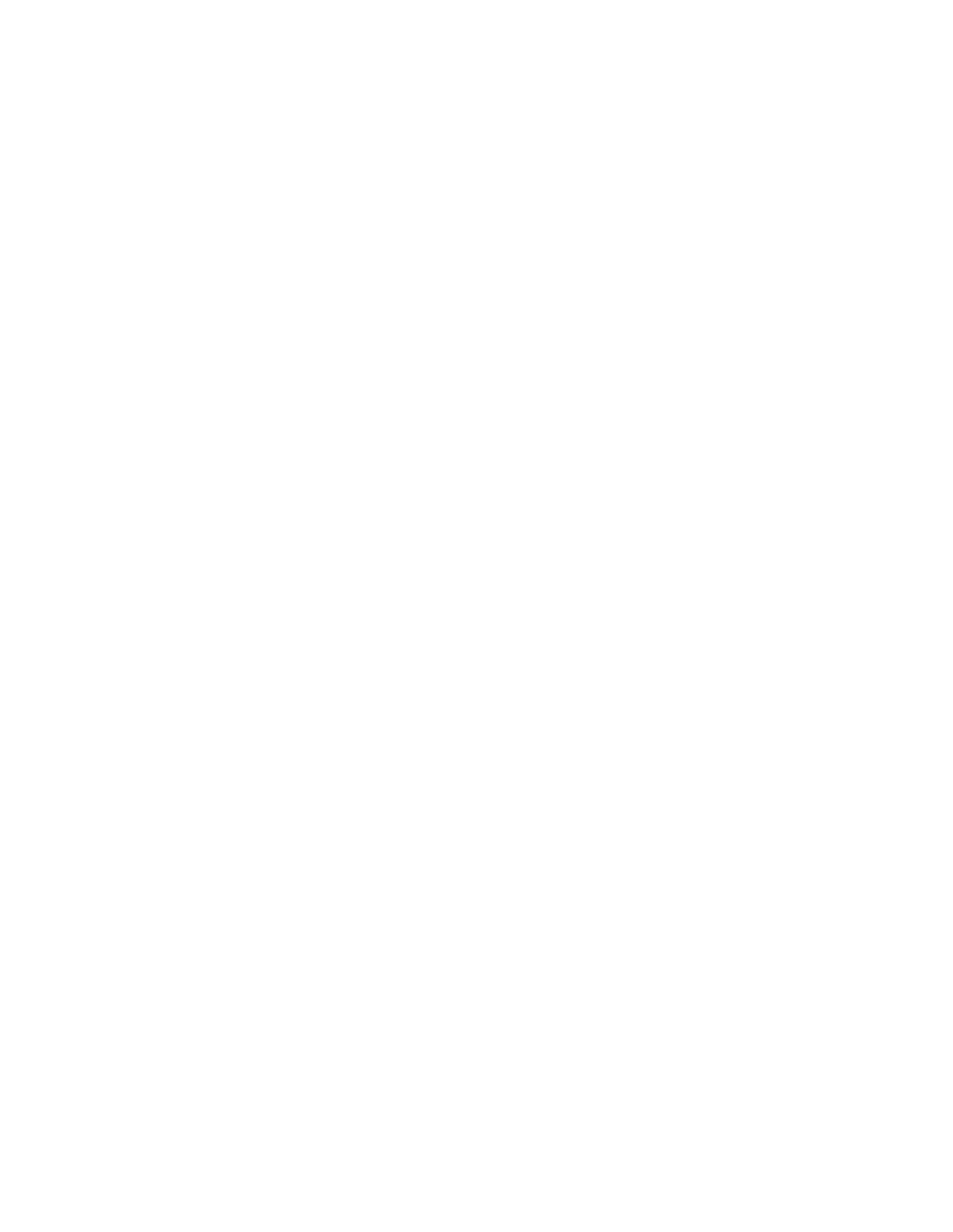### **ALTITUDE OPTIMIZATION ALGORITHM FOR CRUISE, CONSTANT SPEED AND LEVEL FLIGHT SEGMENTS**

#### Bogdan Dumitru DANCILA

### **RÉSUMÉ**

Dans ce mémoire le développement d'un algorithme est présenté. Dans cet algorithme, nous déterminons l'altitude optimale pour un vol de croisière, à une vitesse et altitude constantes, sur un segment donné de la trajectoire de vol. Le critère d'optimisation correspond à la minimisation des couts totaux, et, si possible, de la consommation de combustible, pour parcourir le segment de croisière spécifié. Le but principal est de prouver le concept d'un algorithme, pour une fonctionnalité du FMS, informant les pilotes sur l'altitude de vol optimale pour le segment de croisière considéré.

L'algorithme a été développé en MATLAB, en utilisant une nouvelle méthode de calcul de la consommation de combustible pour les vols de croisière, à une vitesse et altitude constantes, en utilisant les données de performance de l'avion. Trois modèles d'avion ont été considérées, un pour lequel le modèle du vol de croisière prend en compte la position du centre de gravité, et deux modèles qui ne le font pas.

L'algorithme a été développé pour des conditions normales de vol, et il ne prend pas en compte les couts correspondent aux changements d'altitude, au début et à la fin du segment, requises pour atteindre l'altitude optimale et revenir à l'altitude de croisière initiale.

Les performances de l'algorithme ont été évaluées sur trois modèles d'avion – Airbus A310, Sukhoi RRJ et Lockheed L1011. Les données de validation ont été générées à partir des informations produites sur une plate-forme FMS de CMC Electronics – Esterline, qui utilise les mêmes modèles d'avion, et les mêmes données de performance, pour les mêmes conditions de vol

**Mots-clés :** Flight Management System, altitude optimale de croisière, cout minimal, consommation de combustible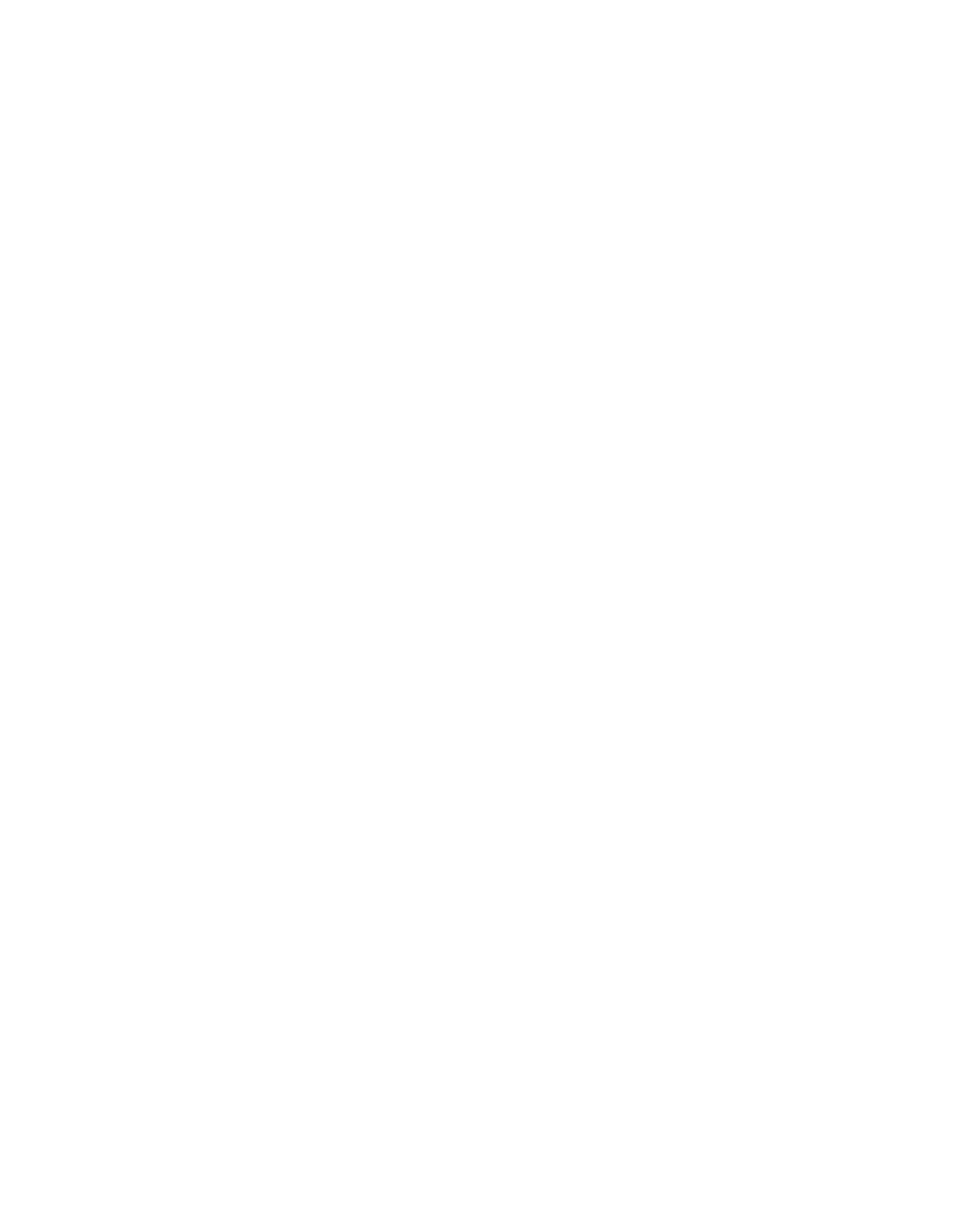### **ALTITUDE OPTIMIZATION ALGORITHM FOR CRUISE, CONSTANT SPEED AND LEVEL FLIGHT SEGMENTS**

#### Bogdan Dumitru DANCILA

### **ABSTRACT**

In this thesis, the development of an algorithm is presented. The algorithm determines the optimal cruise altitude for flying an aircraft at a constant speed and altitude on a given segment of the flight route. The optimization criteria corresponds to the minimization of the total costs, and, if possible, fuel consumption, associated with flying the cruise segment. The main objective is the development of a new algorithm, for a functionality of the FMS platform, that will display for the pilots the advisory information on a segment's cruise altitude yielding the minimal cost.

The algorithm, developed in MATLAB, is using a new method for computing the fuel burn, for the level flight cruise segments, based on the aircraft's performance data. Three aircraft models were considered, one whose cruise modeling uses the center of gravity position, and two that do not use the center of gravity position.

The algorithm was developed for normal flight conditions, and does not consider the costs associated with the initial and final changes of altitude, necessary to reach the optimal altitude and, at the end of the segment, needed to return to the initial cruise altitude.

Algorithm performances were evaluated on three aircraft models – Airbus A310, Sukhoi RRJ and Lockheed L1011. The validation data were generated based on the information produced on a CMC Electronics – Esterline FMS platform that used an identical aircraft model, and performance data, for identical flight conditions.

**Keywords:** Flight Management System, optimal cruise altitude, minimal cost, fuel burn.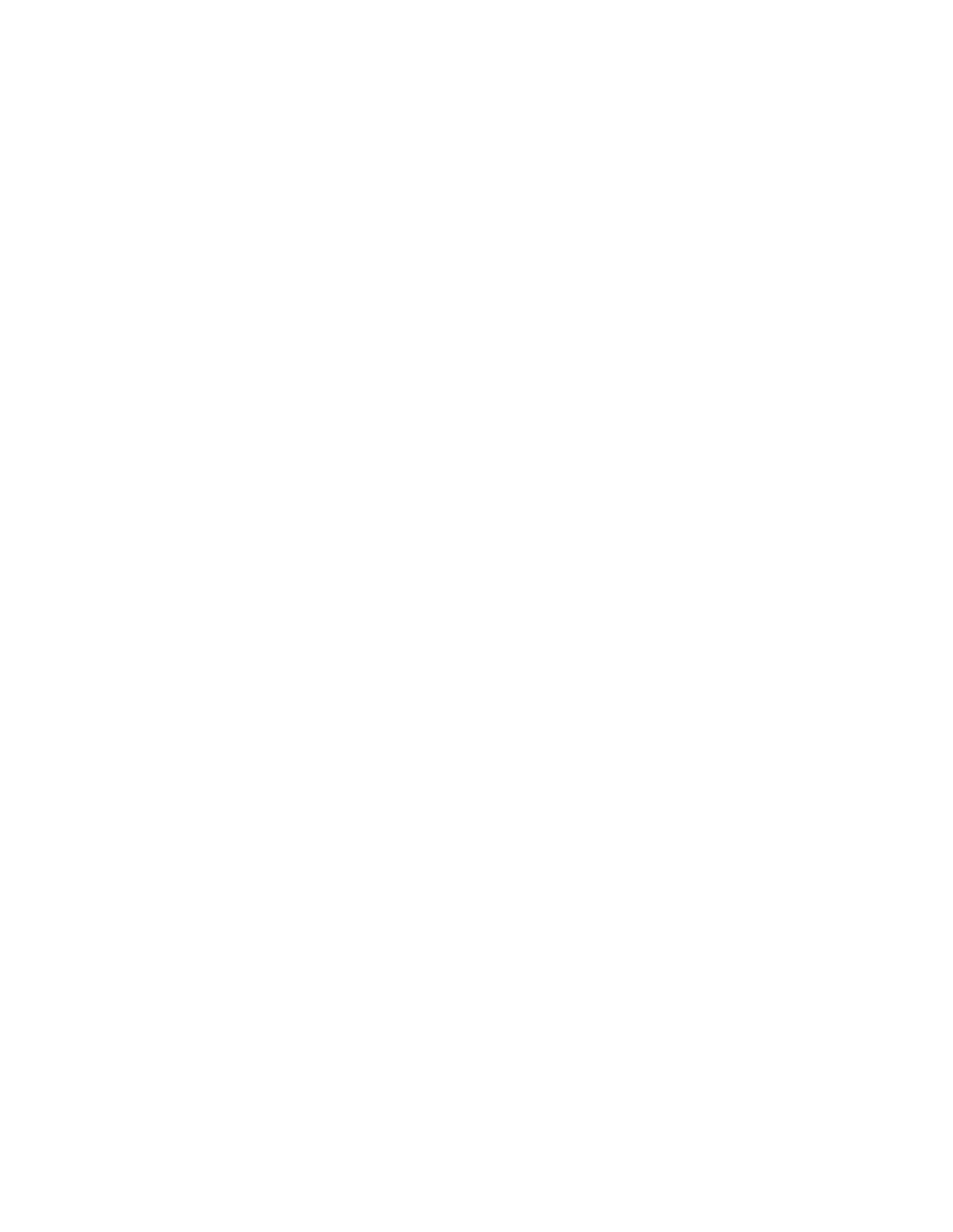## **TABLE OF CONTENTS**

|                  |                  |                                                                    | Page |
|------------------|------------------|--------------------------------------------------------------------|------|
|                  |                  |                                                                    |      |
|                  | <b>CHAPTER 1</b> |                                                                    |      |
|                  | <b>CHAPTER 2</b> |                                                                    |      |
| 2.1              |                  | The fuel burn rate model for constant speed, level, cruise flight7 |      |
| 2.2              |                  |                                                                    |      |
| 2.3              |                  |                                                                    |      |
|                  | 2.3.1            |                                                                    |      |
| 2.4              |                  |                                                                    |      |
| 2.5              |                  |                                                                    |      |
| 2.6              |                  |                                                                    |      |
| 2.7              |                  |                                                                    |      |
| 2.8              |                  |                                                                    |      |
|                  | <b>CHAPTER 3</b> |                                                                    |      |
| 3.1              |                  |                                                                    |      |
| 3.2              |                  |                                                                    |      |
|                  | 3.2.1            |                                                                    |      |
|                  | 3.2.2            |                                                                    |      |
|                  | 3.2.3            |                                                                    |      |
|                  | 3.2.4            |                                                                    |      |
| 3.3              |                  |                                                                    |      |
| 3.4              |                  |                                                                    |      |
| 3.5              |                  |                                                                    |      |
|                  | 3.5.1            |                                                                    |      |
|                  | 3.5.2            |                                                                    |      |
|                  | 3.5.3            |                                                                    |      |
|                  | 3.5.4            |                                                                    |      |
|                  |                  | 3.5.4.1                                                            |      |
|                  |                  |                                                                    |      |
|                  |                  | 3.5.4.3                                                            |      |
|                  | 3.5.5            |                                                                    |      |
|                  | 3.5.6            |                                                                    |      |
| <b>CHAPTER 4</b> |                  |                                                                    |      |
| 4.1              |                  |                                                                    |      |
| 4.2              |                  |                                                                    |      |
| 4.3              |                  |                                                                    |      |
|                  |                  |                                                                    |      |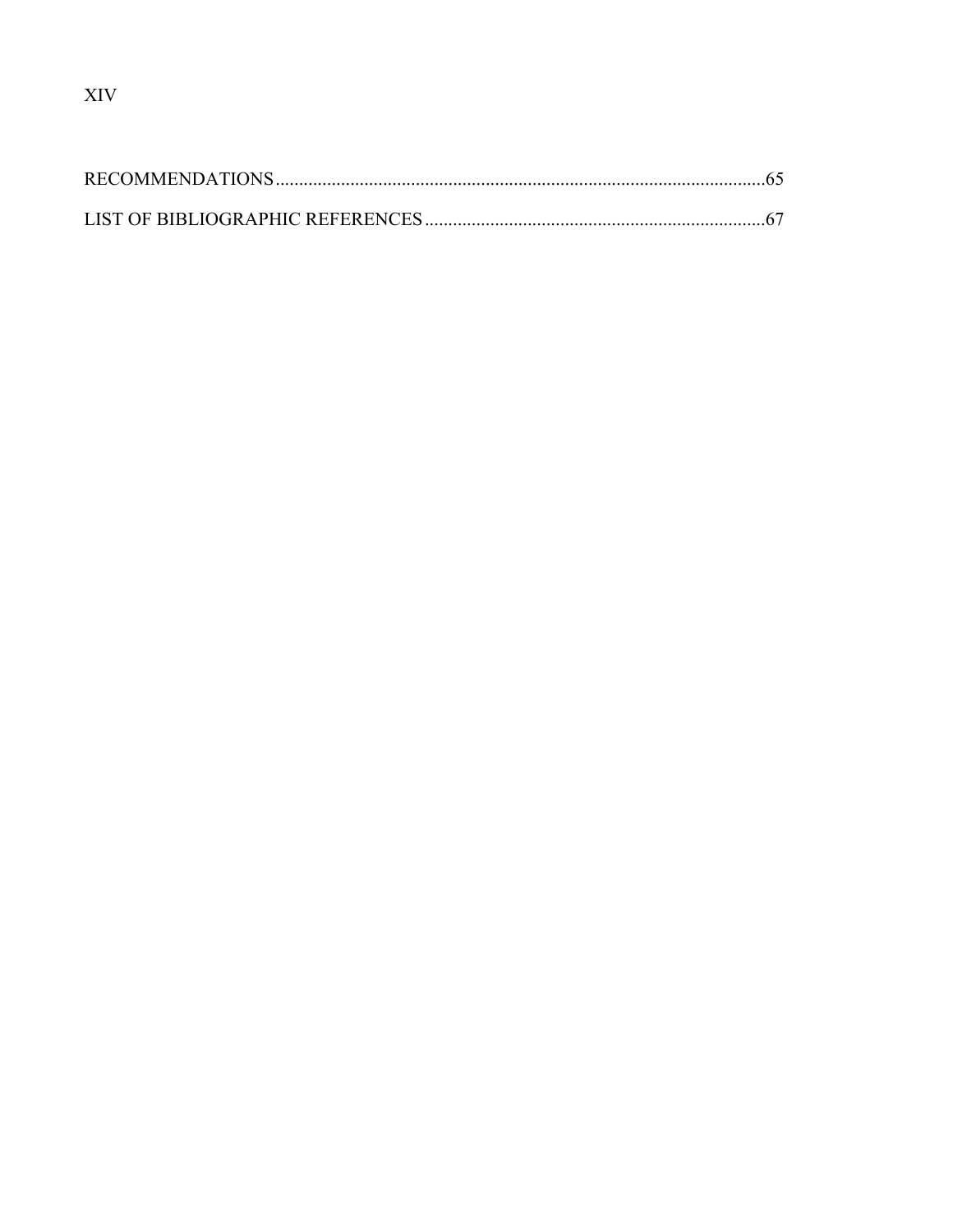### **LIST OF TABLES**

|            |                                                                                                                                                                                                   | Page |
|------------|---------------------------------------------------------------------------------------------------------------------------------------------------------------------------------------------------|------|
| Table 4-1  |                                                                                                                                                                                                   |      |
| Table 4-2  | A310 optimal altitude test results function of the cost index value44                                                                                                                             |      |
| Table 4-3  | A310 performance results, function of the cost index value,<br>as a difference between the algorithm computed values at the<br>optimal altitudes computed using the algorithm and the PTT         |      |
| Table 4-4  | A310 performance results, function of the cost index value,<br>as the difference between the values computed using the algorithm<br>and the PTT validation data, at the optimal altitude computed |      |
| Table 4-5  |                                                                                                                                                                                                   |      |
| Table 4-6  |                                                                                                                                                                                                   |      |
| Table 4-7  |                                                                                                                                                                                                   |      |
| Table 4-8  |                                                                                                                                                                                                   |      |
| Table 4-9  | RRJ optimal altitude test results function of the cost index value52                                                                                                                              |      |
| Table 4-10 | RRJ performance results, function of the cost index value,<br>as a difference between the algorithm computed values at the<br>optimal altitudes computed using the algorithm and the PTT          |      |
| Table 4-11 | RRJ performance results, function of the cost index value,<br>as the difference between the values computed using the algorithm<br>and the PTT validation data, at the optimal altitude computed  |      |
| Table 4-12 |                                                                                                                                                                                                   |      |
| Table 4-13 |                                                                                                                                                                                                   |      |
| Table 4-14 | RRJ Optimal altitude module execution time statistics 57                                                                                                                                          |      |
| Table 4-15 |                                                                                                                                                                                                   |      |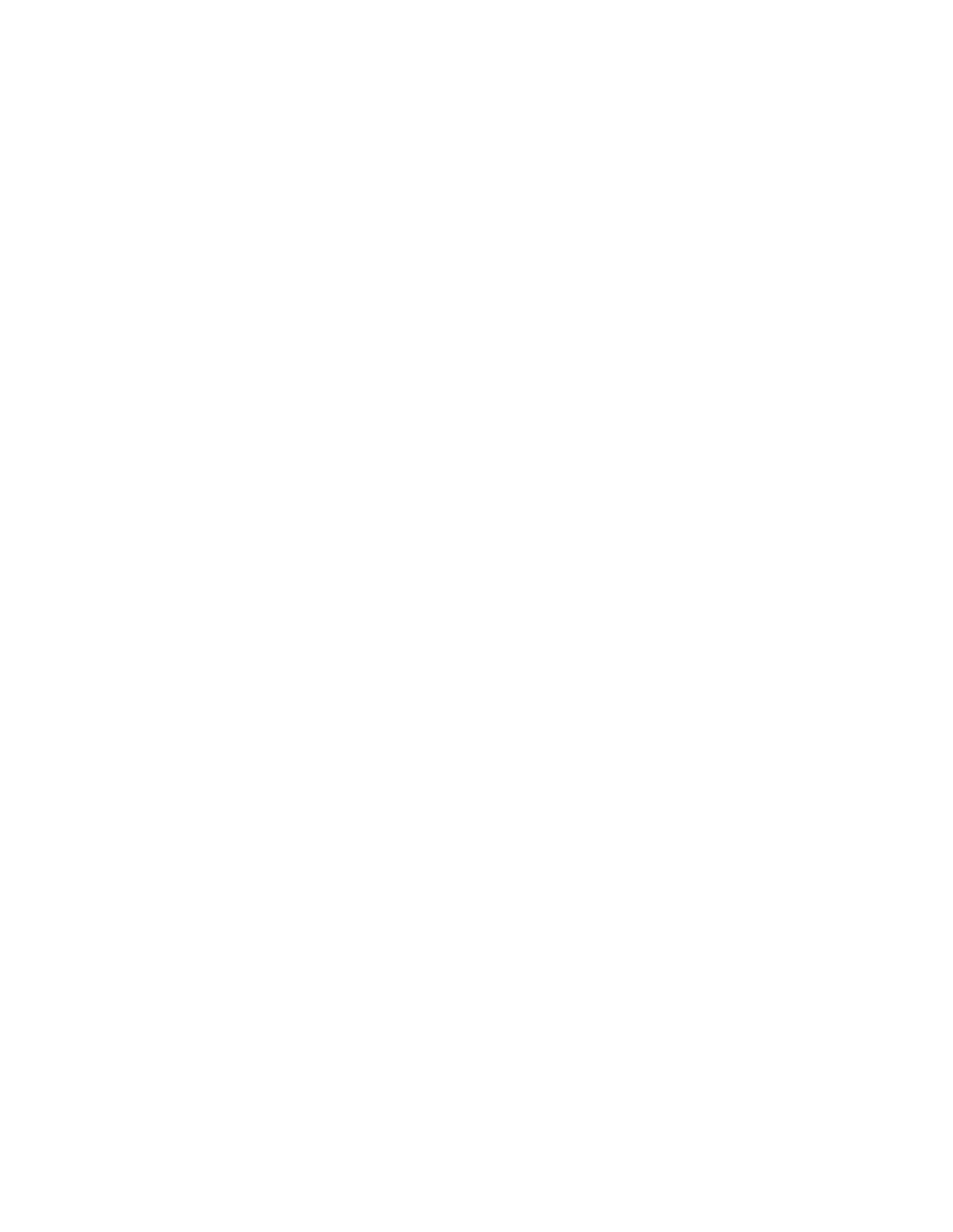## **LIST OF FIGURES**

|            | Page |
|------------|------|
| Figure 2.1 |      |
| Figure 2.2 |      |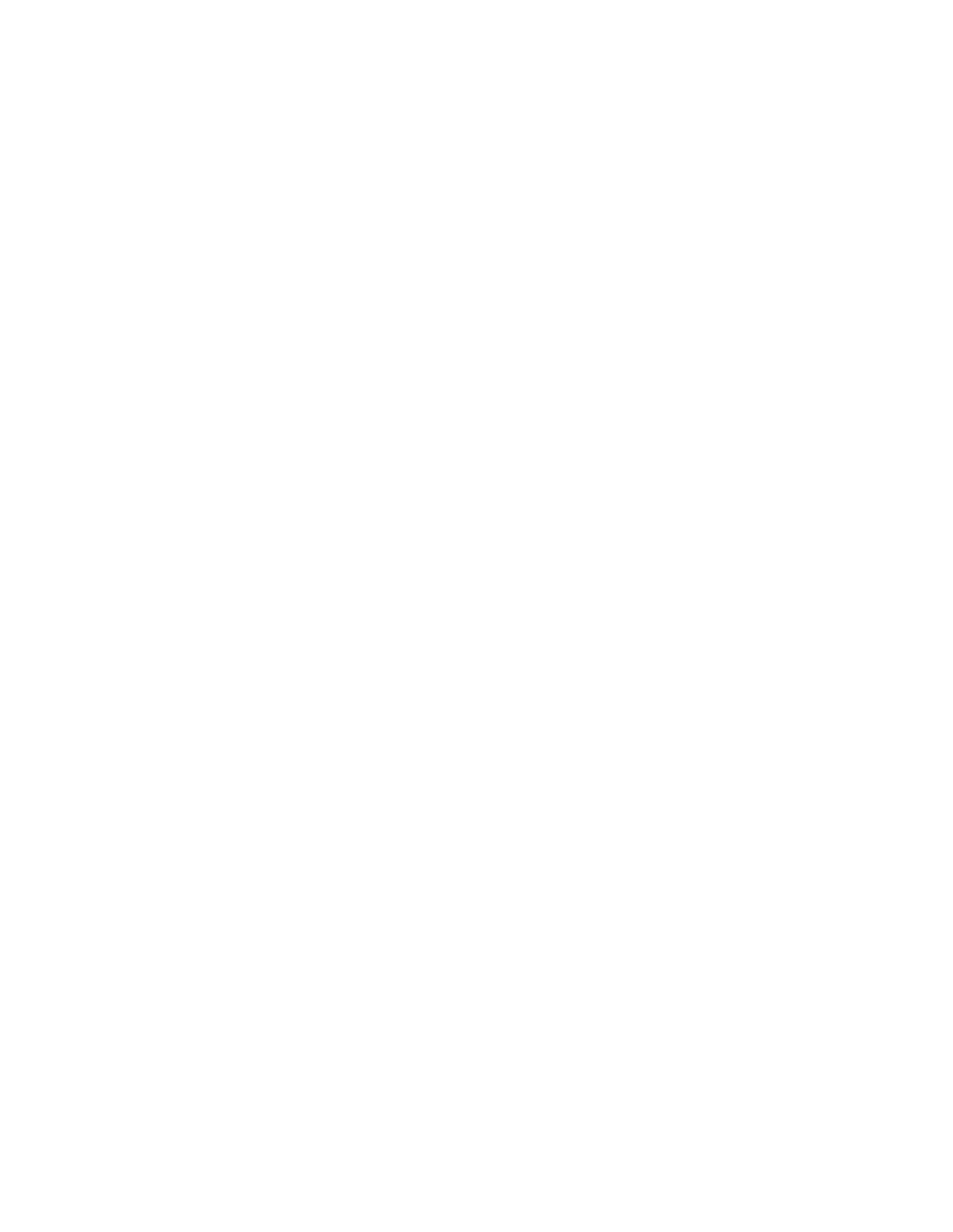## **LIST OF ABBREVIATIONS AND ACRONYMS**

| A310           | Airbus A310                                                                         |
|----------------|-------------------------------------------------------------------------------------|
| <b>ADC</b>     | air data computer                                                                   |
| <b>B-LNCE</b>  | Bussiness-Led Network of Centers of Excellence                                      |
| <b>CDA</b>     | <b>Continuous Descent Arrivals</b>                                                  |
| <b>ETS</b>     | Ecole de technologie superieure                                                     |
| <b>FMS</b>     | <b>Flight Management System</b>                                                     |
| Flightsim      | eNGENUITY Technologies Inc. - STAGE Flightsim 9.1                                   |
| <b>GARDN</b>   | Green Aviation Research and Development Network                                     |
| L1011          | Lockheed L1011                                                                      |
| <b>LARCASE</b> | Laboratory of Advanced Research in Control, Aerodynamics and<br>Aeroservoelasticity |
| <b>LNAV</b>    | Lateral Navigation                                                                  |
| <b>MSL</b>     | Mean Sea Level                                                                      |
| <b>OPD</b>     | <b>Optimal Profile Descents</b>                                                     |
| <b>PTT</b>     | CMC – Electronics Esterline CMA9000-PTT                                             |
| <b>RCL</b>     | Recommended Cruise Level/Altitude                                                   |
| RK4            | Runge-Kutta 4 numeric integration algorithm                                         |
| <b>RNAV</b>    | Area Navigation                                                                     |
| <b>RNP</b>     | Required Navigation Performance                                                     |
| <b>RRJ</b>     | Sukhoi Superjet 100                                                                 |
| <b>RTA</b>     | Requested Time of Arrival                                                           |
| <b>SI</b>      | International Standard of Units and Measurements                                    |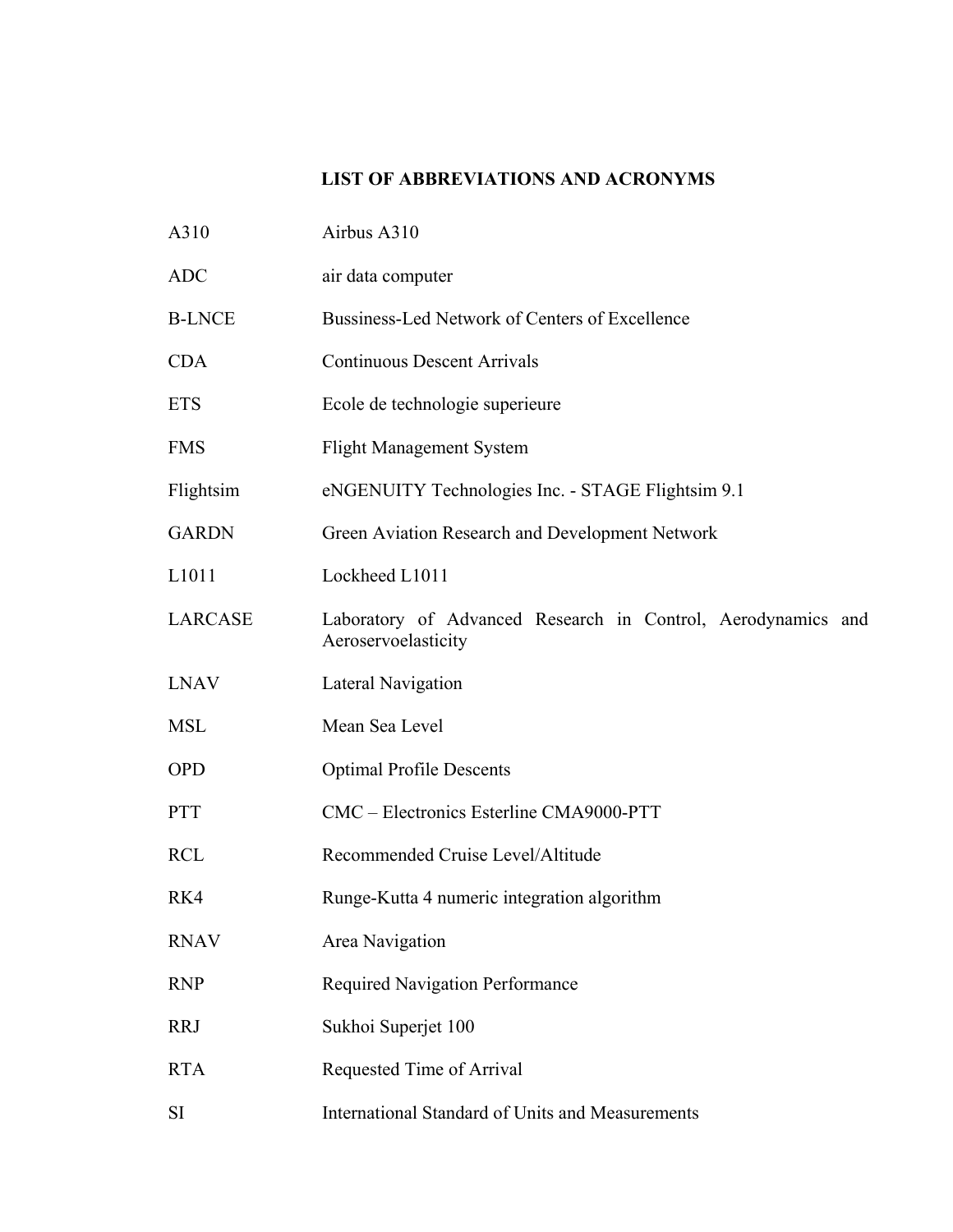VNAV Vertical Navigation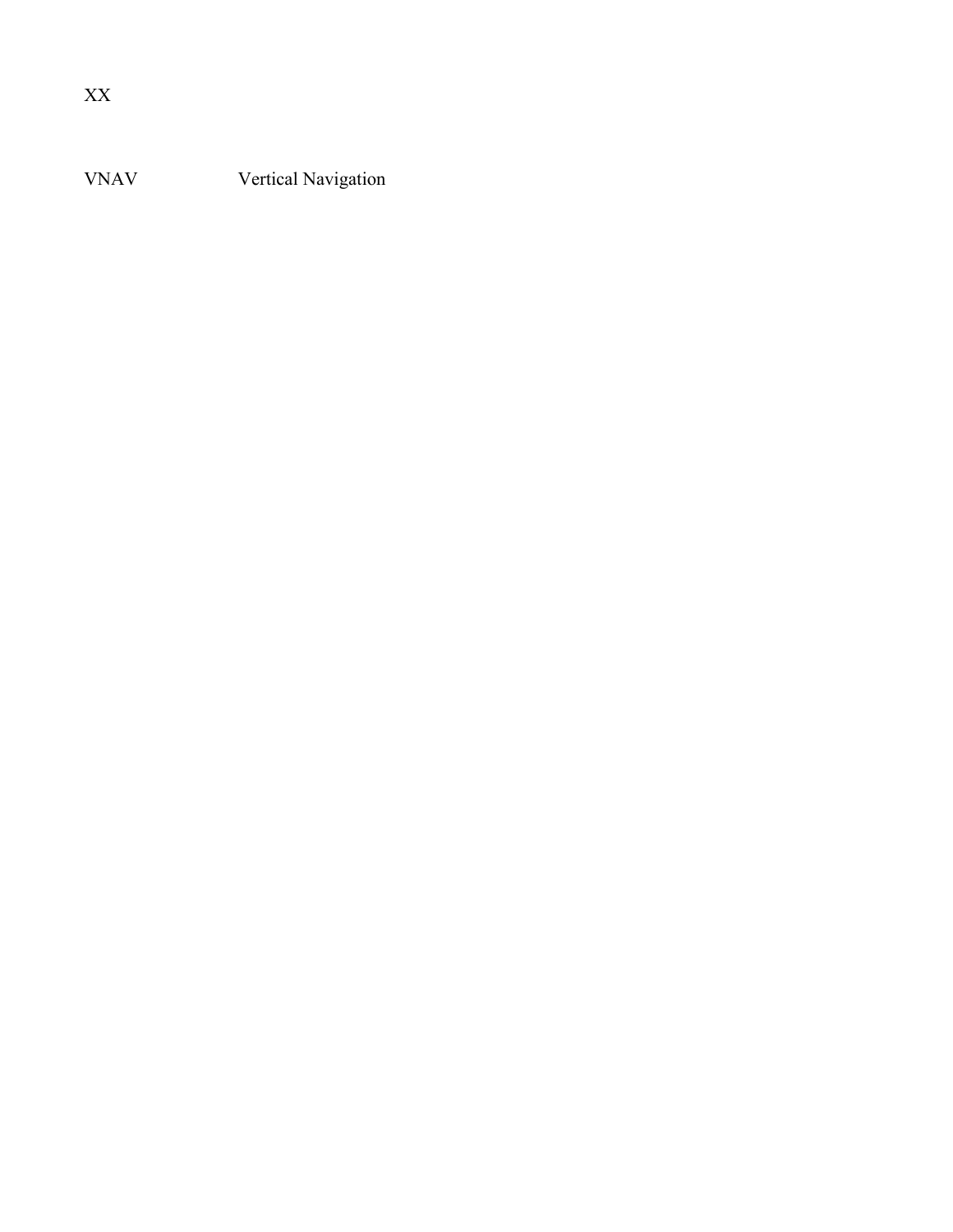## **LIST OF SYMBOLS AND MEASUREMENT UNITS**

| alt              | altitude (ft)                                                                                                   |
|------------------|-----------------------------------------------------------------------------------------------------------------|
| $a_{LR}$         | air temperature variation coefficient ( ${}^{\circ}R/ft$ )                                                      |
| CAS              | calibrated airspeed (Kts)                                                                                       |
| cg               | center of gravity position (%MAC)                                                                               |
| <b>CGREFDIST</b> | aircraft center of gravity reference point's position, as a distance from<br>the aircraft's reference point (m) |
| $CG_AT_GW$       | center of gravity position function of the total weight (%MAC)                                                  |
| CG_SLOPE         | center of gravity position variation coefficient (%MAC)                                                         |
| <b>CI</b>        | cost index (Kg/min)                                                                                             |
| $C_{\text{tot}}$ | total cost $(\$)$                                                                                               |
| C <sub>TOT</sub> | total cost (Kg)                                                                                                 |
| datum            | the longitudinal reference point of the aircraft (dimensionless)                                                |
| dcg              | center of gravity position variation (%MAC)                                                                     |
| deg              | degrees                                                                                                         |
| δ                | pressure ratio (dimensionless)                                                                                  |
| dgw              | gross weight variation (Kg)                                                                                     |
| \$               | US dollars                                                                                                      |
| fbr              | fuel burn rate (Kg/h)                                                                                           |
| FC               | fuel cost $(\$)$                                                                                                |
| fcr              | fuel correction factor (dimensionless)                                                                          |
| ff               | fuel flow $(Kg/h)$                                                                                              |
| fuel             | fuel weight (Kg)                                                                                                |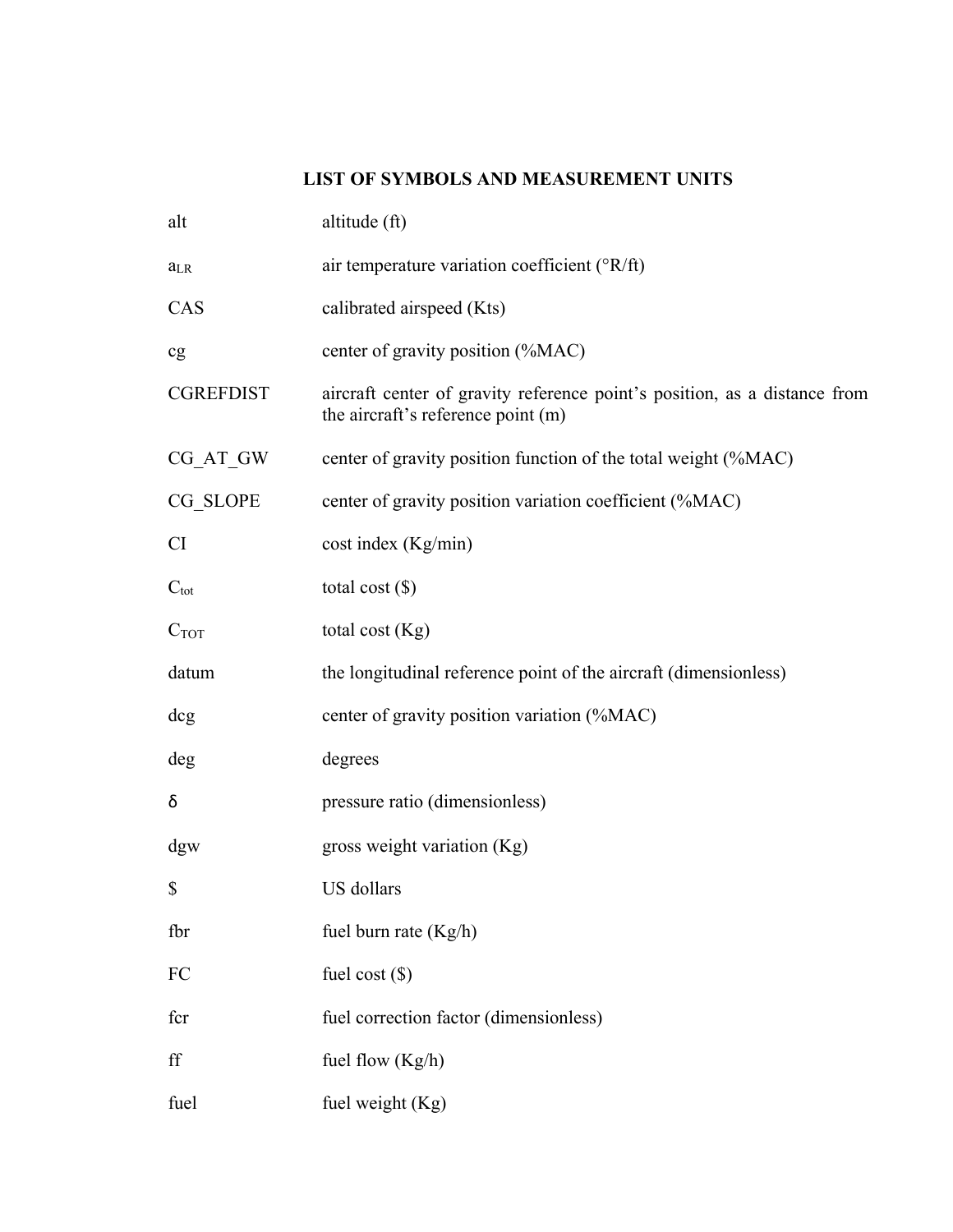# XXII

| Fuelprice           | fuel price (\$/Kg)                                                                                   |
|---------------------|------------------------------------------------------------------------------------------------------|
| ft                  | foot                                                                                                 |
| $\gamma$            | adiabatic constant of the ideal gas (dimensionless)                                                  |
| <b>GS</b>           | ground speed (Kts)                                                                                   |
| gw                  | gross weight (Kg)                                                                                    |
| $\boldsymbol{h}$    | hour                                                                                                 |
| <b>IAS</b>          | indicated airspeed (Kts)                                                                             |
| ISA Dev             | air temperature deviation from the value corresponding to the standard<br>atmosphere $({}^{\circ}K)$ |
| $\mathcal{C}$ K     | Kelvin                                                                                               |
| Kg                  | kilogram                                                                                             |
| Kts                 | Knots                                                                                                |
| 1 <sub>b</sub>      | pound                                                                                                |
| lbf                 | Pound-force                                                                                          |
| <b>LEMAC</b>        | the leading-edge, mean aerodynamic chord position with respect to the<br>datum (m)                   |
| m                   | meter                                                                                                |
| $M_a$               | aircraft moment (Kg m)                                                                               |
| $M_f$               | fuel moment (Kg m)                                                                                   |
| $M_{\rm fgw}$       | fuel moment expressed as a function of the total weight (Kg m)                                       |
| min                 | minute                                                                                               |
| <b>MIN_ALTITUDE</b> | minimal cruise altitude (ft)                                                                         |
| mmo                 | maximum operational Mach index (dimensionless)                                                       |
| $M_t$               | total moment (Kg m)                                                                                  |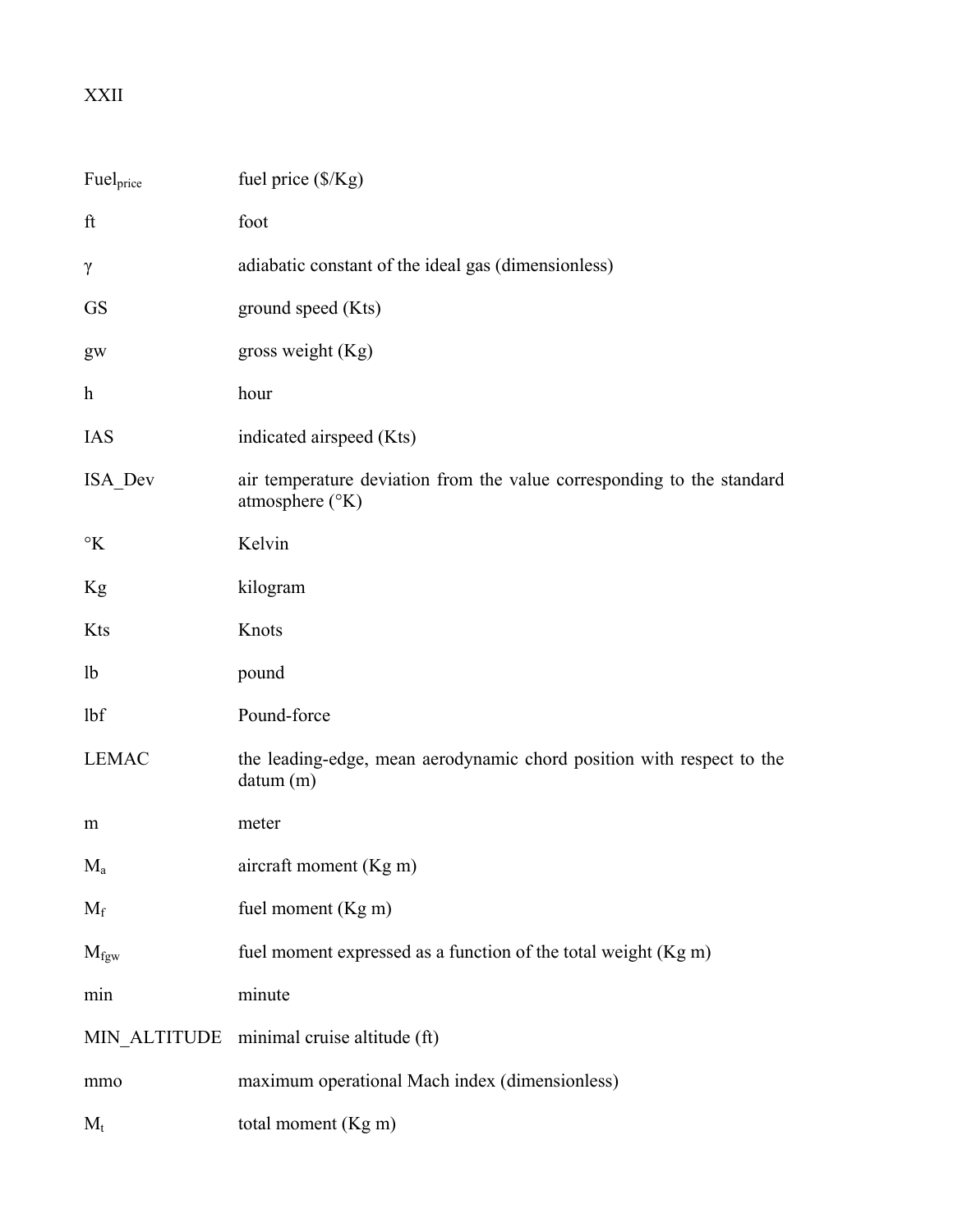| <b>MAC</b>          | Mean Aerodynamic Chord (m)                                              |
|---------------------|-------------------------------------------------------------------------|
| $\%$ MAC            | percentage of MAC (dimensionless)                                       |
| Mach                | Mach index (dimensionless)                                              |
| <b>NFC</b>          | non fuel cost $(\$)$                                                    |
| Nm                  | nautical mile                                                           |
| <b>OAT</b>          | outside air temperature (°K)                                            |
| OPT DISTANCE        | cruise segment length / optimization distance (Nm)                      |
| p                   | air pressure $(lb/ft^2)$                                                |
| p <sub>SL</sub>     | standard atmosphere, mean sea level air pressure( $lb/ft^2$ )           |
| R                   | ideal gas constant (ft $\bf{lbf}/\bf{slug} \,^{\circ}R$ )               |
| $\mathcal{R}$       | Rankine                                                                 |
| $\rho$              | air density (slug/ $ft^3$ )                                             |
| $\rho_{SL}$         | standard atmosphere, mean sea level air density (slug/ft <sup>3</sup> ) |
| slug                | $Slug$ – imperial weight unit                                           |
| σ                   | density ratio (dimensionless)                                           |
| T                   | air temperature (°K)                                                    |
| $T_{SL}$            | standard atmosphere, mean sea level air temperature (°K)                |
| $T_{\text{flight}}$ | cruise segment' flight time (h)                                         |
| <b>TAS</b>          | true air speed (Kts)                                                    |
| temp                | temperature $({}^{\circ}K)$                                             |
| vmo                 | maximum operational IAS speed (Kts)                                     |
| WA                  | wind angle (deg)                                                        |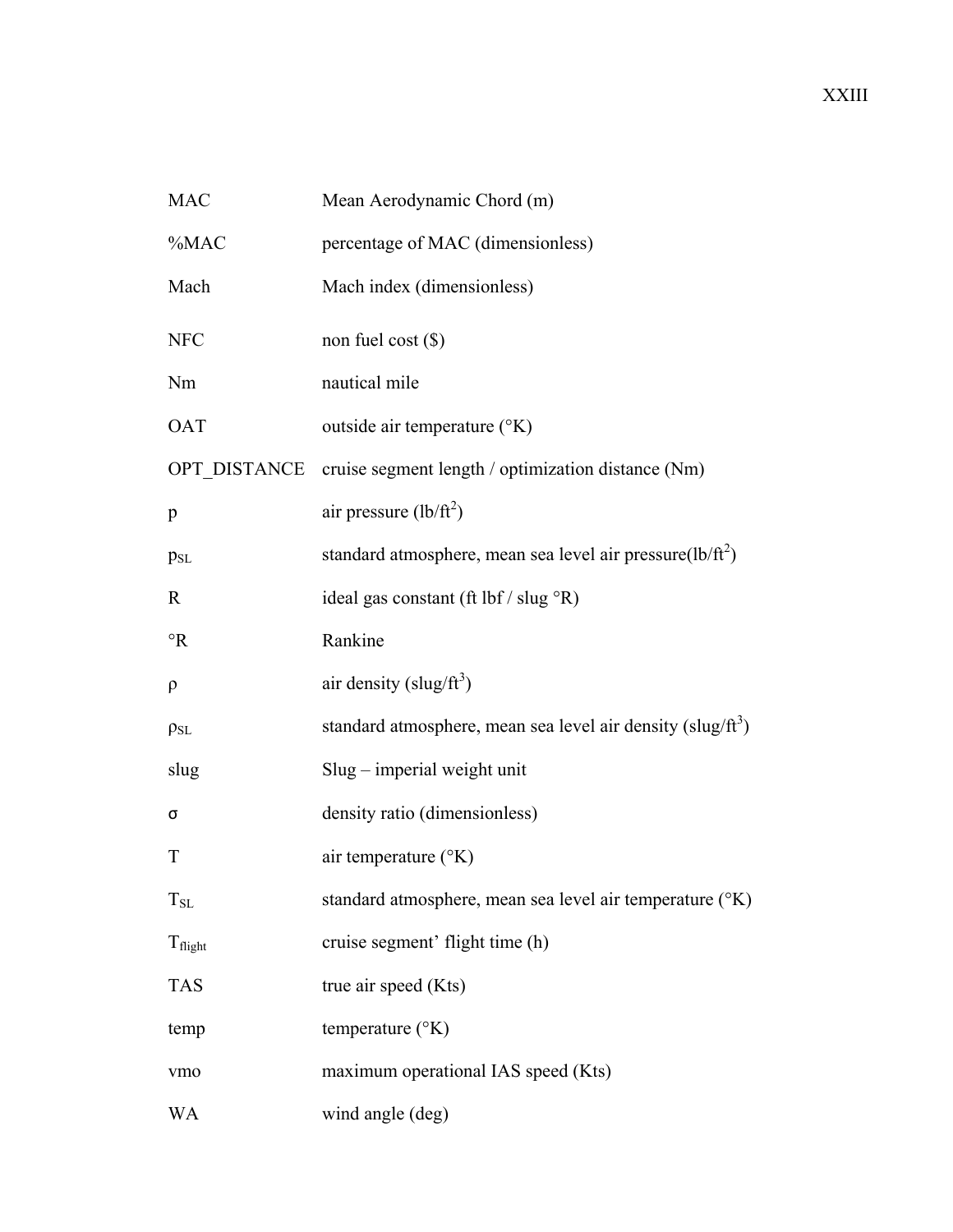# XXIV

| <b>WCA</b> | wind correction angle, or crabbing angle (deg)     |
|------------|----------------------------------------------------|
| WV         | wind speed (Kts)                                   |
| zfgw       | zero fuel gross weight $(Kg)$                      |
| zfwcg      | zero fuel weight center of gravity position (%MAC) |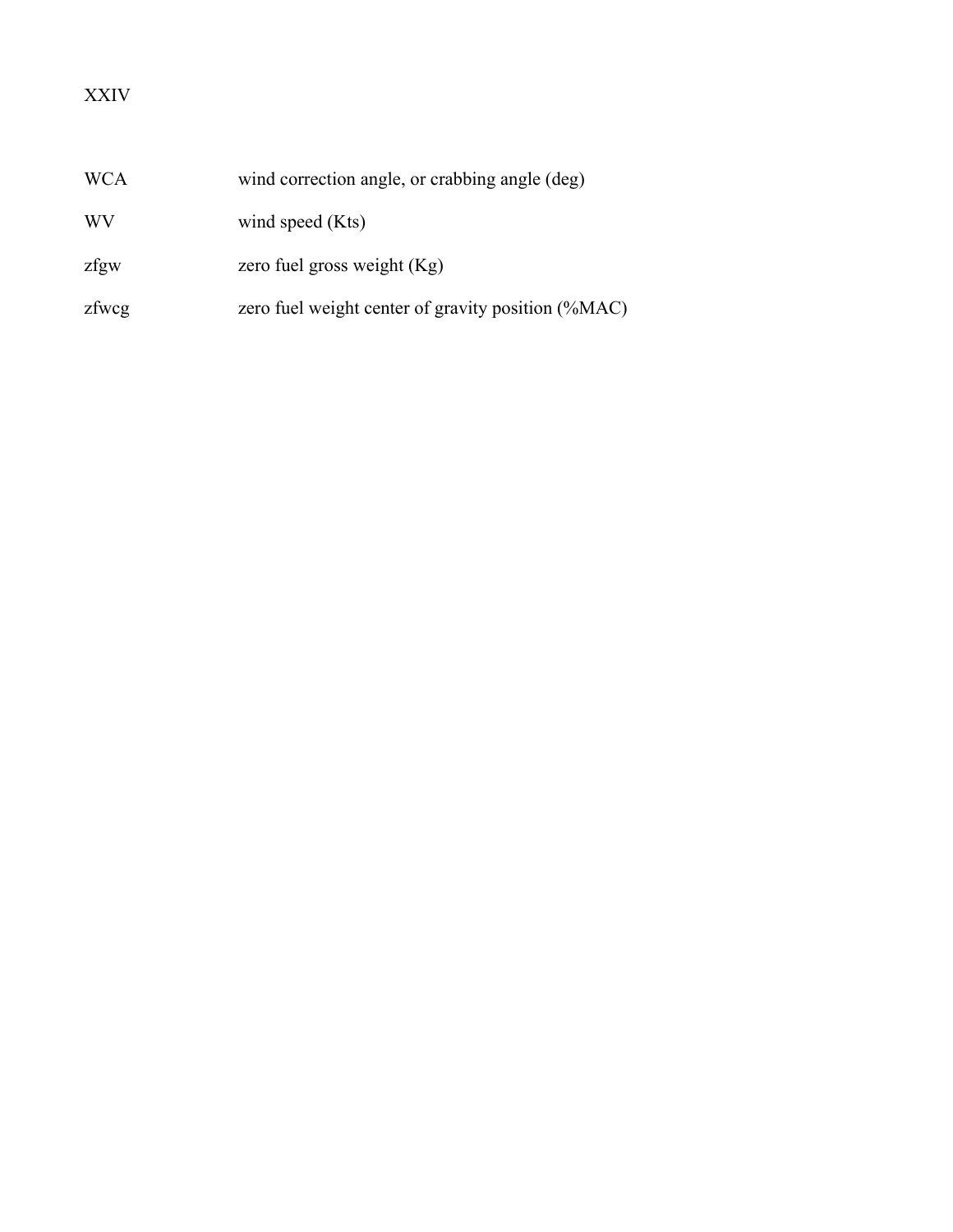#### **INTRODUCTION**

The Flight Management System (FMS) is an important element of modern aviation. Its capabilities have a direct, and major, impact in terms of flight safety, environmental and economical performances. This thesis presents the development of an algorithm for a Flight Management System. This algorithm will determine the optimal cruise altitude for an aircraft flying on a given distance of its flight plan's cruise segment, at constant speed and altitude. The algorithm will yield the minimal total flight costs for the given flight distance.

A number of limitations were imposed in the development of the algorithm, which:

- Must be deterministic, meaning that at any time, an identical set of input parameters must conduct to an "identical" algorithm response.
- Must be compatible with the real-time nature of the FMS application. The modules requiring more time or processing resources must be executed as least as possible and should not affect the application's response time.
- Is compatible with the aircraft performance and capabilities description model, based on linear interpolation tables, used by the FMS platform.
- Is applicable to aircraft cruise performance description models as given by CMC Electronics that are dependent of the center of gravity position (*cg*), and with models that are not.

The other limitations of the algorithm are:

- Only normal cruise operation conditions are considered. One engine operation or other abnormal conditions are not considered.
- The altitude optimization is performed for a cruise segment, defined by its heading and length.
- The cruise segment performances are evaluated at altitudes that are multiples of 1,000 ft. These altitudes are situated between a minimum altitude, provided as an algorithm input parameter, and aircraft's maximum attainable altitude, function of its performances,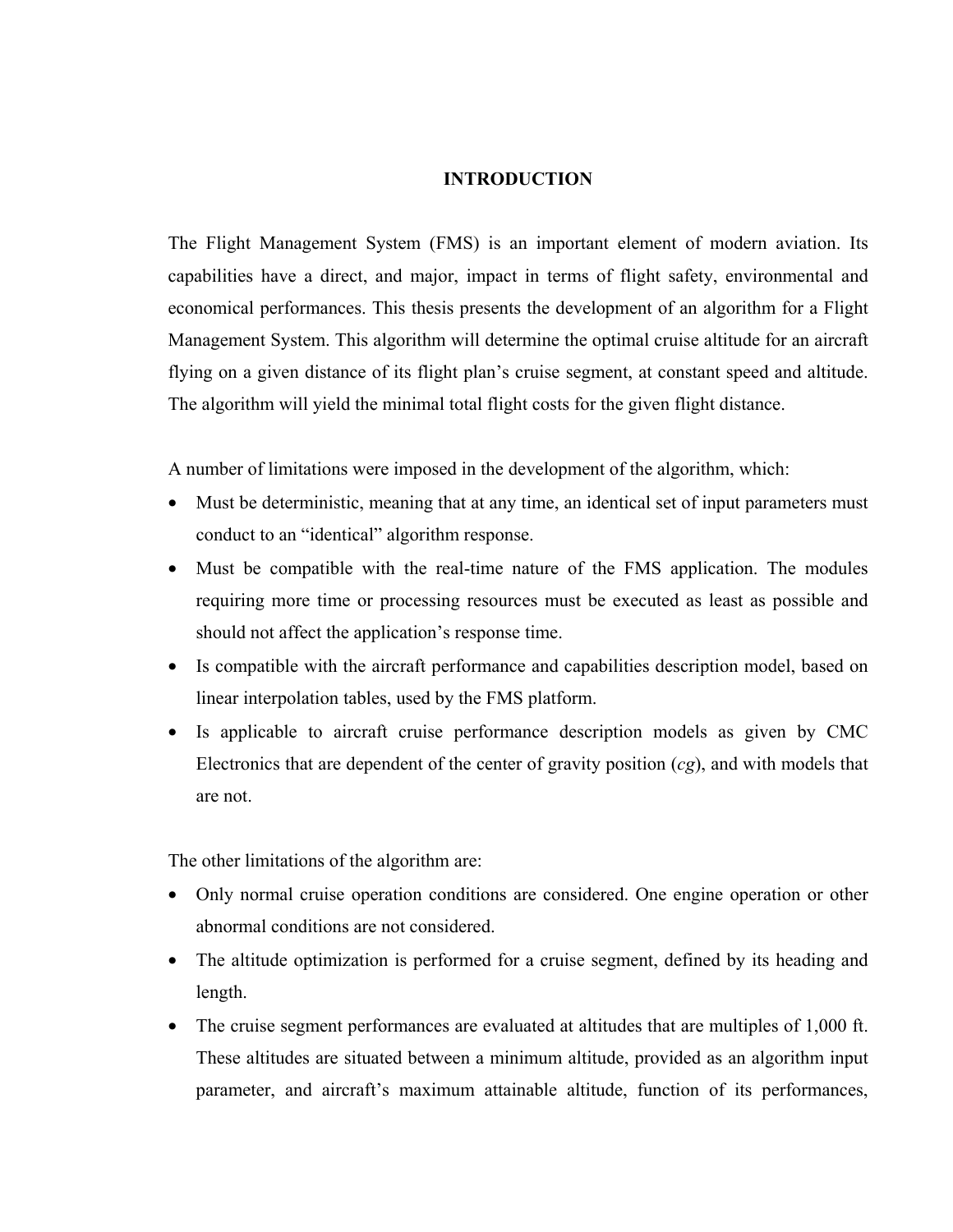capabilities and its configuration (gross weight, center of gravity position, speed etc.) at the start of the segment.

- No time constraints were considered (such as Requested Time of Arrival, RTA, and arrival error cost function which factors the costs incurred for not observing the waypoints' arrival time constraints).
- At each altitude, the performances are evaluated for constant speeds.
- Aircraft speed is described by the speed schedule, defined by CMC Electronics as a couple of Indicated Air Speed (*IAS*) and Mach number (*Mach*) values. Their use is function of the crossover altitude, defined as the altitude at which the true air speed (*TAS*) computed using the *IAS* equals the *TAS* computed using the Mach number. The *IAS* value is used below crossover altitude, and the Mach value is used at or above crossover altitude*.*
- Two wind scenarios, associated with the cruise segment, are considered: still air (no wind), and constant wind. In the case of constant wind, the wind structure, describes the wind speed and direction at up to four altitudes, and is constant along the segment length.
- If a set of two or more altitudes yield the minimal cost, the selected optimal altitude corresponds to the altitude, in the set, also yielding the minimal quantity of burned fuel.

The first chapter reviews the current state of the art, related to the FMS and the cruise optimization algorithms. Subsequently, the second chapter details the main theoretical concepts used in the development of the algorithm. The third chapter presents the algorithm implementation for each of the two considered aircraft performance models. In chapter four, the results obtained with this algorithm are presented, and compared with the corresponding results, computed using the flight time and fuel burn information, generated on a PC-based FMS simulator. Finally, the conclusions and the recommendations for future work are presented.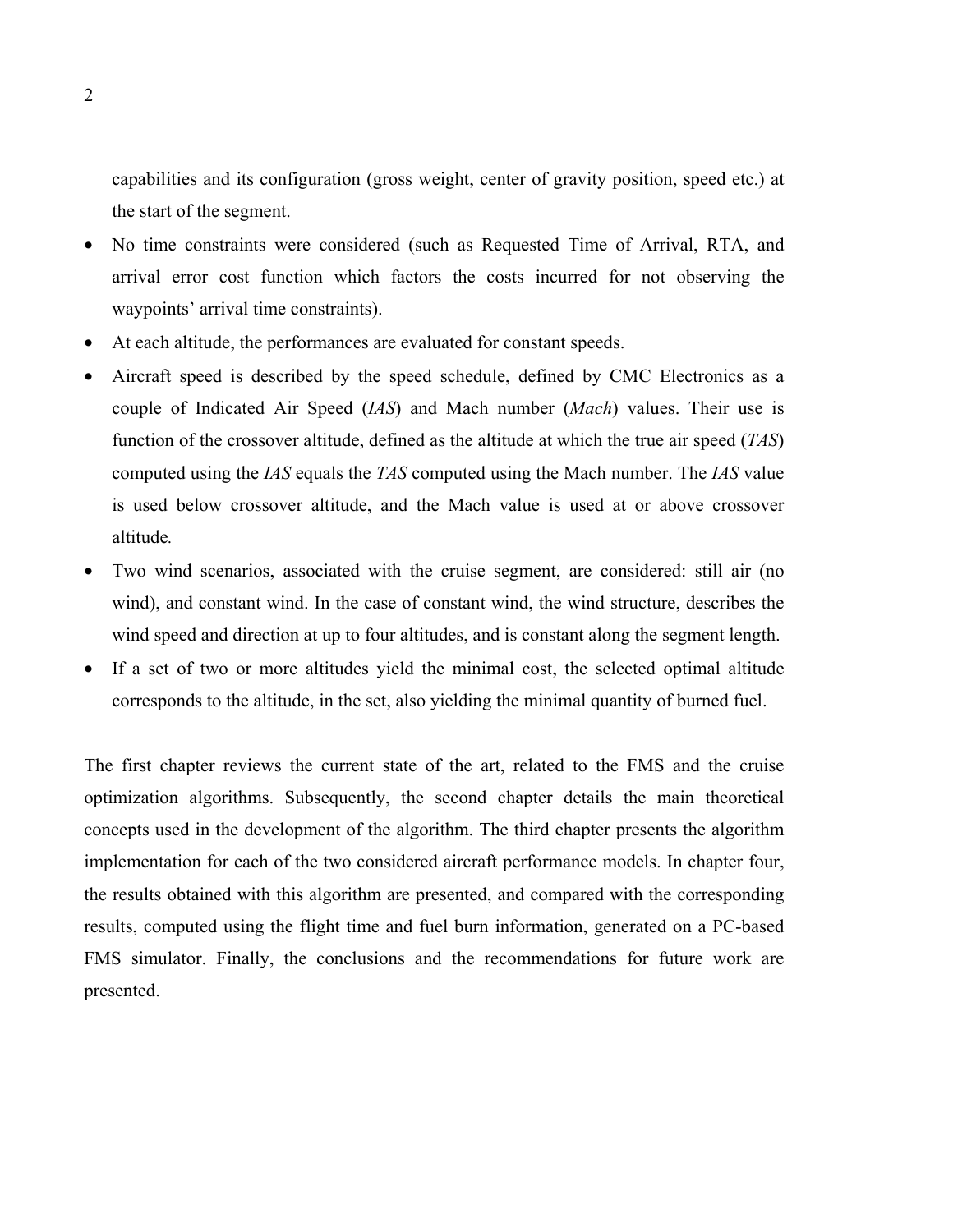### **CHAPTER 1**

#### **LITERATURE REVIEW**

The avionics industry has a continuous and special interest in augmenting the performances and capabilities of the FMS. This is determined by two factors: first, the introduction of new aviation standards and requirements; second, the ongoing increase in computing power and the development of new hardware and algorithms. An analysis of Liden [1] provides a comprehensive description of the development and evolution of the FMS, at Honeywell, since its initial design, in 1982. In a more recent work, Herndon et al. [2] describe some of the current key FMS concepts and directions of development, including Area Navigation (RNAV), Required Navigation Performance (RNP), Optimal Profile Descents (OPDs), and Continuous Descent Arrivals (CDA). A comparative analysis of the capabilities and performances of several modern FMS equipment is also provided.

As presented by Liden [1], two important sets of FMS functions, for performance prediction and for performance optimization, are used to compute flight trajectories that attain specific objectives (such as lateral navigation – LNAV, vertical navigation – VNAV, and cost or fuel burn optimization), while observing various constraints (such as speed, altitude, time or fuel burn). Past and current economic, and climatic, developments accentuated the interest for the development of new or improved FMS flight performance prediction and trajectory optimization algorithms and functions. One important class of performance optimization objectives refers to the determination of optimum cruise altitude profiles with the aim to minimize the flying costs incurred in flying a part of, or the entire cruise segment of the flight plan Liden [3]. The optimal cruise profile may consider time, as shown by Liden [4], or other constraints, such as arrival error cost functions, see Liden [5]. The optimization process may be approached from different perspectives, such as energy-state equations Liden [5] and Shufan Wu et al. [6], or aircraft's performance and capabilities model, based on linear interpolation tables Liden [3].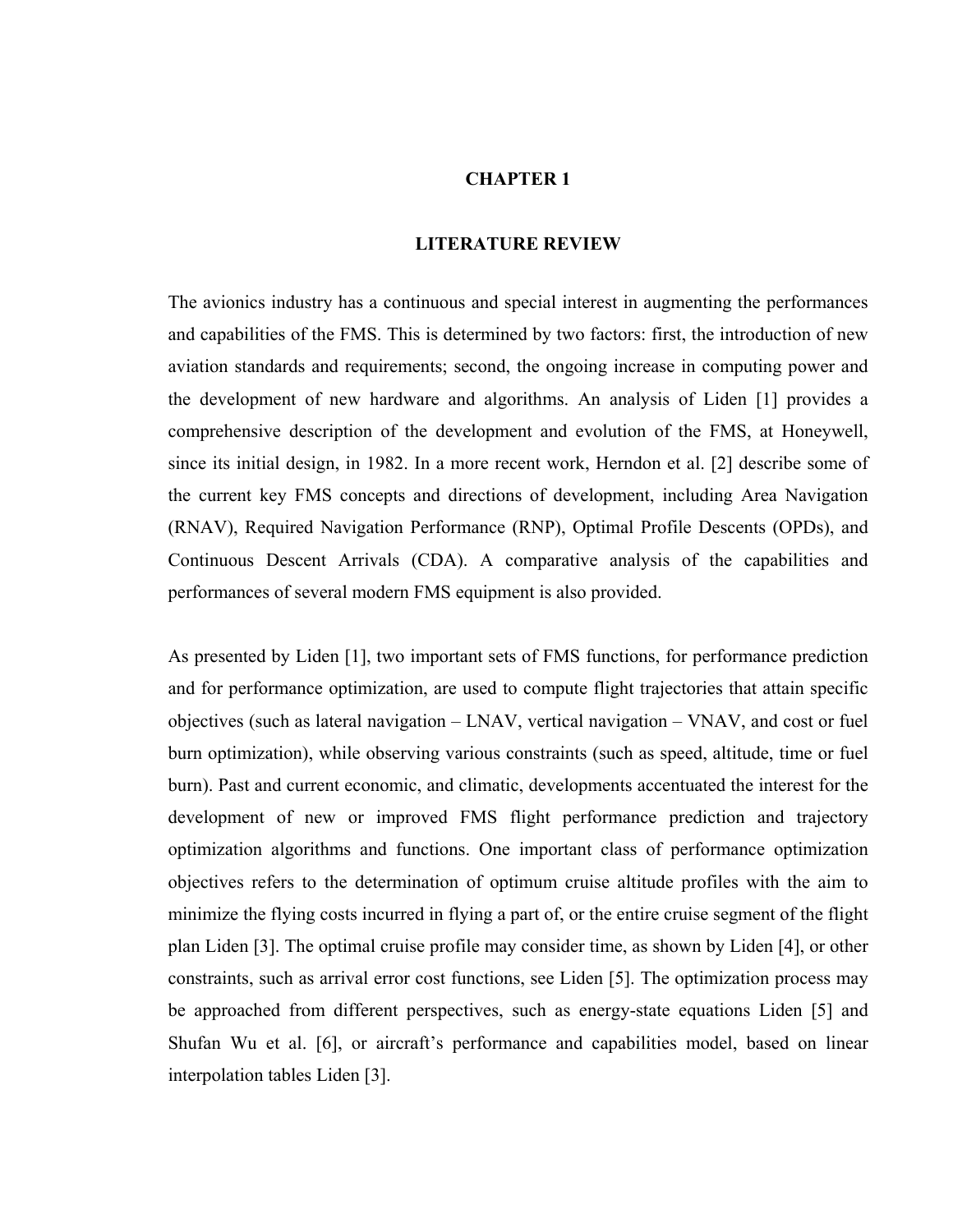The algorithm developed in the present thesis is based on the method that uses the aircraft's performance and capabilities model - described by Liden [3]. The computation of the optimal cruise altitude, also called the recommended cruise altitude (RCL), for a segment of a determined length, at constant speed, in level-flight conditions, was achieved by performing a series of forward predictions. The method described by Liden [3] determined the maximal altitude to use for the cruise segment, as a function of the current aircraft parameters (such as gross weight), selected speed and atmospheric conditions. Then the set of altitudes considered in the process of optimization were determined, by applying a set of restrictions imposed by the aircraft's performances and capabilities. For each altitude, the segment length was decomposed in intervals of up to 50Nm, on which the ground speed, corresponding flight times*,* and fuel burns were computed. The fuel burn was computed using the fuel flow (*ff*) performance parameter, expressed in kg/h, as a function of the aircraft speed, gross weight (*gw*), outside air temperature, and altitude*.* The fuel flow, considered constant on each interval, and equal to the value computed at the beginning of the interval, was integrated to produce the fuel burn. The cruise segment's total fuel burn and flight time, at each altitude, were computed as the sum of the fuel burns, and flight times respectively, of the corresponding intervals. Subsequently, the total cost, at each altitude was computed as the sum of the fuel cost, corresponding to the total fuel burn, and the non fuel cost. The non fuel cost was found to be proportional to the cruise segment's total flight time, by a factor called the Cost Index (*CI*), expressed as the ratio between the price of one kilogram of fuel, and the non fuel cost for one minute of flight. Finally, the total cost values, corresponding to the set of altitudes, were compared and the altitude yielding the minimal total cost was selected as the optimal altitude.

The algorithm developed in this thesis, however, presents two main differences related to the constant speed, constant altitude, cruise, fuel flow modeling and fuel burn computation. It computes the instantaneous fuel consumptions, expressed in kg/h, called the fuel burn rates (*fbr*), as a product between the fuel flow (*ff*) and a new parameter, the fuel correction factor (*fcr*). The fuel correction factor, expressed as a dimensionless value, allows a more flexible, aircraft cruise fuel burn modeling than the Liden's approach described in the previous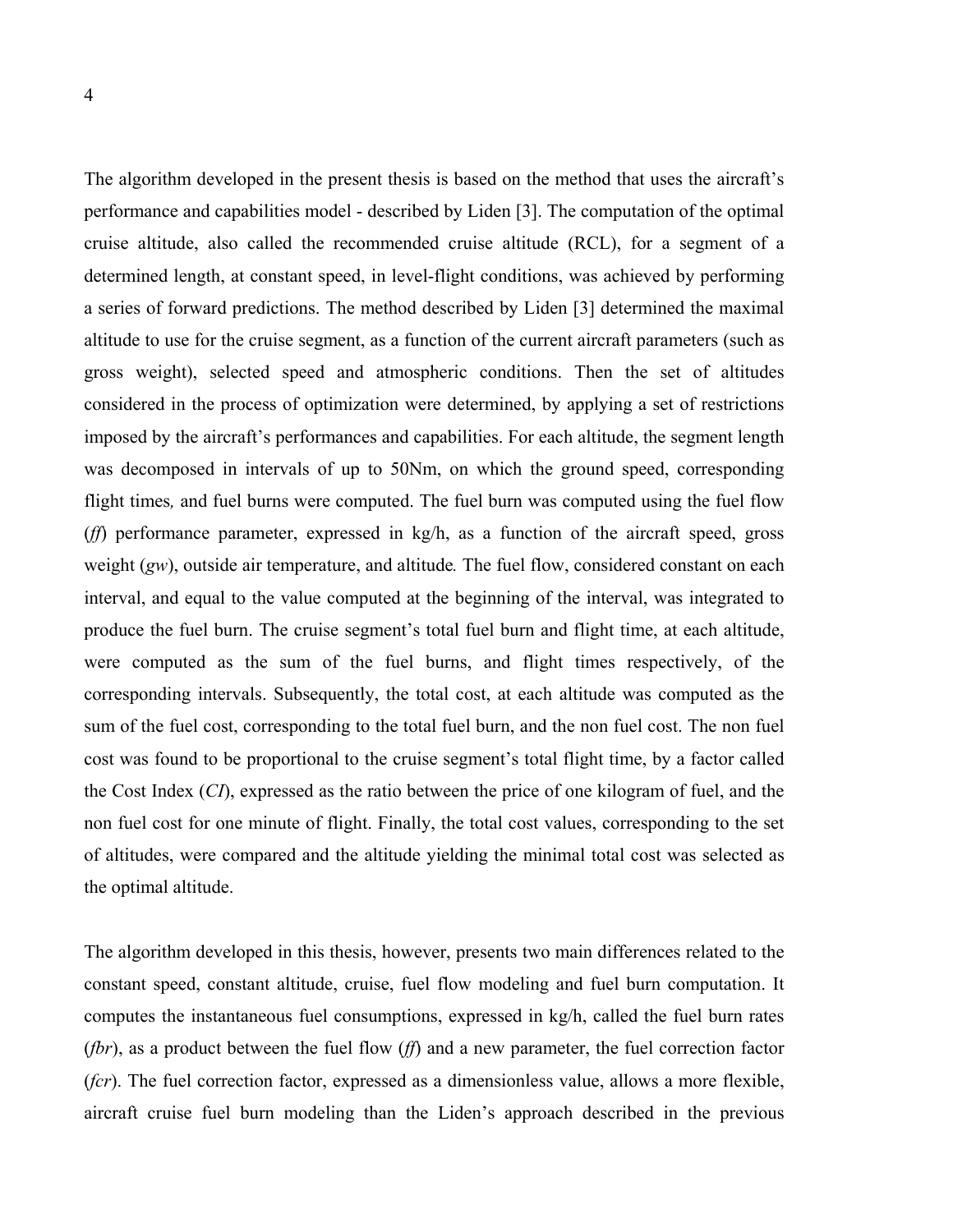paragraph. Two *fcr* function models are considered, the first function considers the *fcr* as a constant value, while the second function considers the *fcr* as a function of the aircraft center of gravity position (*cg*), speed, gross weight, and altitude. The algorithm also considers the continuous variation of the *fbr* along the cruise flight segment, and computes the fuel burn as the integral value of the *fbr* along the entire cruise segment length (flight time). Therefore, the value of the fuel burn, and the total cost, computed by the algorithm developed in this thesis are more accurate than the value computed considering a constant fuel burn rate, as described by Liden [3]. It also allows the computation of the fuel burn value for the entire cruise segment, without the constraint of decomposing it in sub-segments, irrespective of its length.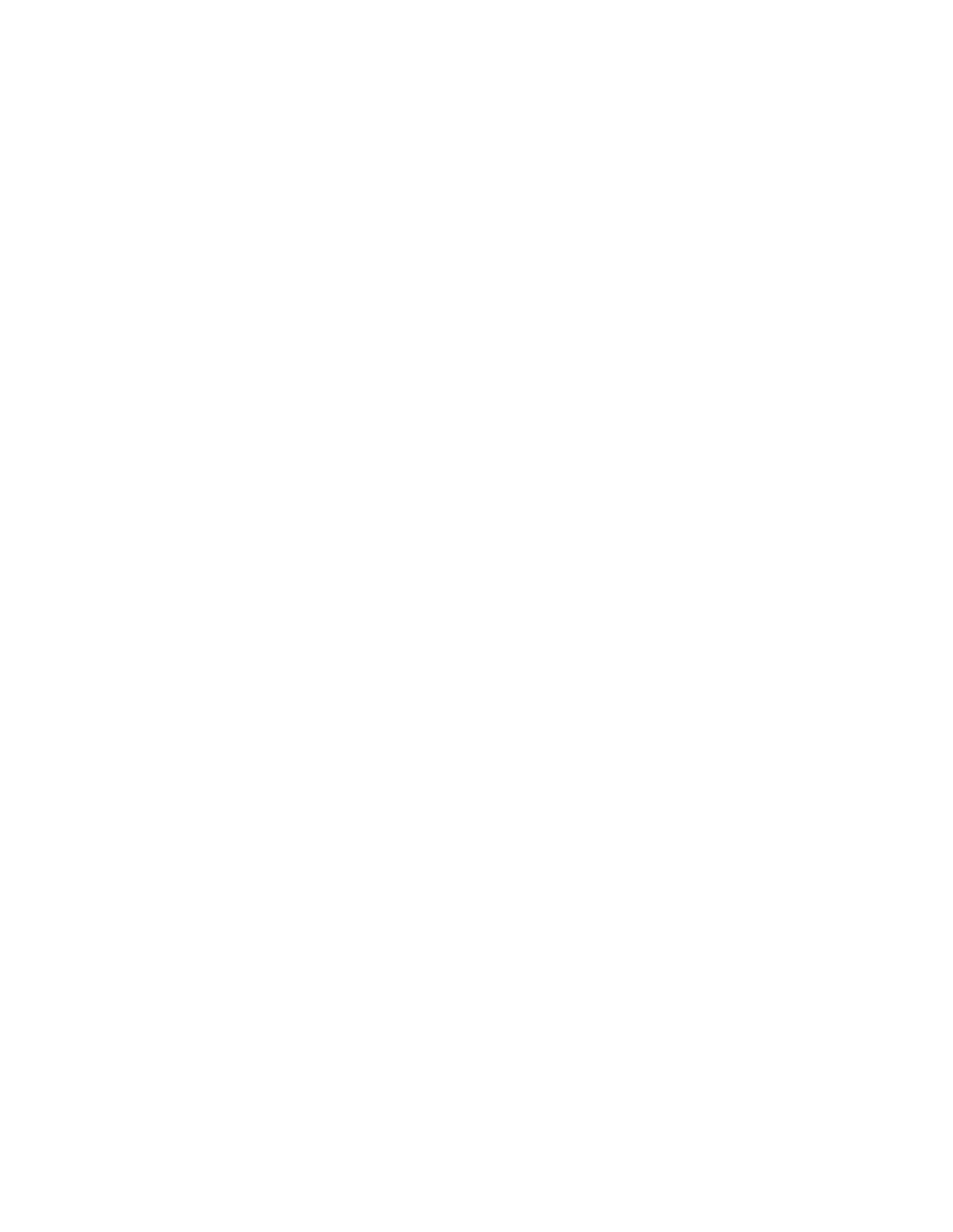### **CHAPTER 2**

#### **THEORETICAL ELEMENTS**

The main theoretical concepts and elements used in the development of the algorithm are presented in this chapter. The cruise fuel burn model and the structure of the total flight cost are described in sections 2.1 and 2.2. The standard atmosphere and the relationship between the indicated air speed (*IAS*), Mach number (*Mach*), and the true air speed (*TAS*) are presented in sections 2.3 and 2.4. The relationship between the aircraft's *TAS*, the wind, and the aircraft's ground speed is then presented in section 2.5 and 2.6. The method used to compute the position of the center of gravity of an aircraft is then described, in section 2.7, and followed by the elements that determine the aircraft's maximal cruise altitude, in section 2.8.

#### **2.1 The fuel burn rate model for constant speed, level, cruise flight**

The fuel burn rate (*fbr*) model, employed in the present thesis, is obtained from the model that uses a fuel flow linear interpolation table, described by Liden [3], as a function of the aircraft's altitude, speed, outside air temperature and gross weight.

A new parameter, fuel correction factor (*fcr*), that multiplies the fuel flow (*ff)*, allows a better characterization of the cruise flight. We considered two descriptions of the *fcr*, one as a constant value, and another as a linear interpolation table, as a function of the aircraft's speed, gross weight, center of gravity position, and altitude. Therefore, depending on the chosen fuel correction factor model, the equation describing the *fbr* can have one of the following expressions:

$$
fbr(speed, gw, temp, alt) = ff(speed, gw, temp, alt)* for
$$
 (2.1)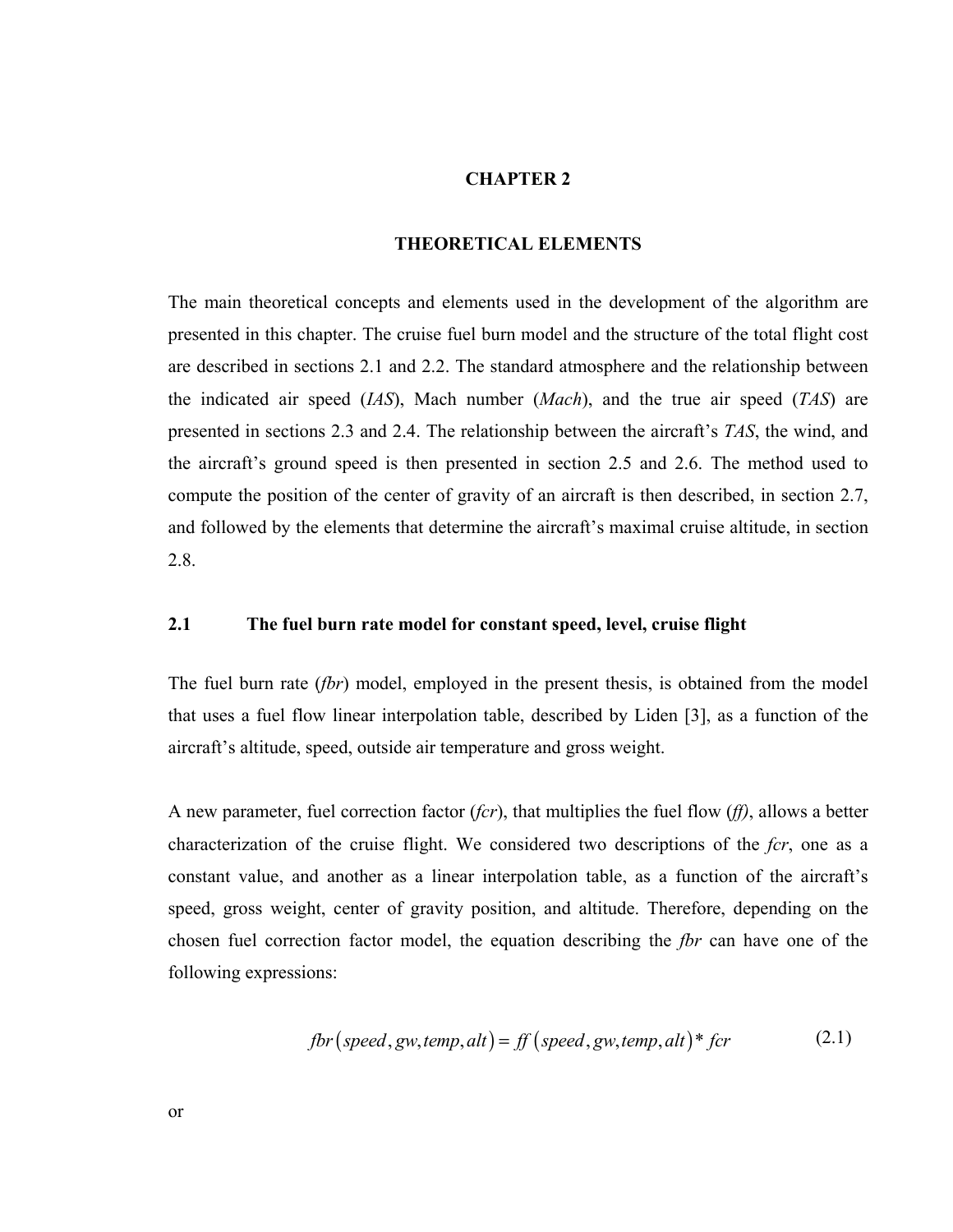$$
fbr(speed, gw, temp, alt, cg) = ff(speed, gw, temp, alt)* for(speed, gw, cg, alt)
$$
 (2.2)

The two equations describe the *fbr* value at one specific moment in time (*t*), for the corresponding set of input parameters: *speed*, *gw*, *temp*, *alt*, *cg*. However, the input parameters' values may constantly change during the flight. Therefore, it is appropriate to consider the *ff*, *fcr*, and *fbr* as a function of time. Consequently, the equation describing the *fbr* can also be written as follows:

$$
fbr(t) = ff(t) * fcr(t)
$$
\n(2.3)

### **2.2 The total cost**

The cost model used in the present thesis, described by Liden [5] and Liden [3], computes the total cost  $(C_{tot})$  associated with a flight as a sum of two factors: fuel cost  $(FC)$ , and non-fuel operational cost (*NFC*).

$$
C_{\text{tot}} = FC + NFC \tag{2.4}
$$

The fuel cost is the price, in dollars, of the quantity of fuel burned (*FB*) on the considered flight. It is computed as the product between the price of a kilogram of fuel (*Fuelprice*) and the integral sum of the fuel burn rate (*fbr*) over the entire segment distance. The non-fuel operational cost factor represents the sum of all non-fuel costs incurred for flying the considered trajectory. As described by Liden [3], its value, in dollars, is computed as the product between the segment flight time  $(T_{flight})$  and a cost index  $(CI)$ . The cost index is a parameter, whose value is established by the airline company, representing the non-fuel operational cost, expressed in kilograms of fuel, for a minute of flight. Usually, the duration of the flight is expressed in hours. Therefore, using equation (2.3) that considers the *fbr* as a function of time, the total cost, expressed in dollars, is described by the equation: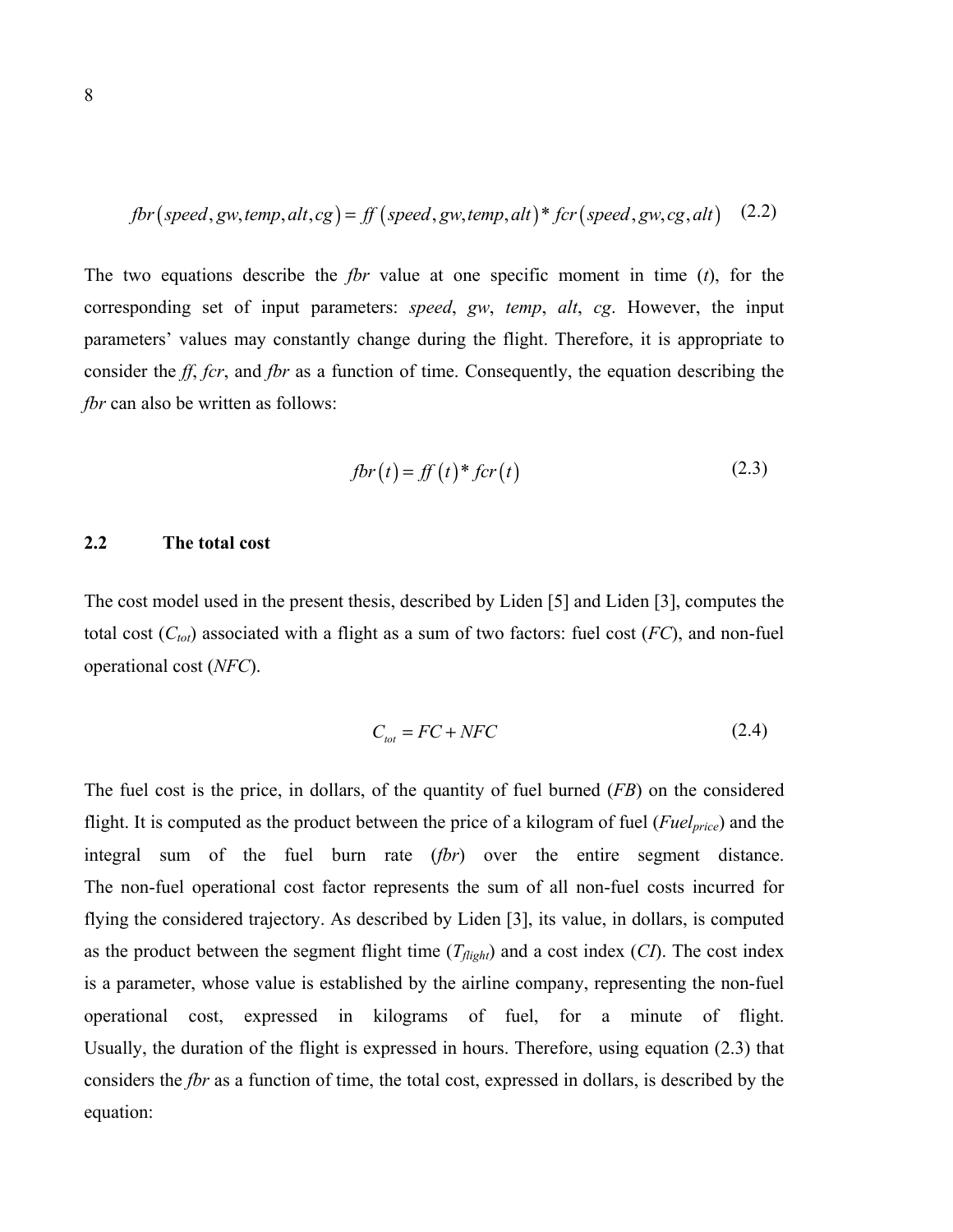$$
C_{tot} = Fuel_{price} * \left( \int_{0}^{T_{flight}} fbr(t) * dt + 60 * CI * T_{flight} \right)
$$
 (2.5)

The total cost can be expressed independently of the price of fuel, by eliminating the *Fuelprice* factor. Consequently, the equation describing the total cost, expressed in kilograms of fuel, becomes:

$$
C_{TOT} = \int_{0}^{T_{flight}} fbr(t)^* dt + 60*CI*T_{flight}
$$
 (2.6)

### **2.3 The atmosphere**

Aerodynamic lift is one of the fundamental flight elements. It is produced by the relative motion between an airfoil and its surrounding mass of air (atmosphere), measured as the airspeed. Consequently, accurate measurement of the airspeed is essential for maintaining a stable, controlled flight. Therefore, it is important to have a good understanding and characterization of the atmosphere, and its parameters. The atmosphere parameters that characterize the unit volume of air are the pressure (*p*), density (*ρ*) and temperature (*T*). The pressure can correspond to the static pressure  $(p_s)$ , determined by the weight of the air column situated above the measure point, the impact (or dynamic) pressure  $(q_c)$ corresponding to the kinetic energy of the moving mass of air, and the total pressure  $(p_T)$ , as the sum of the static and dynamic pressures. These pressures can be expressed in SI (metric) or English units.

The variation of the air pressure, density and temperature is described by the equation of the ideal gas, as indicated by Aselin [7], Botez [8], and by other authors in the classical references:

$$
p = \rho RT \tag{2.7}
$$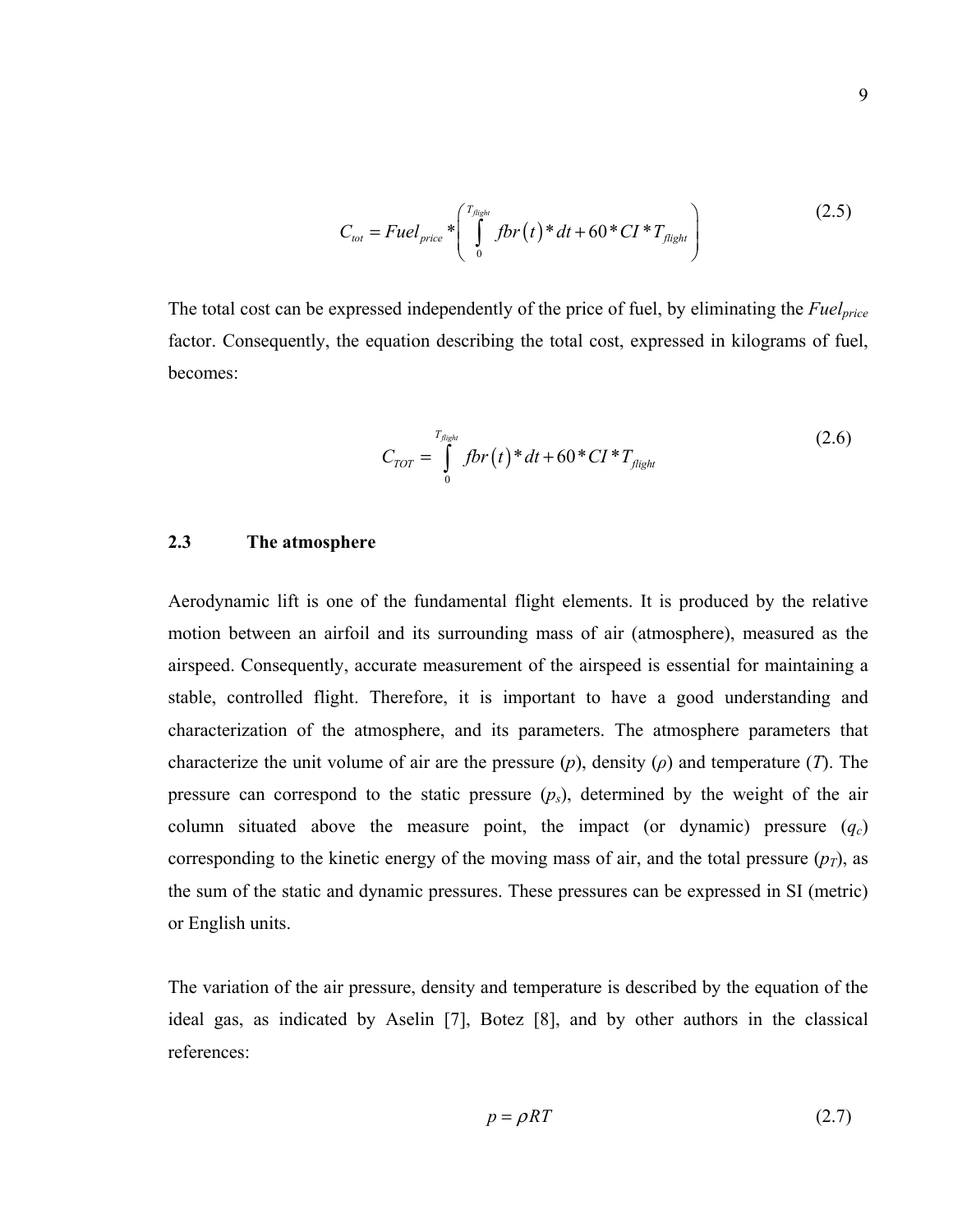Where *R*, the gas constant, is equal to 287 J/kg  $K$  or 1716 ft lbf / slug  $R$ 

As atmospheric parameters change with time and location, it is also important to define aircraft performances with respect to a set of known, stable, atmospheric parameters values, called the standard atmosphere. It is thus possible to determine, and compare, aircraft performances in different atmospheric conditions.

#### **2.3.1 The standard atmosphere**

The standard atmosphere defines the proprieties of the atmosphere at a reference altitude, the mean sea level (MSL), where the air is dry, and behaves as an ideal gas. The reference values of the atmosphere parameters are defined and presented in the literature, such as Asselin [7] and Botez [8], for various sets of metric, and English, units.

For the range of altitudes corresponding to a normal flight, up to  $21,000m = 21Km$ , the atmosphere is composed of two layers: the troposphere, from 0 to  $11$ Km = 36,089 ft, where the temperature decreases linearly with the altitude, and the stratosphere, between  $11$ Km = 36,089ft and 21Km = 70,000ft, where the temperature is constant. The air pressure and its density decrease with the altitude. The law of variation, for each of the parameters, is dependent on the atmosphere layer for which their values are computed, troposphere or stratosphere. In troposphere, the variation of the parameters, as described by Asselin [7] and Botez [8], is as follows: The temperature variation, with the altitude, is governed by the following equation:

$$
T_h = T_{SL} + a_{LR}h \tag{2.8}
$$

(Asselin [7], page 312)

where  $a_{LR}$  is the temperature variation coefficient, which is  $-0.0065\textdegree K/m$  or -0.00356 ºR/ft. The pressure variation with the altitude is described by the equation: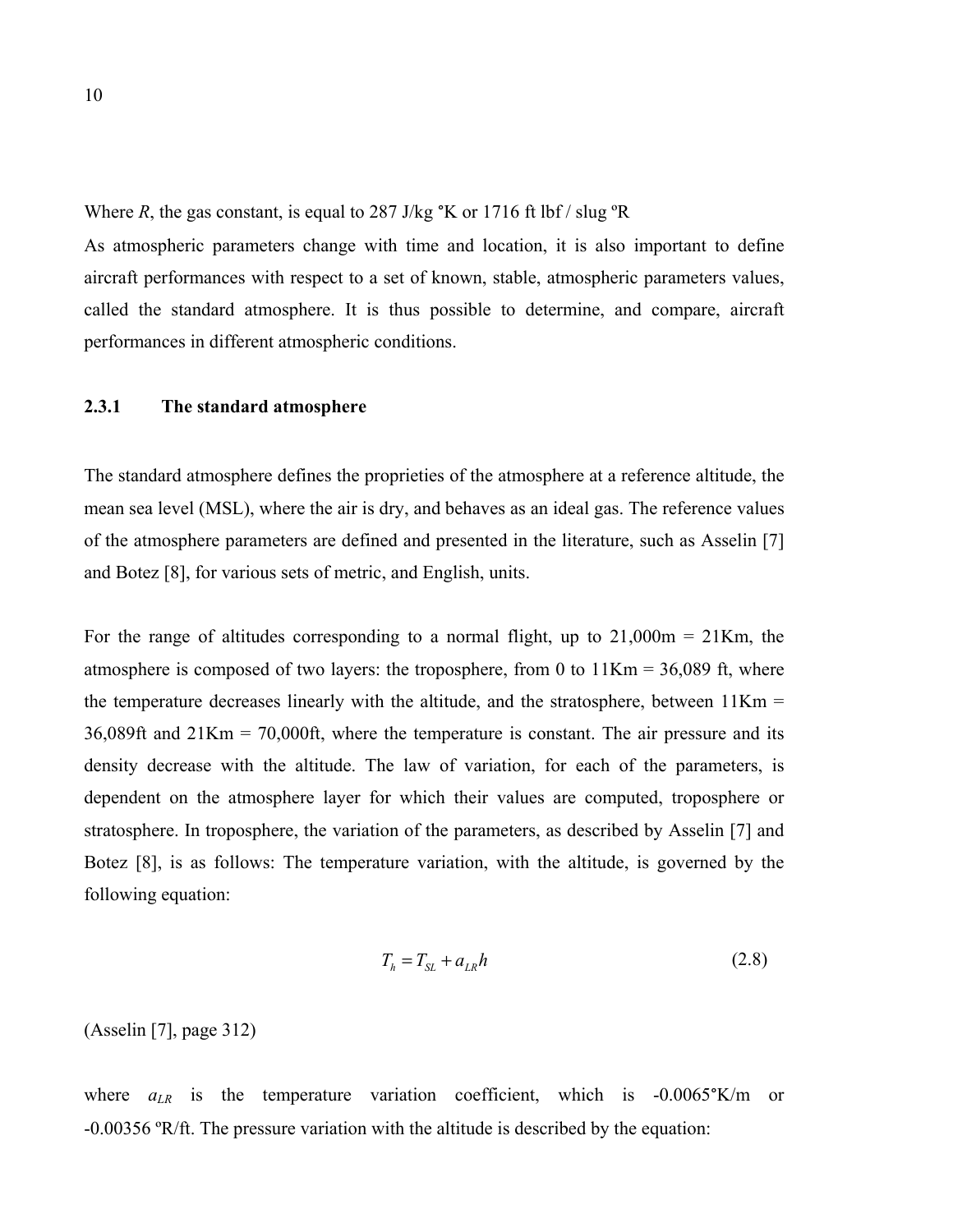$$
p_h = p_{SL} \left(\frac{T_h}{T_{SL}}\right)^{(-g/a_{LR}R)}\tag{2.9}
$$

(Asselin, [7], page 312)

The density variation with the altitude is described by the equation:

$$
\rho_h = \rho_{SL} \left( \frac{T_h}{T_{SL}} \right)^{(-1 - g/a_{LR}R)} \tag{2.10}
$$

(Asselin, [7], page 313)

In stratosphere, as described by Botez [8], due to the fact that the temperature is constant, the pressure and density laws of variation are defined by the equations:

$$
p = p_{0strat}e^{-\frac{g\Delta h_{\text{strat}}}{RT_{\text{strat}}}}
$$
\n(2.11)

$$
\rho = \rho_{0strat} e^{-\frac{g\Delta h_{strat}}{RT_{strat}}} \tag{2.12}
$$

where *Tstrat* is the stratosphere temperature (216.66°K, -56.5ºC, or 390ºR), *p0strat* and *ρ0strat* are the pressure and the density, at the initial stratosphere altitude of 11Km, and *Δhstrat* is the altitude measured with respect to the initial stratosphere altitude.

It is often useful to compare aircraft performances, or atmosphere parameters, at different altitudes, in the simplest way possible. The comparisons can be achieved by defining a set of parameters: temperature ratio (*θ*), pressure ratio (*δ*), and density ratio (*σ*). As described by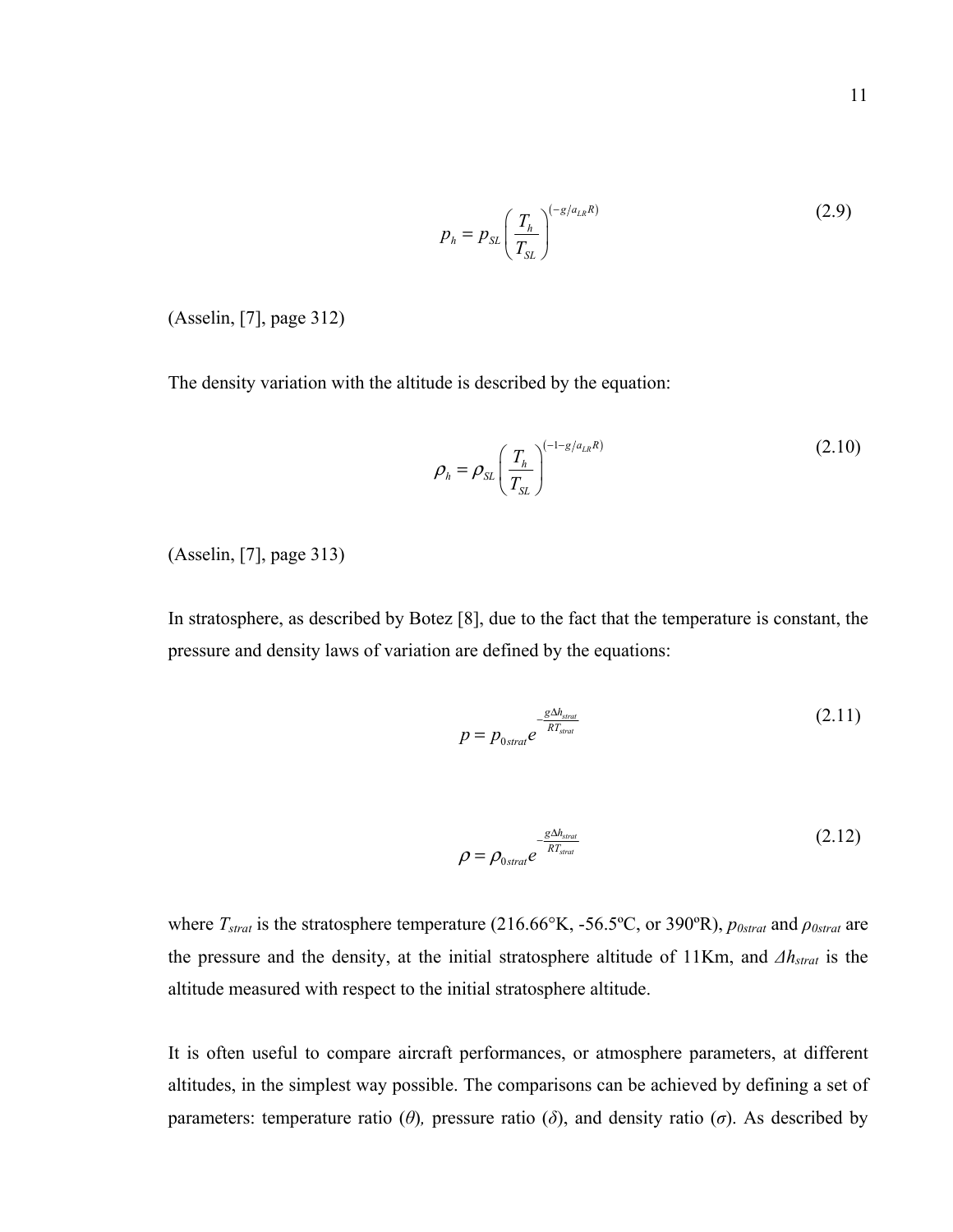Asselin [7] and Botez [8], their values are computed, for any given altitude *h*, by dividing the value of the corresponding parameter at altitude *h*, by its, standard value at the MSL.

Another important parameter is the speed of sound (*a*), which is computed, as described by Asselin [7], Botez [8] and by other authors in the classical references, using the equation:

$$
a = \sqrt{\gamma RT} \tag{2.13}
$$

where  $\gamma = 1.4$  is the adiabatic constant of the ideal gas.

The atmospheric temperature, pressure, density, or their corresponding ratios, along with the speed of sound variations with the altitude, are summarized in the literature, such as Asselin [7] and Botez [8], as a standard atmosphere definition table.

In reality, the pressure, density and temperature values at the MSL are different than those defined for the standard atmosphere. One parameter, the temperature, is used to compute many aircraft performance data, including the fuel burn and the maximal altitude. The temperature difference with respect to the MSL is defined with respect to the standard atmosphere temperature. This parameter, called standard temperature deviation (*ISA\_Dev*), provides a proper way of characterizing aircraft performances as a function of atmosphere variation.

#### **2.4 Mach number, IAS and TAS speeds. Crossover altitude**

On-board aircraft sensors, pitot-tubes and static pressure probes, measure the total pressure – representing the sum of the static and the impact pressure, and the static atmospheric pressure, respectively. This information is processed by the air data computer (ADC), to produce three speed parameters: the indicated air speed (*IAS*), the Mach number (*Mach*), and the true air speed (*TAS*).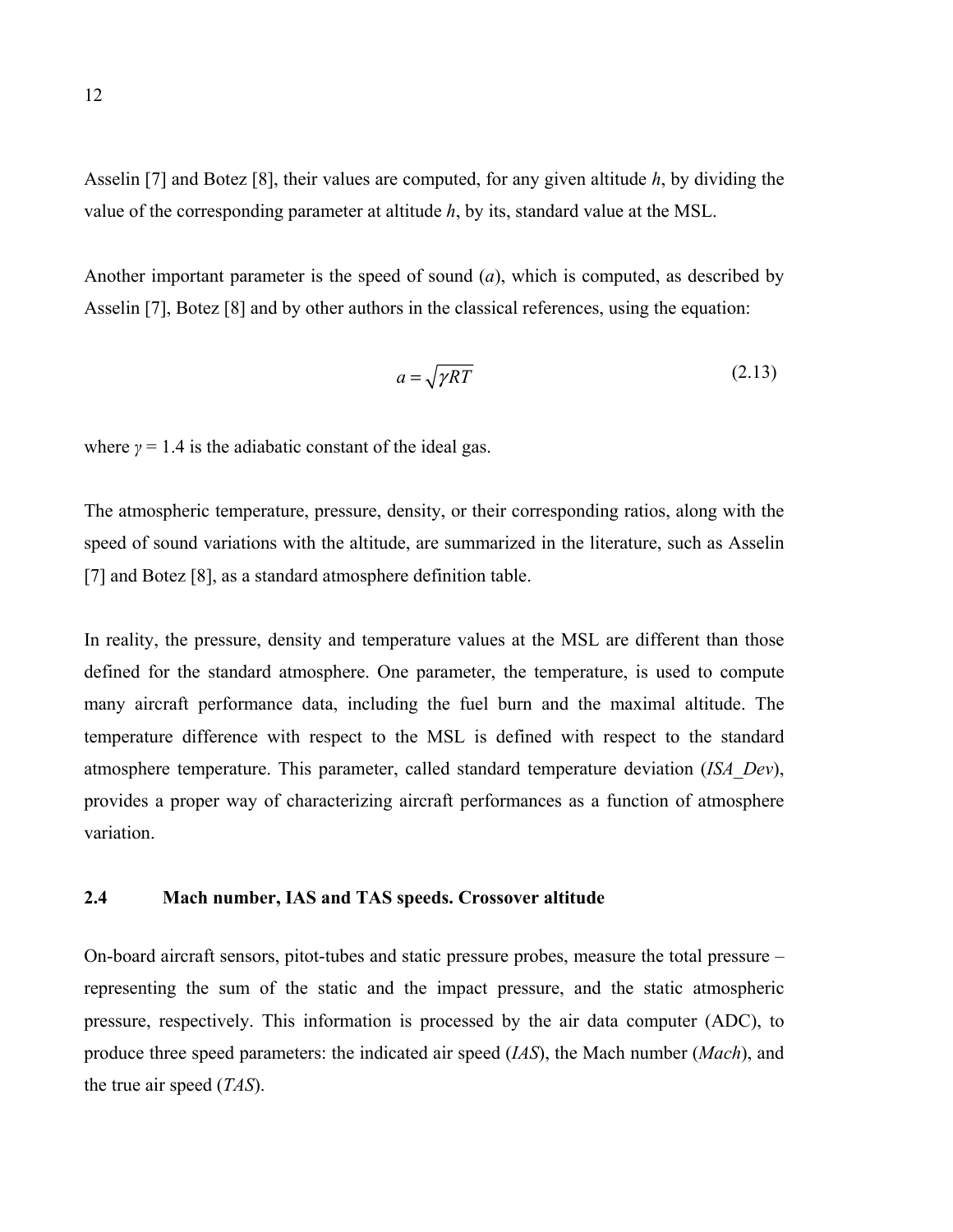For the standard atmosphere, and compressible flow regions, the *TAS* is computed based on the dynamic and static pressures measured by the pitot-tube, using the equation:

$$
TAS = \sqrt{\left(\frac{2\gamma}{\gamma - 1}\right)\left(\frac{p}{\rho}\right)\left(\left[1 + \frac{p_0 - p}{p}\right]^{\frac{(\gamma - 1)}{\gamma}} - 1\right]}
$$
(2.14)

(Asselin, [7], page 323)

The *IAS* value actually represents the value of the calibrated airspeed (*CAS*), measured by the airspeed indicator. This value is equal to the *TAS* only at the sea level, for the standard atmosphere conditions. As described by Botez [8], the *TAS* for a given altitude is obtained from the *IAS*, by compensating for the density and pressure variation with altitude. First, the differential pressure, *qc*, corresponding to sea level, standard atmosphere conditions, is computed from the *IAS* value using the equation:

$$
q_c = p_0 - p = p_{SL} \left[ \left( IAS^2 \frac{\gamma - 1}{2\gamma} \frac{\rho_{SL}}{p_{SL}} + 1 \right)^{\frac{\gamma}{(\gamma - 1)}} - 1 \right]
$$
 (2.15)

which is obtained from the equation (2.14). Then, the pressure  $(p)$ , and density  $(p)$ , at the considered altitude are expressed as a function of the standard atmosphere, sea level values, and the pressure ratio ( $\delta$ ) and density ratio ( $\sigma$ ) corresponding to that altitude. Finally, they are replaced in equation (2.14), and the final form of the equation that computes the *TAS* is obtained:

$$
TAS = \sqrt{\left(\frac{2\gamma}{\gamma - 1}\right)\left(\frac{p_{SL}}{\rho_{SL}}\right)\left(\frac{\delta}{\sigma}\right)} \left[1 + \frac{q_c}{p_{SL}\delta}\right]^{\frac{\gamma - 1}{\gamma}} - 1\right]
$$
(2.16)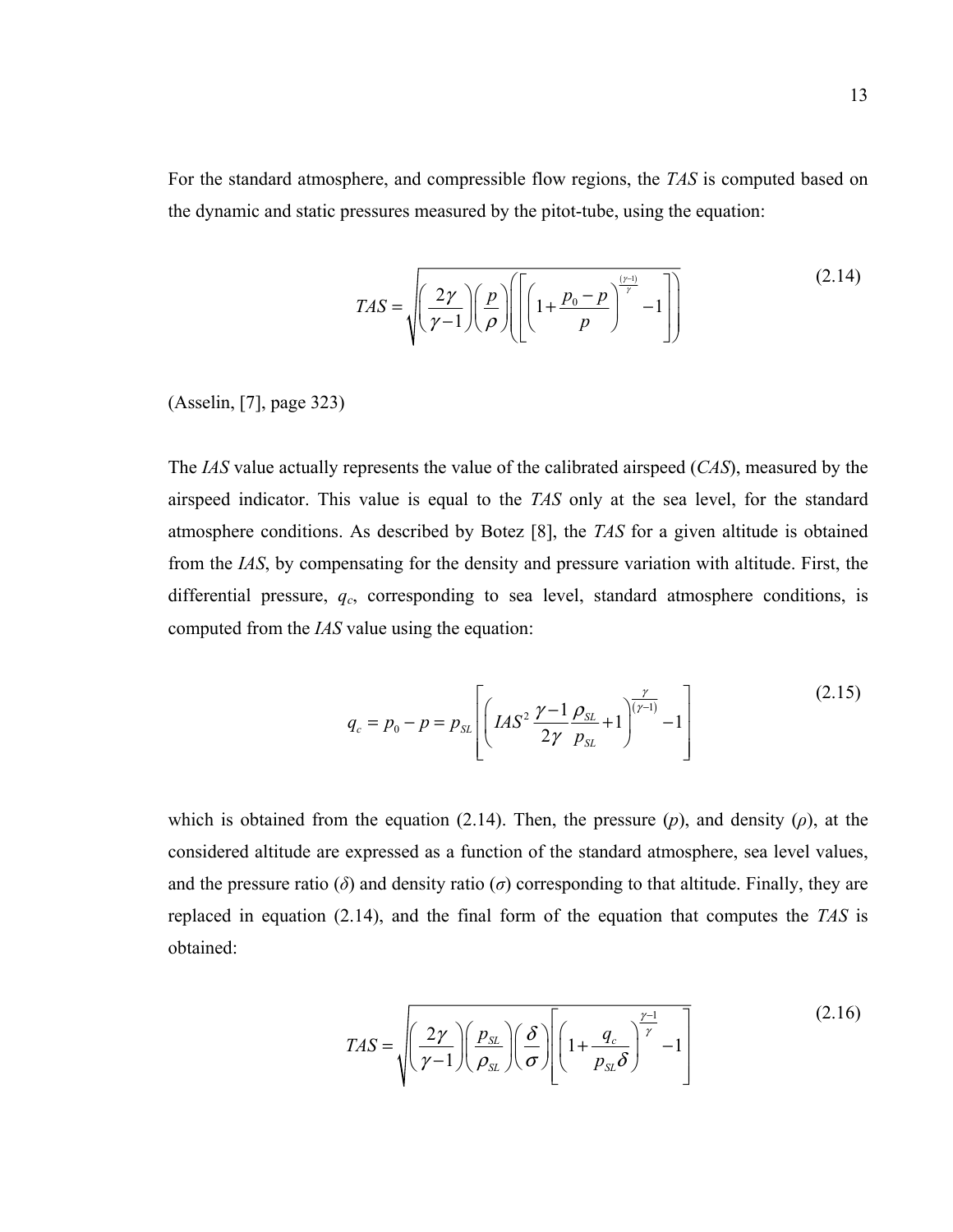The *TAS* value corresponding to a given Mach number is computed, as indicated by Asselin [7] and Botez [8], using the equation:

$$
TAS(h) = Mach * a(h)
$$
\n<sup>(2.17)</sup>

where  $a(h)$  represents the speed of sound at the altitude for which the *TAS* is computed.

For a speed schedule composed of a Mach number and an IAS speed, the crossover altitude is the altitude at which the *TAS* value computed using the Mach number equals the *TAS* value computed using the *IAS* speed. Below the crossover altitude, the aircraft operation and parameters are referred to the *IAS* speed. At and above the crossover altitude, the aircraft operation and parameters are referred to the Mach number.

### **2.5 The flight segment and the wind structure**

The FMS performs the navigation and performance predictions, and guides the aircraft according to the flight plan entered by the pilots as a series of waypoints and airways. The waypoints are usually selected from the FMS' navigation database. The waypoints can also be entered manually using their geographic coordinates, or positions (distances, angles, or both) relative to one or two waypoints or navigation aid systems. Once the waypoints selected, the FMS computes the length and the heading of each of the segments determined by two consecutive waypoints.

Each waypoint may have a number of parameters, and restrictions, that apply to the segment starting at that waypoint. They may refer to altitude, speed schedule (*IAS*, *Mach*, or both), wind structure, standard temperature deviation (*ISA\_Dev*), Requested Arrival Times, etc. If the segment speed schedule is configured as a pair of *IAS* and *Mach* values, the *IAS* value is used below, while the *Mach* value is used at and above the crossover altitude. The wind structure defines the wind layers, as the direction from which they blow, relative to the North, and their speeds, in Knots. Modern FMS, as described by Liden [1], can associate to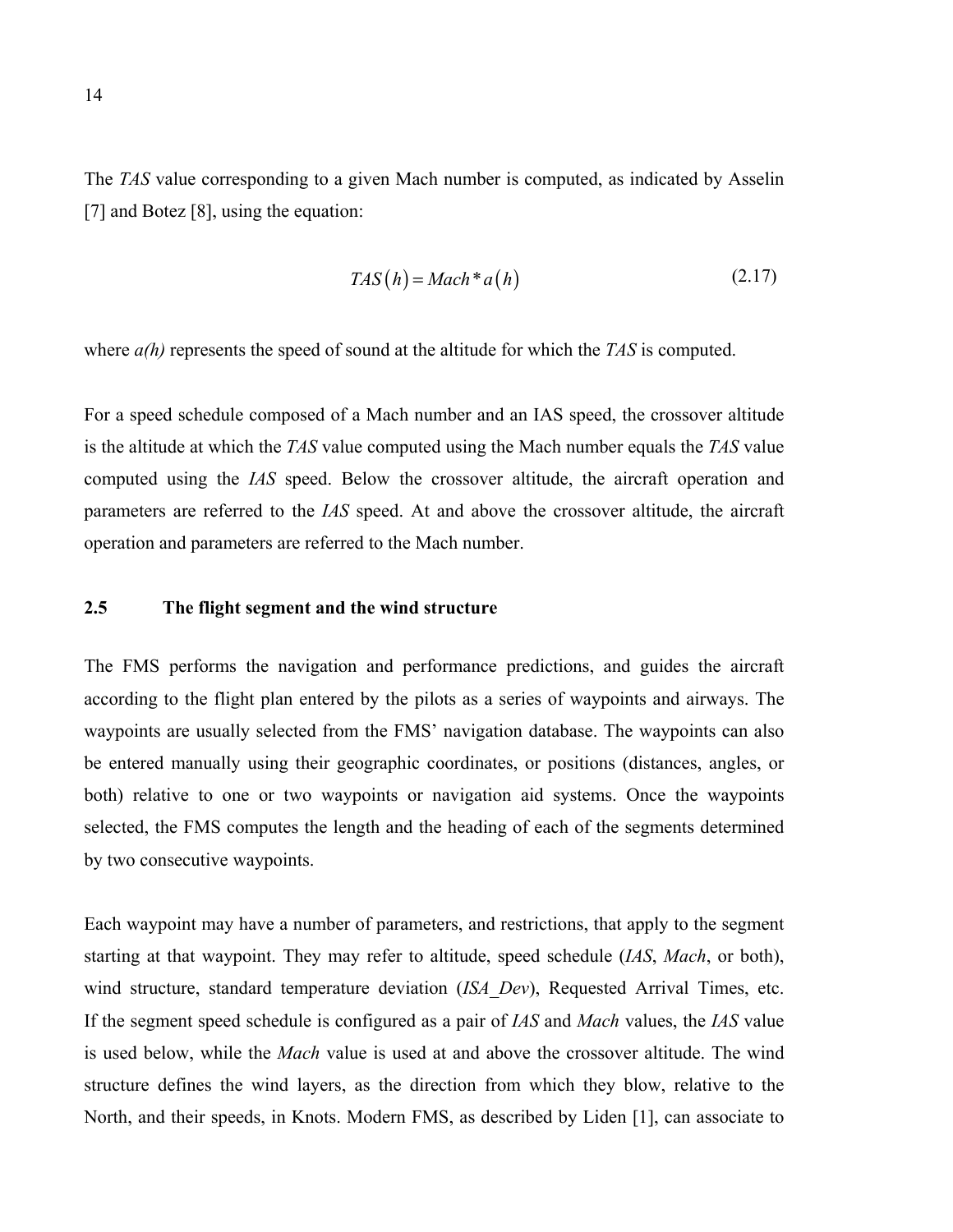each waypoint a structure characterizing the winds at up to four altitudes. At any altitude, the wind is computed through interpolation, using the values shown in the wind structure table. For the scope of the present thesis, we only consider the parameters that describe the segment length, heading, speed schedule, wind structure, and *ISA\_Dev*.

### **2.6 Aircraft ground speed, wind triangle and segment flight time**

The aircraft speed is measured with respect to the mass of air in which it flies. In still air conditions, aircraft's ground speed (*GS*) is equal to the *TAS*. If the mass of air is moving, relative to the ground, the aircraft's ground speed is different than the *TAS,* and corresponds to the vector summation of the *TAS* and wind speed (*WV*). An aircraft is required to closely follow the segment's trajectory therefore, the angle of the resulting ground speed, relative to the North, must closely match the segment heading. To achieve that, the aircraft must compensate by changing its heading with an angle, called wind compensation angle (*WCA*) or crabbing angle, which is dependent of the aircraft *TAS*, wind speed, and the relative angle between the segment heading and wind direction, called wind angle (*WA*).



Figure 2.1 "Wind triangle" diagram

The algorithm that determines the value of the crabbing angle, and the resulting ground speed, called the "wind triangle" algorithm, is presented by Botez [8] and Botez [9]. The following computations are performed: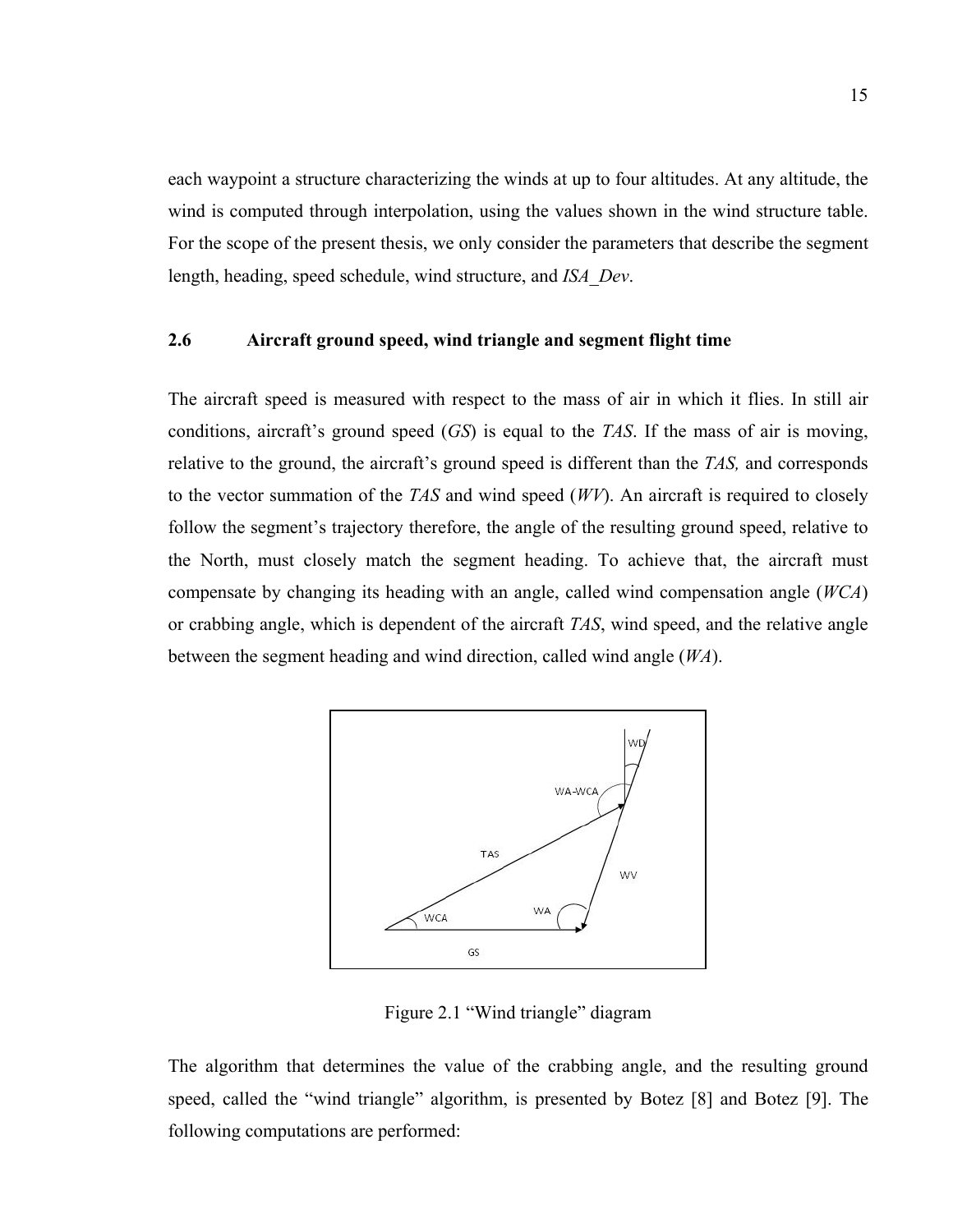If the relative wind angle, between the segment heading and the wind direction is  $0^{\circ}$  or  $180^{\circ}$ , the crabbing angle is  $0^\circ$ , and the ground speed is:

$$
GS = TAS \mp WW \tag{2.18}
$$

where the "-" sign corresponds to head winds (wind angle  $= 0^{\circ}$ ), and "+" corresponds to tail winds (wind angle  $= 180^{\circ}$ ).

If the relative wind angle is different than 0 or 180º, the ground speed and crabbing angle are computed using the next equations:

$$
WCA = \arcsin\left(\sin\left(WA\right) * \frac{WV}{TAS}\right) \tag{2.19}
$$

(Botez, [9], page 28)

$$
GS = TAS * \frac{\sin(WA - WCA)}{\sin(WA)}
$$
 (2.20)

(Botez, [9], page 29)

It is noted that for a given speed schedule, and wind structure, the *TAS* and the wind speed are changing with the altitude. That means that the crabbing angle and the ground speed are dependent of the flying altitude. Consequently, the segment flight time, computed as the quotient of the segment length and ground speed, is also dependent of the flying altitude*.*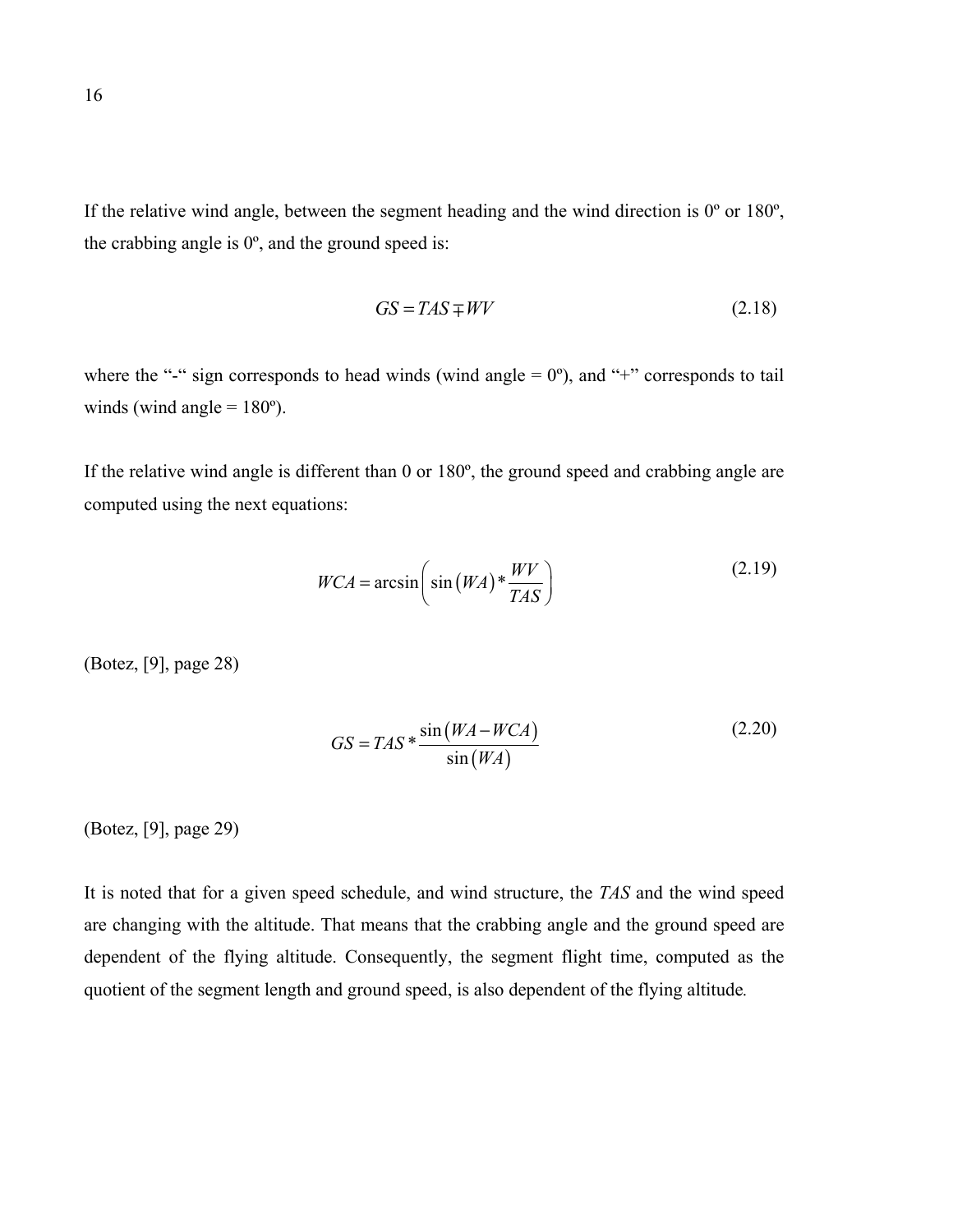### **2.7 Aircraft gross weight and center of gravity position**

The aircraft's gross weight (*gw*) represents the total weight of the aircraft and is computed as the sum of the zero fuel gross weight (*zfgw*), and the fuel weight (*fuel*), as seen in Federal Aviation Administration [10]. The *zfgw* includes the weight of the aircraft's structure and payload, that is applied at a specific location, along the longitudinal axis of the aircraft, and depends on the mass distribution of the structural elements of the aircraft and payload. The parameter that describes the position is the zero fuel center of gravity position (*zfwcg*), and can be expressed as the distance, in inches or millimeters, from the aircraft's center of gravity reference point, or in percentage of the Mean Aerodynamic Chord length (*MAC*). The aircraft's center of gravity reference point is the point used as a reference in all center of gravity computations. It can be located at the datum, or at a given location along the longitudinal axis of the aircraft, defined by its distance (*CGREFDIST*) from the datum. The datum is the point on the longitudinal axis of the aircraft, from which all aircraft longitudinal quantities are defined.

As *zfgw,* and *fue*l weight are applied at different locations than the center of gravity reference point, each of them will produce a corresponding moment. The convention used in moment calculations, as described in Federal Aviation Administration [10], is that a positive moment is given by a weight force applied aft of the cg reference point, and negative if is applied forward of the cg reference point. The aircraft moment (*Ma*) is produced by the *zfgw*, and its magnitude, as a function of the *zfgw* and *zfwcg*, is described through charts or data tables. The fuel weight generates the fuel moment (*Mf*). Its magnitude is a function only on the fuel weight, as the location of the fuel tanks, and the fuel mass distribution, function of the fuel weight, are aircraft design characteristics. The fuel moment is also described through charts or data tables.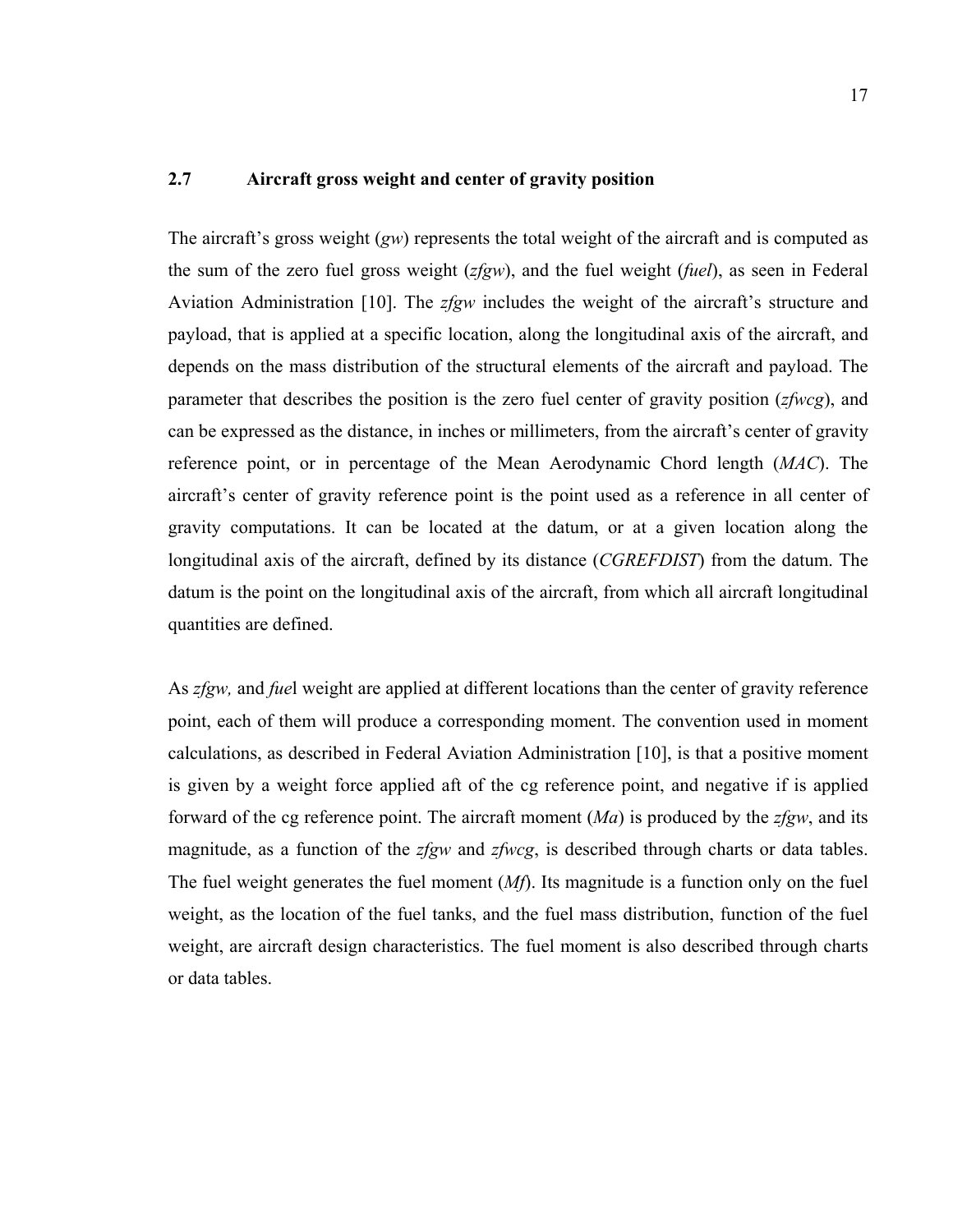

Figure 2.2 Aircraft weights and moments diagram

The total moment (*Mt*) is computed as the sum of *Ma* and *Mf*. In accordance with the fundamental principles of mechanics, two systems of forces applied to an object are equivalent if their resulting forces and corresponding moments, computed with respect to the same reference point, are equal. Consequently, the point of application of the gross weight the aircraft center of gravity position (*cg*) - is chosen so that the gross weight produces a total moment (*Mt*), equal to that produced by the assembly of *zfgw, zfwcg* and fuel weights. Therefore, as described in Federal Aviation Administration [10], the position of the center of gravity is equal to the quotient of the total moment and the total weight. Consequently, the corresponding cg position, expressed in meters or feet, with respect to the cg reference point, is described by the following equation:

$$
cg\left( zfgw, zfwcg, fuel \right) = \frac{Ma\left( zfgw, zfwcg \right) + Mf\left( fuel \right)}{gw\left( zfgw, fuel \right)}
$$
(2.21)

The cg position can also be expressed in percentage of the mean aerodynamic chord (*MAC*) length such as %MAC. In this case, the position of the cg is referred to the wing leading edge mean aerodynamic chord position (*LEMAC*). Both *MAC* and *LEMAC* are known aircraft design parameters. Following the procedure described in Federal Aviation Administration [10], the equation used for determining the cg position, expressed in %MAC, is: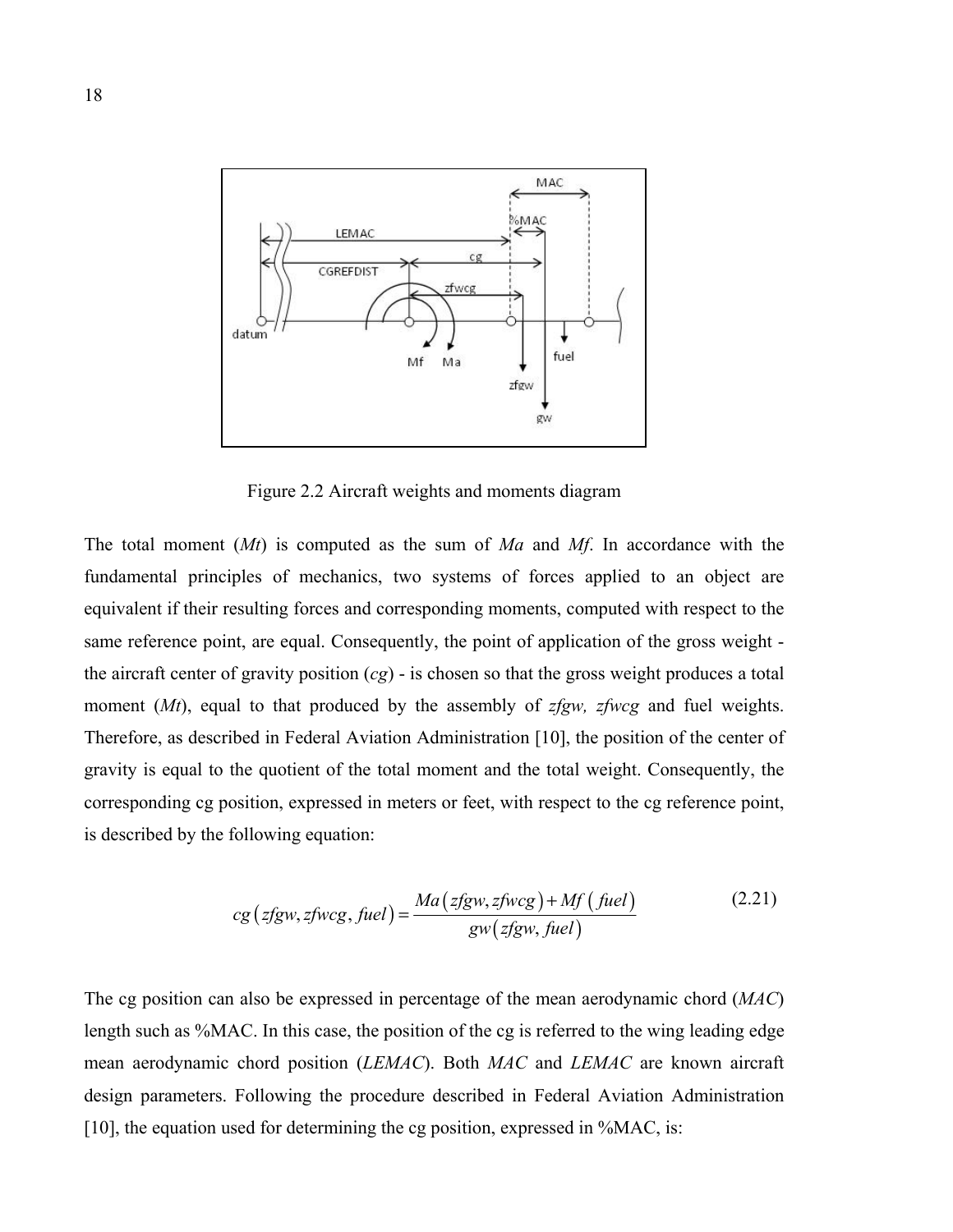$$
cg\left( zfgw, zfwcg, fuel \right) =
$$
\n
$$
\left( \frac{Ma\left( zfgw, zfwcg \right) + Mf\left( fuel \right)}{gw\left( zfgw, fuel \right)} + CGREFDIST - LEMAC \right) * 100
$$
\n
$$
MAC
$$
\n(2.22)

#### **2.8 Maximal cruise altitude**

The maximal altitude achievable by an aircraft depends, as described by Liden [3], on the speed, the gross weight, and the altitude (through the effect of the climb fuel burn on the gross weight) of the aircraft at the time for which the determination of the altitude is made. It corresponds to the maximal altitude value for which the set of two parameters, the speed margin, and thrust margin, have values that are zero or positive.

As indicated by Liden [3], the speed margin is computed as the minimum of the difference between the aircraft's maximal and schedule speed, and the difference between the aircraft' schedule and minimal speed. Also, the thrust margin is computed, for a given altitude and speed schedule, as the difference between the maximum cruise thrust, and the thrust required to maintain a climb rate of 100 ft/s. The actual parameters used in computing the maximal and minimal speed, as well as the altitude limitation imposed by the thrust margin are specific to each aircraft. They are determined by the particular aircraft model used for defining its corresponding performance tables.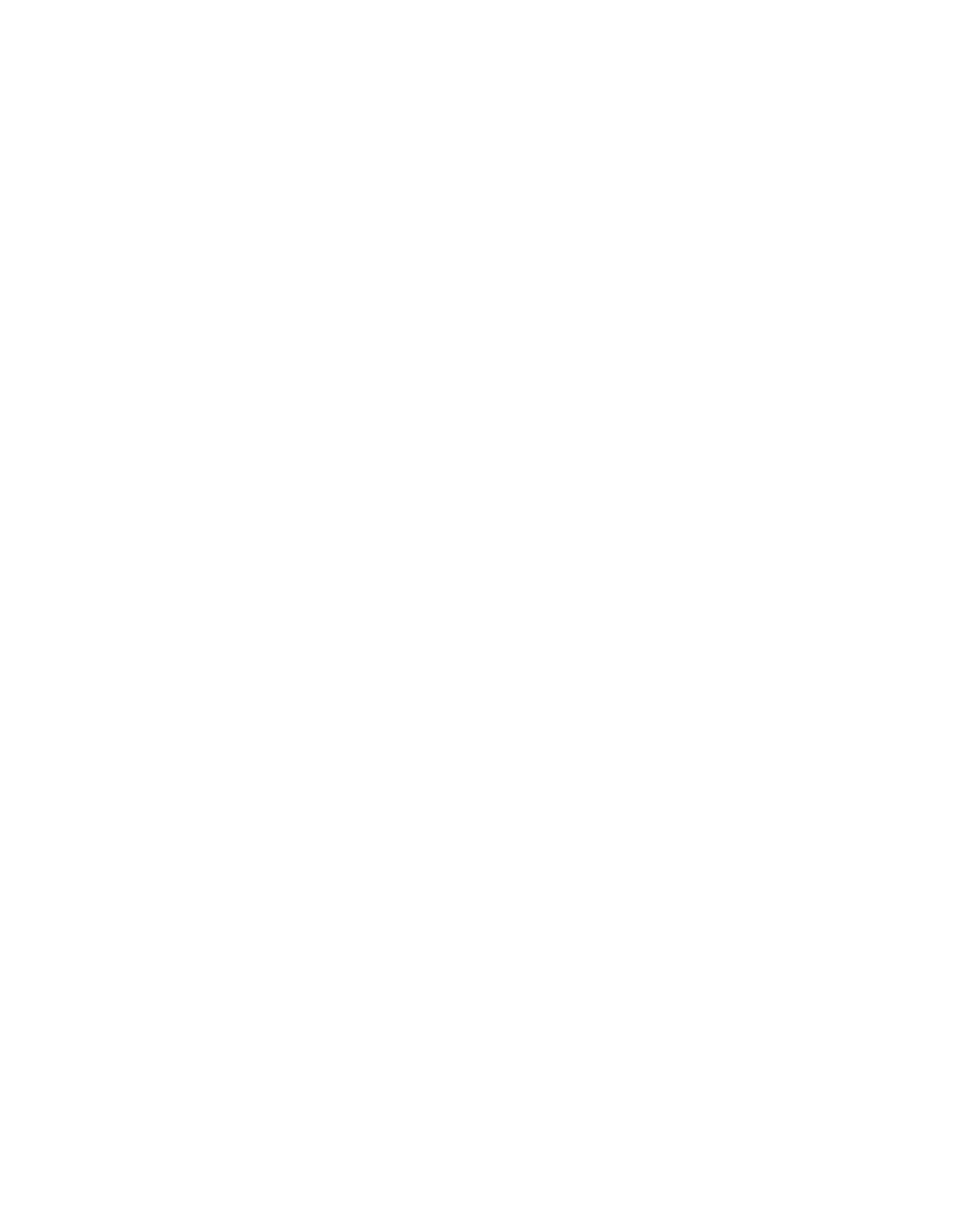### **CHAPTER 3**

#### **ALGORITHM DEVELOPMENT**

The development of a new algorithm, determining the optimal cruise altitude for a constant speed, level-flight, cruise segment is presented in this chapter. The optimization strategy chosen for the algorithm is presented first. Subsequently, the algorithm input and output variables, the structure of the algorithm and its implementation are described.

# **3.1 The optimization strategy**

The critical factor that determined the strategy used in the optimization process is the requirement that the algorithm is deterministic, i.e. at different instances of time, same input data produces the same outputs. Therefore, statistical approaches such as meta-heuristic optimization methods were considered inappropriate from the beginning of the algorithm development due to their output dependency on factors such as the optimization starting point, candidate pool choice and size, or limitations imposed by the number of processing iterations. Consequently, a methodology that uses an analytical approach is chosen, based on the algorithm described by Liden [3].

### **3.2 Input variables**

The algorithm input variables are divided into four categories: optimization configuration, aircraft design and performance description, flight segment configuration, and aircraft configuration. Each category is described in a sub-section of this section:

### **3.2.1 Optimization configuration parameters**

These parameters define the particular conditions for which the optimization is performed. They are regarded as a set of constant-value algorithm configuration parameters set in accordance with the airline policy. They correspond to: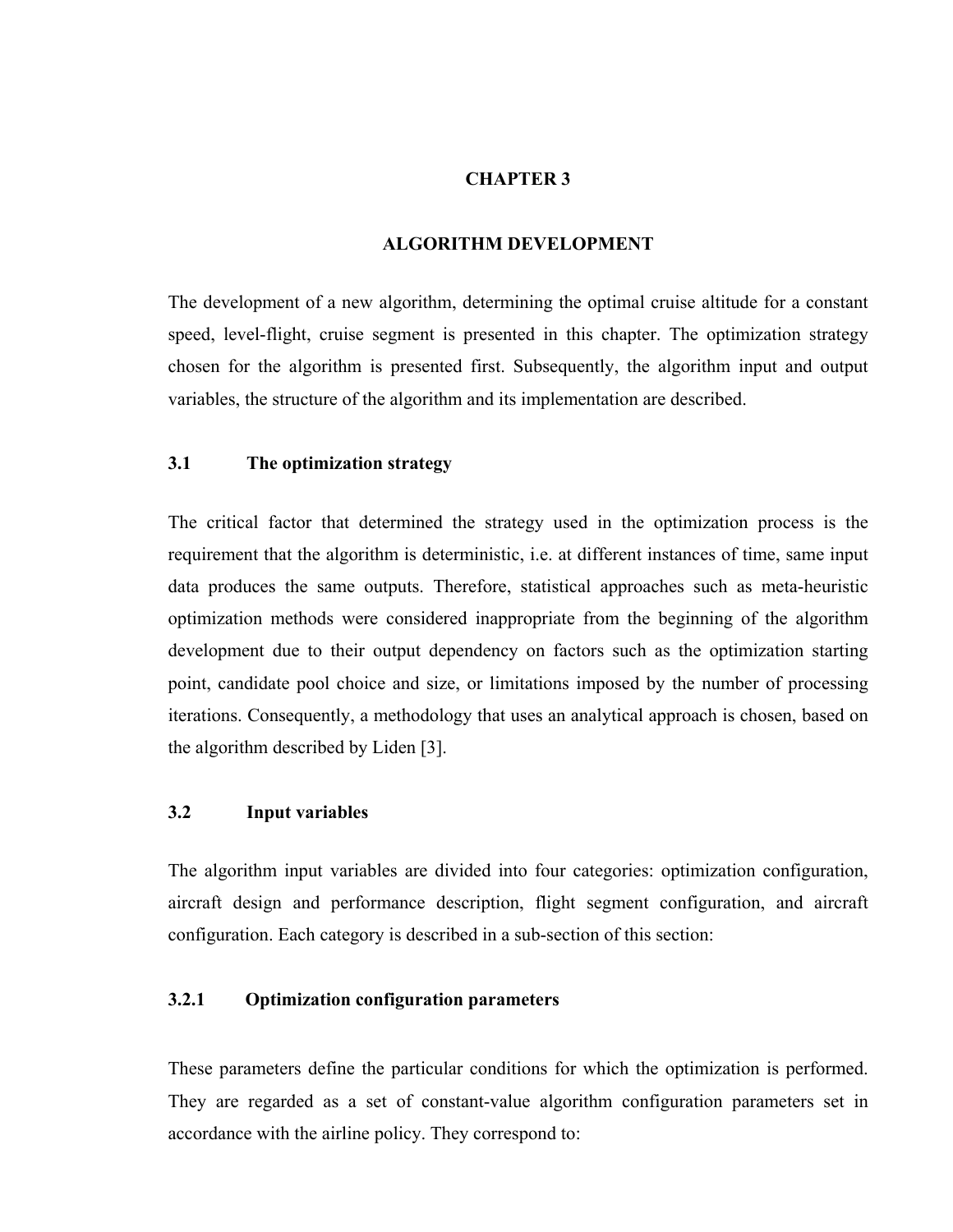- the cost index  $(CI)$  in Kg/min;
- optimization distance *(OPT\_DISTANCE*), defining the length of the segment, in Nm;
- minimal cruise altitude (*MIN ALTITUDE*), defining the lowest cruise altitude, in ft.

## **3.2.2 Aircraft design and performance data**

The data described in this paragraph represents a subset of general data, specific to each aircraft, characterizing the aircraft's geometry, performances, capabilities, and limitations. The subset is limited to the data used by the optimization algorithm. They are divided into data specific for an aircraft whose cruise, constant speed, level-flight fuel burn model factors the cg position and data that is common to all aircraft.

The data specific for an aircraft whose cruise, constant speed, level-flight fuel burn model factors the cg position are:

- *CGREFDIST* the cg reference point position, in meters, from the datum. Only used for aircraft models that factor the cg position;
- *LEMAC* the wing, leading edge mean aerodynamic chord position, in meters, from the datum. Only used for aircraft models that factor the cg position;
- *MAC* the wing, mean aerodynamic length, in meters. Used only for aircraft models that factor the cg position;
- *aircraft moment*  $(M_a)$  in kg\*m, aircraft performance table describing the aircraft moment as a function of the *zfgw* and *zfwcg*. Used only for aircraft models that factor the cg position;
- *fuel moment*  $(M_f)$  in kg\*m, aircraft performance table describing the fuel moment as a function of the fuel weight. Used only for aircraft models that factor the cg position.

The data common to all aircraft are:

22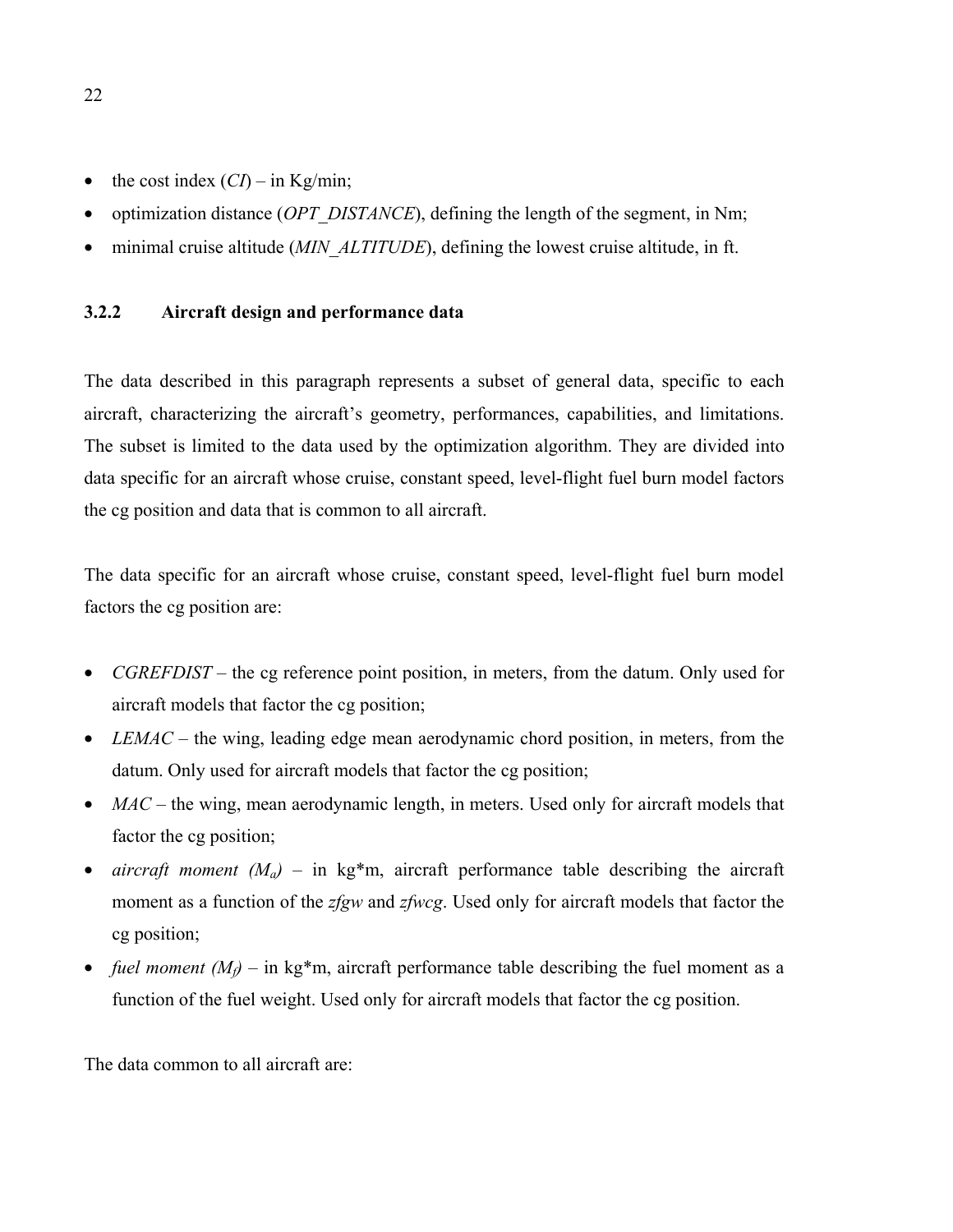- *ALT\_LIMIT* the maximal altitude, in ft, at which the aircraft is allowed to fly, under any circumstances;
- *fuel flow* performance tables one table for each speed mode (*ff<sub>I</sub>* for IAS, and  $f_{M}$  for Mach mode) defining the fuel flow, in Kg/h, as a function of *IAS/Mach*, gw, *ISA* Dev, and *altitude*;
- *fuel correction* factor a dimensionless parameter, defined as performance tables or constant values, depending on the aircraft model. If the aircraft model defines it as performance tables, one table is defined for each speed mode ( $fcr_I$  for IAS, and  $fcr_M$  for Mach mode), as a function of *cg, IAS/Mach, gw,* and *altitude*;
- *vmo* a constant, or a performance table as a function of altitude, defining the maximal IAS speed, in Kts;
- *mmo* a constant, or a performance table as a function of altitude, defining the maximum Mach number;
- *minspeed* a performance table defining the minimal speed (Mach number), as a function of the product between the aircraft gross weight (*gw*) and the density ratio (*δ*), at the considered altitude;
- *trust margin max altitude limit* a performance table defining the maximal altitude limitation due to the thrust margin, in ft. It is described as a function that depends on a combination of parameters specific to each aircraft that may include the *gross weight*, *Mach number*, *cg*, and *ISA\_Dev.*

# **3.2.3 Flight segment configuration**

The four parameters corresponding to this category define the characteristics associated with the cruise flight segment for which the optimization is performed, as follows:

- *segment heading* (*heading*), in deg;
- *wind structure (wind)*, defining the wind layers at up to four altitudes. Each layer is characterized by an altitude *–* in ft, wind direction (*direction*) – in degrees, and wind speed (*speed*) – in Kts;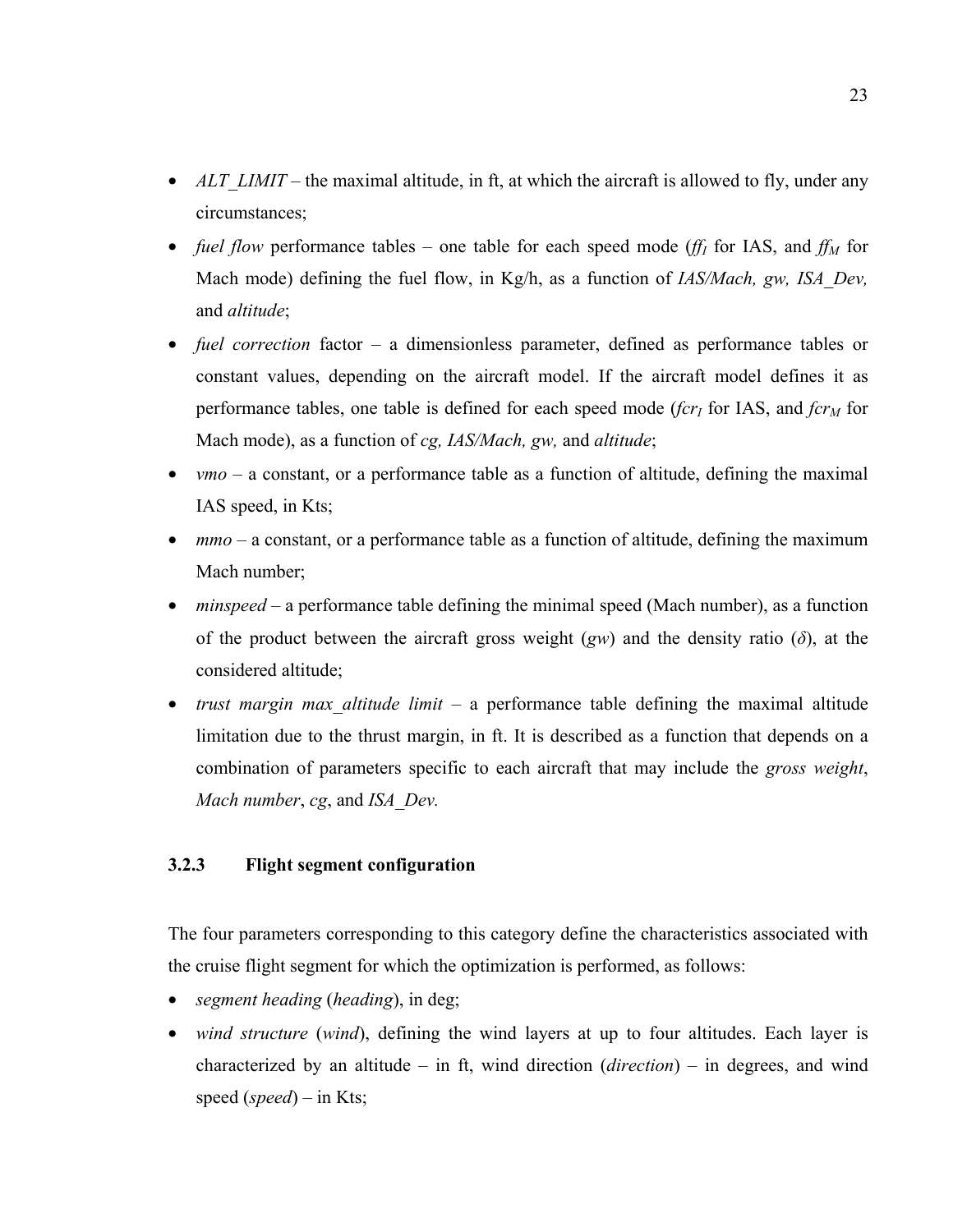- *speed schedule* (*schedule*), defining the pair of Mach number and *IAS*. The *IAS* value is defined in Kts;
- *ISA Dev*, defining the atmosphere standard temperature deviation, in <sup>o</sup>K.

# **3.2.4 Aircraft configuration**

The aircraft parameters used by the algorithm and described in this section are:

- *zfgw* the aircraft zero fuel gross weight, in Kg. Its value is set before take-off and remains unchanged for the duration of the flight;
- *zfwcg* the zero fuel weight center of gravity position, in %MAC. Used only for the aircrafts whose fuel burn model considers the cg position. Its value is set before take-off and remains unchanged for the duration of the flight;
- *fuel* the fuel weight, in Kg. Its value decreases constantly as the fuel is burned at a fuel burn rate (*fbr*) that depends on the aircraft configuration and flight conditions;
- *current altitude* the aircraft altitude, in ft, at the time when the optimal altitude is requested.

### **3.3 Output data**

The objective of the optimization algorithm is to determine the optimal altitude for flying a selected constant-speed, level-flight, cruise segment. Consequently, the output data is represented by the optimal cruise altitude (*optimal\_alt*), in ft. However, due to the fact that the optimal cruise altitude functionality was not available on the platform used for producing the validation data, the algorithm proposed in this thesis also provides the values for the segment *flight times*, *fuel burns*, and *total costs* – corresponding to the set of valid cruise altitudes. This facilitates the evaluation of the performances of the new fuel burn computing algorithm.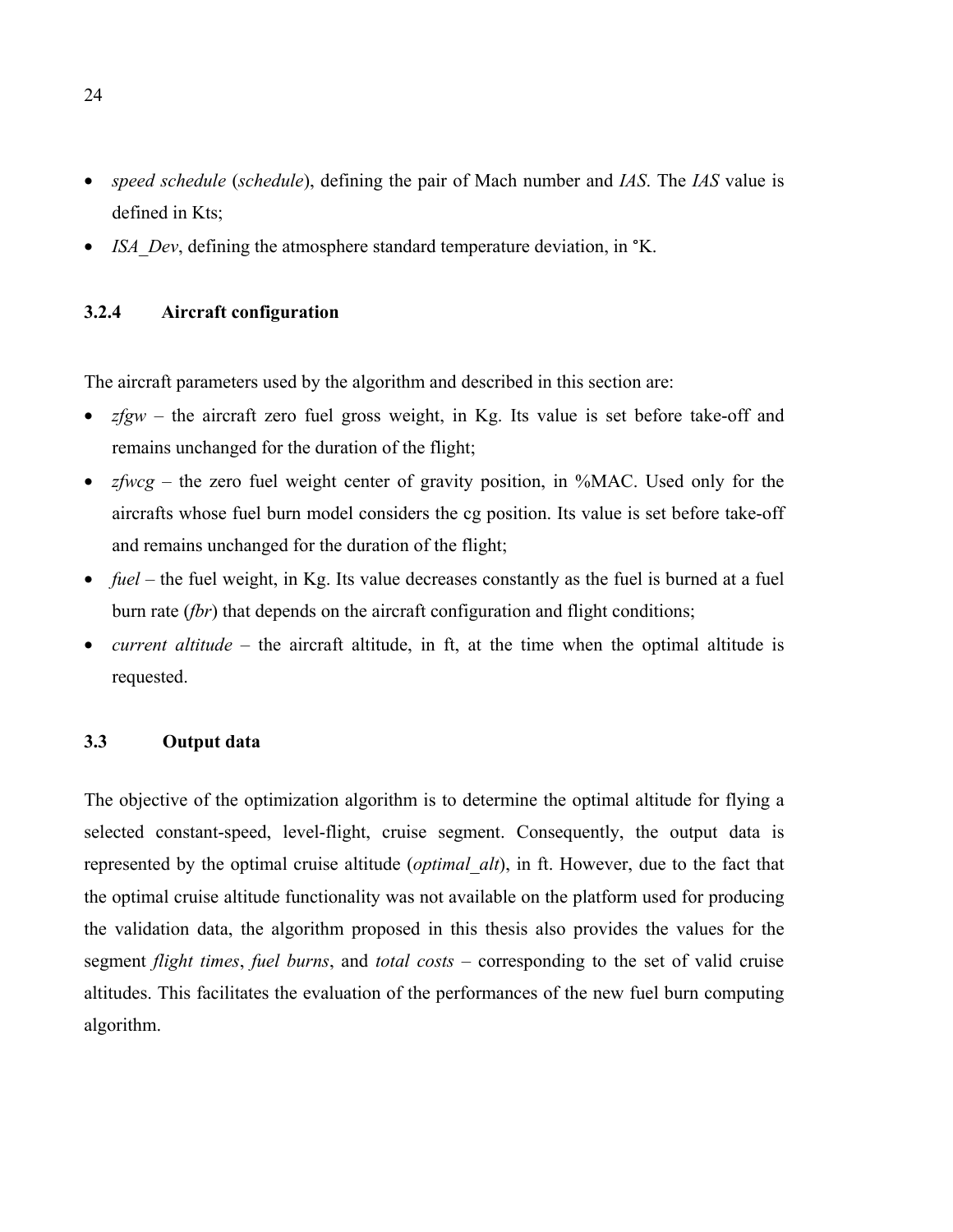# **3.4 Algorithm processing steps**

The algorithm follows the general processing steps as presented by Liden [3]. They are:

- determining the set of cruise altitudes used in the process of optimization;
- computing the flight time at each altitude in the set of cruise altitudes;
- computing the fuel burn at each altitude in the set of cruise altitudes;
- computing the total cost at each altitude in the set of cruise altitudes;
- determining the altitude yielding the minimal cost.

These steps rely on auxiliary functions that perform general tasks such as: *IAS*, and *Mach* to *TAS* conversion, *ground speed*, and *cg* computing, interpolation, and numerical integration.

# **3.5 Algorithm implementation**

Having chosen the type of algorithm employed (analytical) and knowing the number and order of the computing steps used for determining the optimal altitude, the implementation addresses two principal objectives: first, an algorithm computing the fuel burn, that accounts for the continuous variation of the *fuel burn rate* with the *gross weight* (and *cg*); second, the computations will be performed in a manner that is compatible with the algorithm's response time requirements.

Analyzing the set of algorithm input parameters, it can be observed that they can be regrouped in three categories:

- 1) Parameters that have a constant value for the duration of the flight zfgw, zfwcg, CI, OPT DISTANCE, MIN ALTITUDE, as well as the aircraft performance and design data.
- 2) Variables whose values may change, but at longer intervals of time such as the speed schedule (*IAS*, *Mach*), *ISA\_Dev*, *segment heading*, and *wind structure* - and they are considered constant on the segment for which the optimal altitude is computed.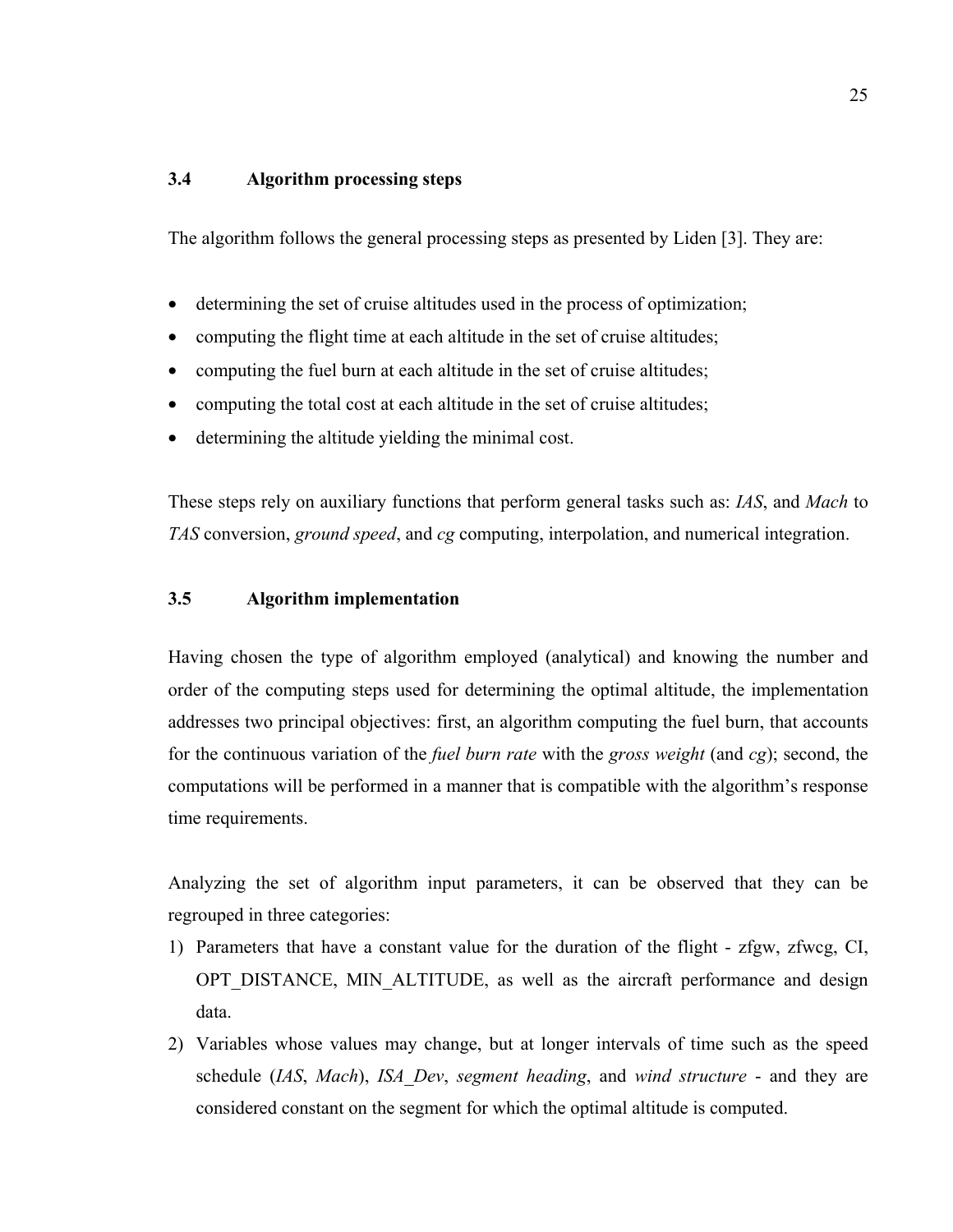3) Variables whose values are changing constantly under the influence or as a consequence of the fuel burn – i.e. the *fuel*, and thus the *gw* and *cg.*

It can be noted that certain computations can only be performed at the time at which the determination of the optimal altitude is requested, as they are dependent on aircraft's *gross weight* and *cg*. These computations refer to: *maximal altitude*, the *fuel burn* and the *total cost*, for each *altitude* in the determined range of acceptable cruise altitudes. However, certain computations that depend only on parameters that belong to categories 1) and 2), above, can be performed upon a parameter value's modification, and the results used in all subsequent computations. One such example is the generation of *IAS* to *TAS* and *Mach* to *TAS* conversion tables. The modules implementing different parameter calculations are described in the next sub-sections.

#### **3.5.1 TAS and crossover altitude module**

This module is executed at each modification of the speed schedule. It pre-computes the *IAS* to *TAS* and *Mach* to *TAS* conversion tables, and the *crossover altitude*, for the set of *altitudes*, multiple of 1000ft., situated between the *MIN\_ALTITUDE* and *ALT\_LIMIT*. The module ensures that valid *TAS* values are available for any given *speed schedule* and cruise altitude range.

The *IAS* to *TAS* conversion is performed using equations (2.15) and (2.16), and the *Mach* to *TAS* conversion is performed using equation (2.17). The corresponding parameters of the standard atmosphere, used in this thesis, are those presented in Appendix B of Asselin, [7]. The *crossover altitude* is detected, by comparing the two sets of *TAS* values, as the altitude at which the *TAS*(*Mach*) equals the *TAS*(*IAS*).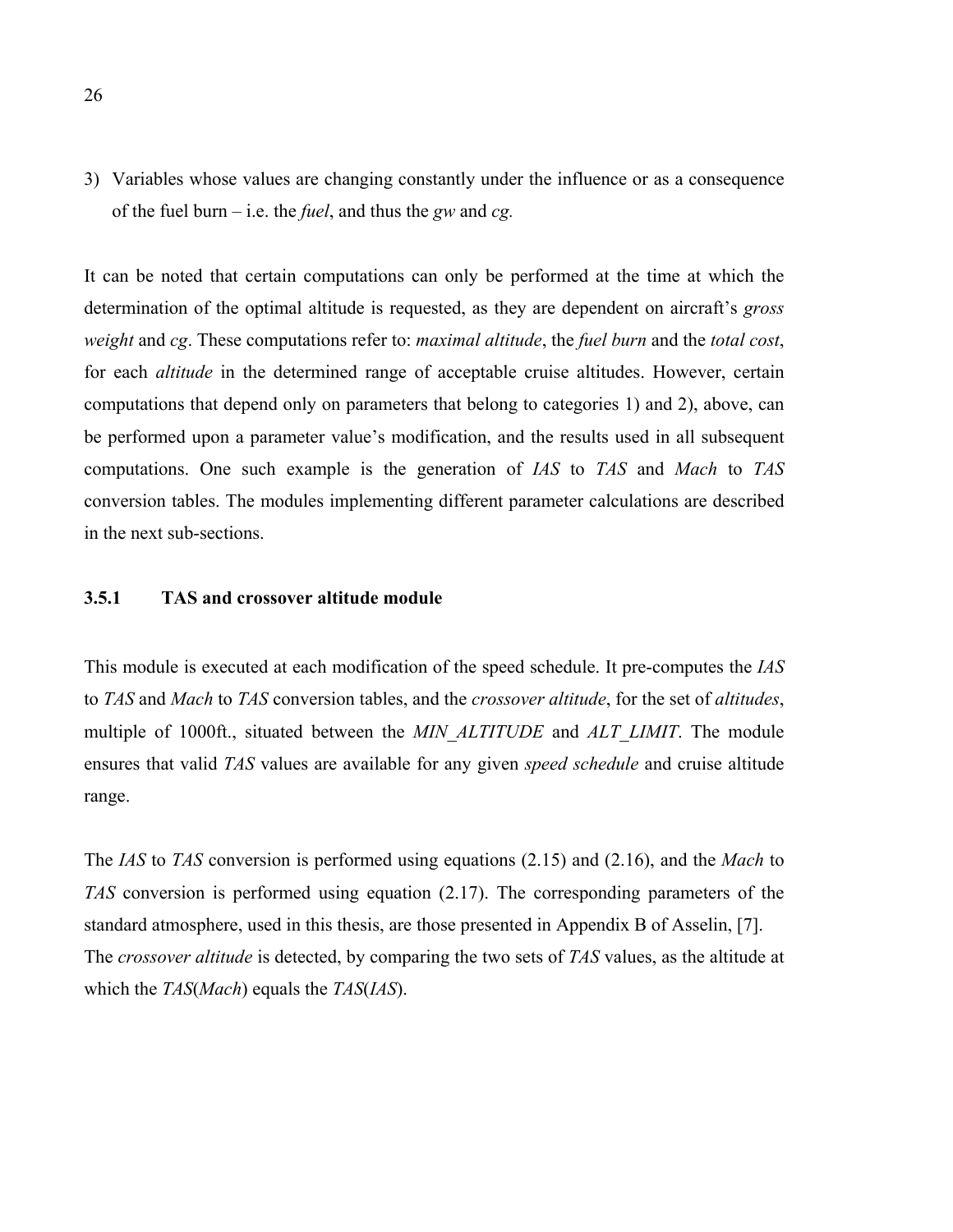### **3.5.2 The maximal cruise altitude and cruise altitude range module**

This module computes the range of valid cruise altitudes, corresponding to the aircraft's status at the initial point of the cruise segment for which the optimal altitude is determined. It is executed upon each optimal altitude request.

For each altitude, multiple of 1000ft., situated between MIN\_ALTITUDE and ALT\_LIMIT, it computes the following parameters:

- The *TAS\_min*(*altitude*), the *TAS* corresponding to the *Mach number* computed from the *minspeed* interpolation table, function of the *gw,* and the *pressure ratio* at the evaluated *altitude*, *δ*(*altitude*).
- The *vmo\_TAS*(*altitude*), and *mmo\_TAS*(*altitude*) corresponding to the *vmo* and *mmo* aircraft performance parameters/ interpolation tables.

It then compares these values with the aircraft *TAS*(*altitude*), computed from the speed schedule (*IAS* or *Mach,* function of the position of the *crossover altitude* value). The *speed\_limited\_altitude* is the highest *altitude* at which *TAS*(*altitude*) is larger than *TAS\_min*(*altitude*), and smaller than *vmo\_TAS*(*altitude*) and *mmo\_TAS*(*altitude*). Then, it computes the *max\_thrust\_altitude*, from the *trust margin max\_altitude limit* performance table, as a function of a combination of *gross weight*, *Mach number*, *cg*, and *ISA\_Dev* parameters, depending on the aircraft model.

The *maximal cruise altitude* is computed as the minimum between the *speed\_limited\_altitude* and the *max* thrust altitude. Consequently, the range of valid cruise altitudes is composed of the altitudes, multiples of 1,000 ft., situated between the MIN\_*ALTITUDE* and *maximal cruise altitude*.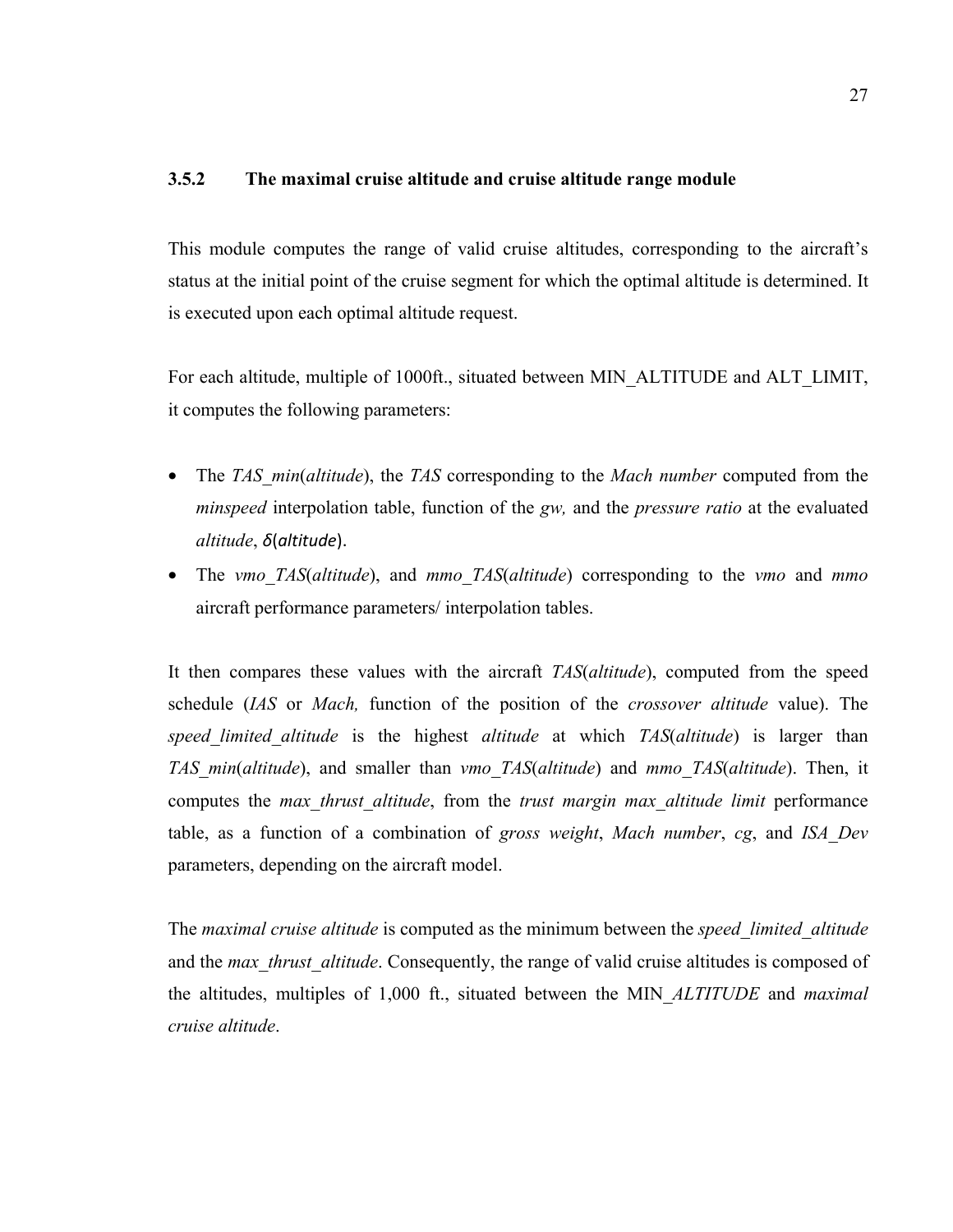### **3.5.3 Ground speeds and segment flight times**

This module is executed upon each request for the optimal altitude. First, it computes the *ground speed* for each *altitude*, multiple of 1,000 ft. in the range of valid cruise altitudes. For still air conditions, the *ground speed* at any *altitude*, is equal to *TAS* at that same *altitude*. For constant wind conditions, the *ground speed,* at any *altitude*, is computed in two steps. First, the *wind* parameters (*direction* and *speed*) are determined from the *wind table* associated with the cruise segment, through linear interpolation. Subsequently, the *ground speed* is computed using the "driftcorr" MATLAB function, implementing the "wind triangle" algorithm. The arguments passed to the "driftcorr" function are: the *TAS*, cruise *segment heading*, *wind direction* and *wind speed*. Finally, the cruise segment *flight time*, at each *altitude* is computed by dividing the cruise segment's length (*OPT\_DISTANCE*), to the *ground speed* at the corresponding *altitude*.

### **3.5.4 The fuel burn**

The actual *fuel burn* value can only be computed at the moment of the request for the *optimal altitude*, due to its dependency on the *gw* (and *cg*). More, computing the *fuel burn,* considering the continuous variation of the *gw* (and *cg*) along the cruise segment, requires two elements: Firstly, expressing the *fbr* as a function of time. Secondly, performing the integration of the, time dependent, *fbr* function, on a time domain corresponding to the segment *flight time*. The integration is a time, and computing resources demanding process. It becomes apparent that meeting the response time requirements cannot be achieved by performing all fuel burn computations at the moment of the optimal altitude request. Therefore, the method presented in this thesis performs the computations in steps, at different times. It takes into account two facts: first, aircraft performances are defined through linear interpolation tables; second, the rate of variation of each of the variables, that determine the fuel burn rate, corresponds to one of the three categories presented in the beginning of the section 3.5. It means that there is a set of values for each variable associated with the input of the interpolation tables that defines linearity domains for the output, interpolated, variable.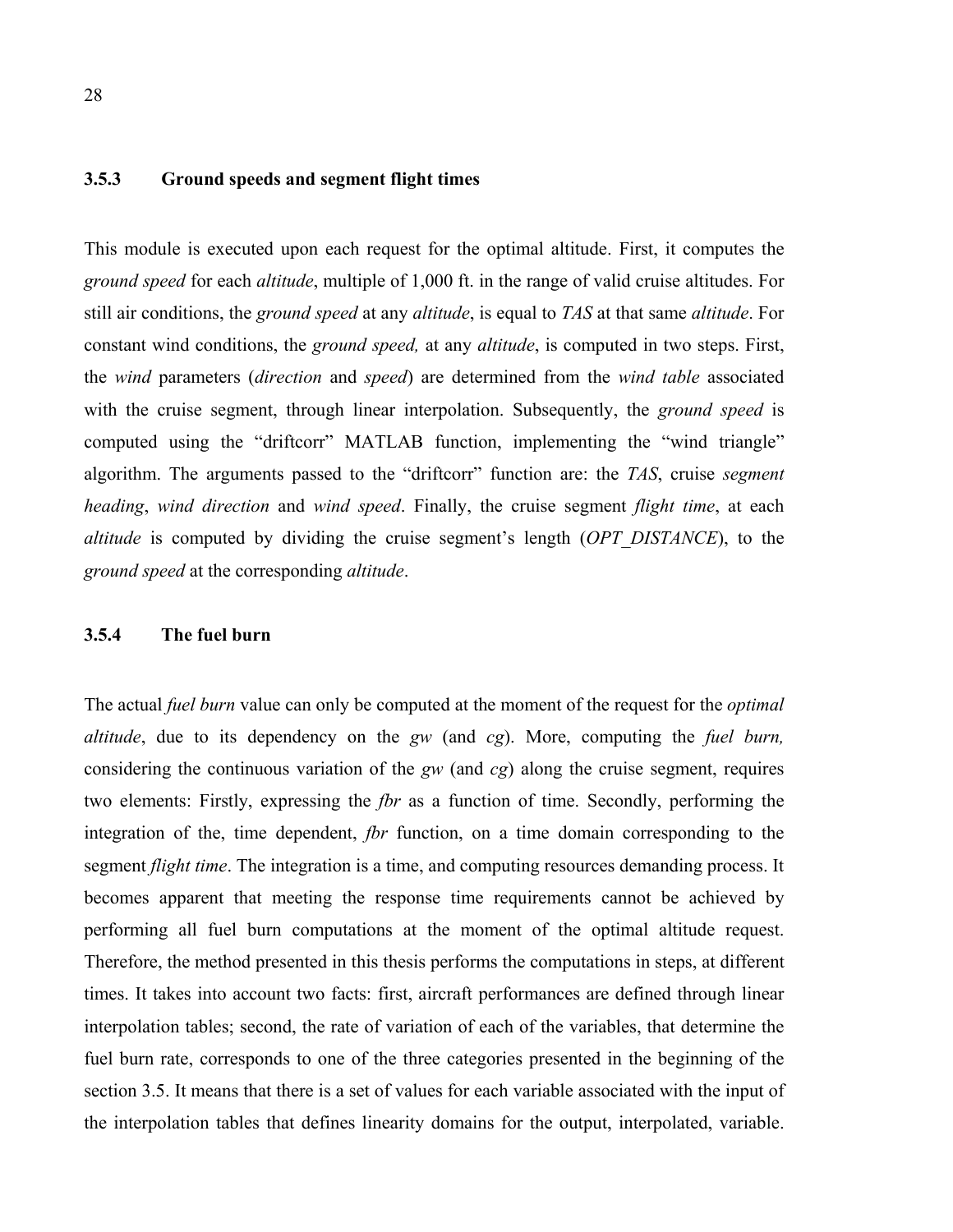This propriety is used in finding the time-dependent expression of the fuel burn function, *fbr*(*t*). It also means that we can decompose the fuel burn computations in three sub-modules (steps), corresponding to the three categories of variables.

The implementation of the algorithm is function of the fuel burn aircraft model used –  $cg$ dependent or *cg* independent. As presented in sub-section 3.2.2, two sets of *fuel flow* and *fuel correction* factor performance tables are defined, one for each type of cruise speeds - *IAS* or *Mach*. Since the difference between the two sets of tables refers only to the type of the speed, the computations associated with each set are identical. Consequently, the implementation of the fuel burn computation algorithm is described only for the Mach index speeds as for the IAS the algorithm is identical.

The algorithm is composed of three modules as follows:

- An initialization module, executed before take-off, once the aircraft *zfgw*,(*zfwcg*) and *fuel* values are set. A series of auxiliary tables are built and subsequently used by the next two modules.
- The intermediary module, that builds *IAS* and *Mach*-based fuel burn look-up tables that describe the dependency between the initial *gw*, *IAS/Mach*, *ISA\_Dev*, the cruise *altitude*, the *flight time*, and the final *gw*, thus the *fuel burn*. The module is executed each time the *speed schedule* or *ISA\_Dev* parameters change, or as required by the update strategy. The tables are generated for altitudes situated between *MIN\_ALTITUDE* and *ALT\_LIMIT.*
- The fuel burn module, extracting the fuel burn quantity as a function of the *gw* at the initial point of the cruise segment, the evaluated cruise *altitude*, and the corresponding *flight time*. It is executed, at each request for the *optimal altitude*, a number of times equal to the pre-determined number of valid cruise altitudes.

# **3.5.4.1 The initialization module**

The main goal of this module is to determine the set of *gross weight* values, {*gwi*}, for which every interval  $[gw_i, gw_{i+1}]$  maps linearity domains in all performance interpolation tables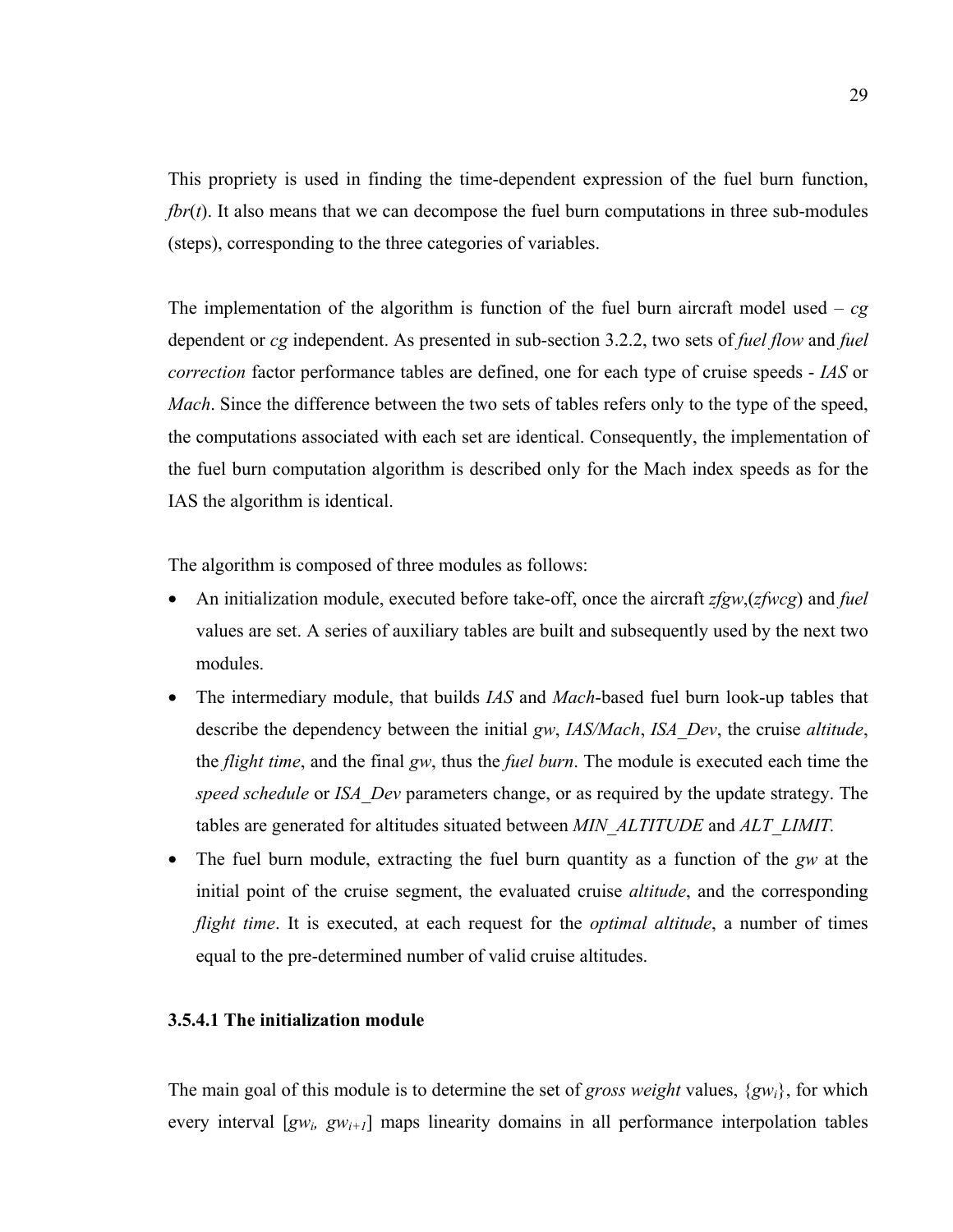used in the *fuel burn rate* computation. For the *cg* independent model, the module only identifies and assembles the *gw* values defined in the  $ff<sub>l</sub>$ , and  $ff<sub>M</sub>$  performance tables.

For the *cg* dependent model however, the *gw* values explicitly, or implicitly, defined by the *fcr<sub>I</sub>*, *fcr<sub>M</sub>*, and *M<sub>f</sub>* performance tables are also considered. First, it determines the set of {*gw<sub>j</sub>*} values, explicitly defined in the *fcr<sub>I</sub>* and *fcr<sub>M</sub>* tables. Then, a new fuel moment table as a function of *gw*, *Mfgw(gw)* is generated. The input variable, *fuel*, is replaced by the corresponding *gross weight*:

$$
gw_k = zfgw + fuel_k \tag{3.1}
$$

Subsequently, the set of *gw* values,  $\{gw_p\}$  is determined, that corresponds to the *cg* values defined in the *fcr* tables. As *Mfgw(gw)* is defined as a linear interpolation table, on each domain [*gwk, gwk+1*] the rate of variation of the *fuel moment* is constant. Its value is computed using the next equation:

$$
\frac{\partial M_{f_{gw}}}{\partial gw}\Big|_{gw_k} = \frac{M_{f_{gw}}(gw_{k+1}) - M_{f_{gw}}(gw_k)}{gw_{k+1} - gw_k}
$$
(3.2)

Consequently, the value of the *fuel moment* corresponding to a *gross weight* in the domain  $[gw_k, gw_{k+1}]$  is computed using the equation:

$$
M_{fgw}(gw) = M_{fgw}(gw_{k+1}) - \frac{\partial M_{fgw}}{\partial gw}\bigg|_{gw_k} * gw_{k+1} + \frac{\partial M_{fgw}}{\partial gw}\bigg|_{gw_k} * gw \tag{3.3}
$$

By expressing, in equation (2.22), the *fuel moment* function of the *gw,* using the *Mfgw*(*gw*), the equation describing the *cg* function of the *gw* becomes: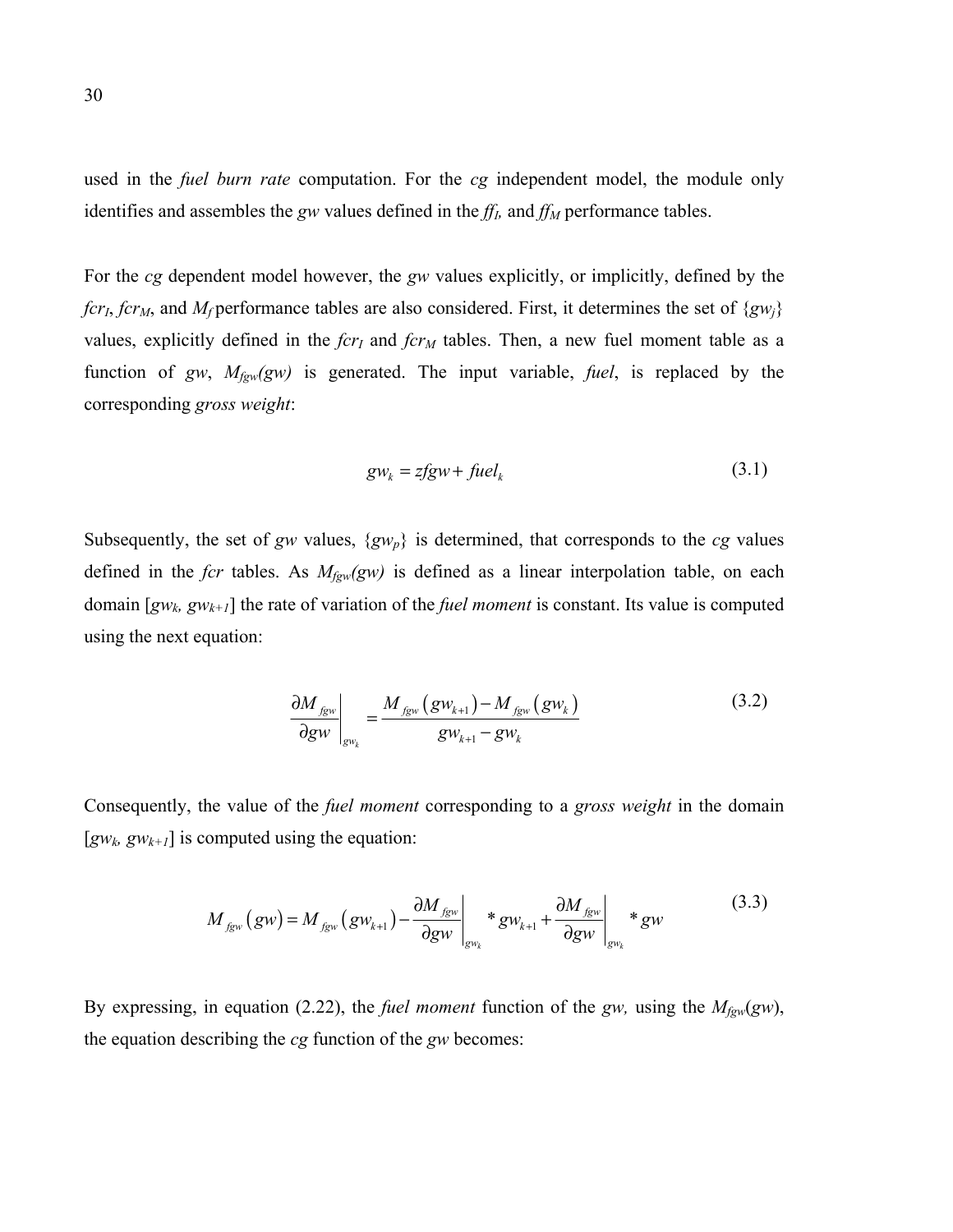$$
cg\left(gw\right) = \frac{\left(\frac{M_a\left(zfgw, zfwcg\right) + M_{fgw}\left(gw\right)}{gw} + CGREFDIST - LEMAC\right) * 100}{MAC}
$$
\n(3.4)

Consequently, on a gross weight domain, the *gross weight* value corresponding to a given *cg* position can be computed by replacing  $M_{\text{fgw}}(gw)$  given by equation (3.3) into equation (3.4):

$$
gw(cg) = \frac{\left(M_a\left(zfgw, zfwcg\right) + M_{fgw}\left(gw_{k+1}\right) - \frac{\partial M_{fgw}}{\partial gw}\bigg|_{gw_k} * gw_{k+1}}{\left(\frac{cg * MAC}{100} - CGREFDIST + LEMAC - \frac{\partial M_{fgw}}{\partial gw}\bigg|_{gw_k}\right)}
$$
(3.5)

Therefore, the set of *gross weight* values, {*gwp*}, is computed using equation (3.5), by evaluating each *cg* value defined by the *fcr* tables, on all [*gwk, gwk+1*] *gross weight* domains. A *gwp* thus computed is considered valid, and retained, if its value lies within the *gross weight* domain on which it was computed. Finally, the  $\{gw_k\}$ ,  $\{gw_j\}$  and  $\{gw_p\}$  sets are added to the initial set of {*gwi*} values:

$$
\{gw_i\} = \{gw_i\} \cup \{gw_j\} \cup \{gw_k\} \cup \{gw_p\}
$$
 (3.6)

This new set of *gross weight* values  $\{gw_i\}$  ensures that each domain  $[gw_i, gw_{i+1}]$  corresponds to *gw* and *cg* linearity domains, in all performance interpolation tables used for computing the *fuel burn rate*. Next, the *Mfgw* table is rebuilt according to the new set of {*gwi*} values. Two more auxiliary tables, used by the intermediary module, are built for the same set of {*gwi*} values. First, the *CG\_AT\_GW*(*gwi*) table, storing the *cg* position, corresponding to each *gw* in the {*gwi*} set, is computed using equation (3.4). The second table, called CG\_SLOPE( $gw_i$ ), stores, for each domain [ $gw_i$ ,  $gw_{i+1}$ ], a coefficient that is used to determine the *cg* variation (*dcg*) function of the *gross weight* variation (*dgw*), where both are referenced to their corresponding value at  $gw_{i+1}$ . To determine the equation used to compute the elements of the table we are using the next equation: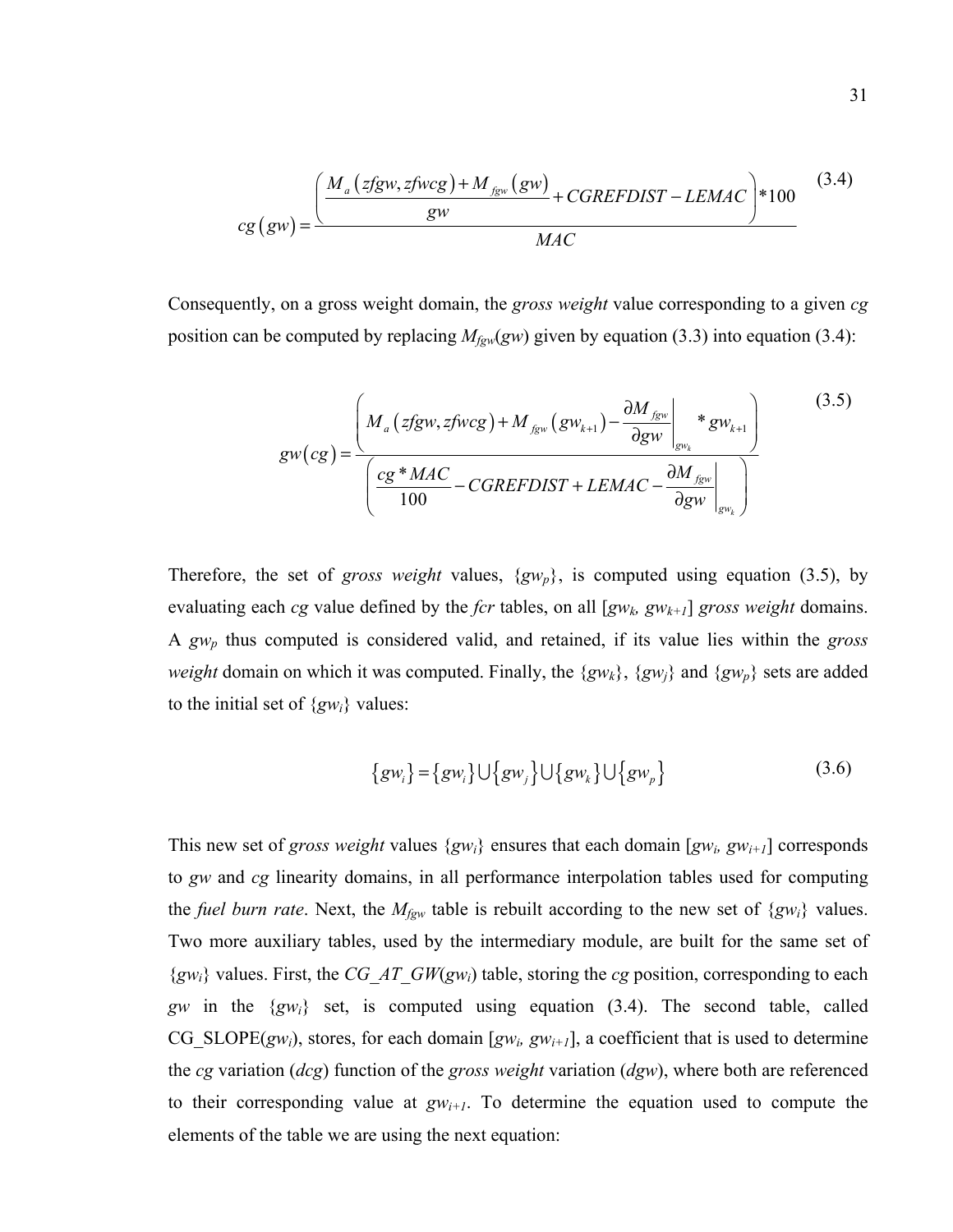$$
dcg\left(gw\right) = cg\left(gw_{i+1}\right) - cg\left(gw\right) \tag{3.7}
$$

In equation (3.7), replacing the cg values with the values given by equation (3.4), and subsequently  $M_{\text{fgw}}(gw)$  with equation (3.3), we obtain:

$$
dcg\left(gw\right) = \left(\frac{100*\left(M_a\left(zfgw,zfwcg\right)+M_{fgw}\left(gw_{i+1}\right)-\frac{\partial M_{fgw}}{\partial gw}\bigg|_{gw_i}gw_{i+1}\right)}{MAC}\right)*
$$
(3.8)  

$$
\left(\frac{1}{gw_{i+1}}-\frac{1}{gw_i}\right)
$$

Denoting:

$$
dgw = gw_{i+1} - gw \tag{3.9}
$$

and

$$
CG\_SLOPE(gw_i) = \left(\frac{100 * \left(M_a\left(zfgw, zfwcg\right) + M_{fgw}\left(gw_{i+1}\right) - \frac{\partial M_{fgw}}{\partial gw}\right|_{gw_i} gw_{i+1}}{MAC * gw_{i+1}}\right)^{(3.10)}
$$

the equation (3.8) can be written as a function of *dgw*, therefore it becomes:

$$
deg (dgw) = CG\_SLOPE(gw_i) * \left(\frac{dgw}{gw_{i+1} - dgw}\right)
$$
\n(3.11)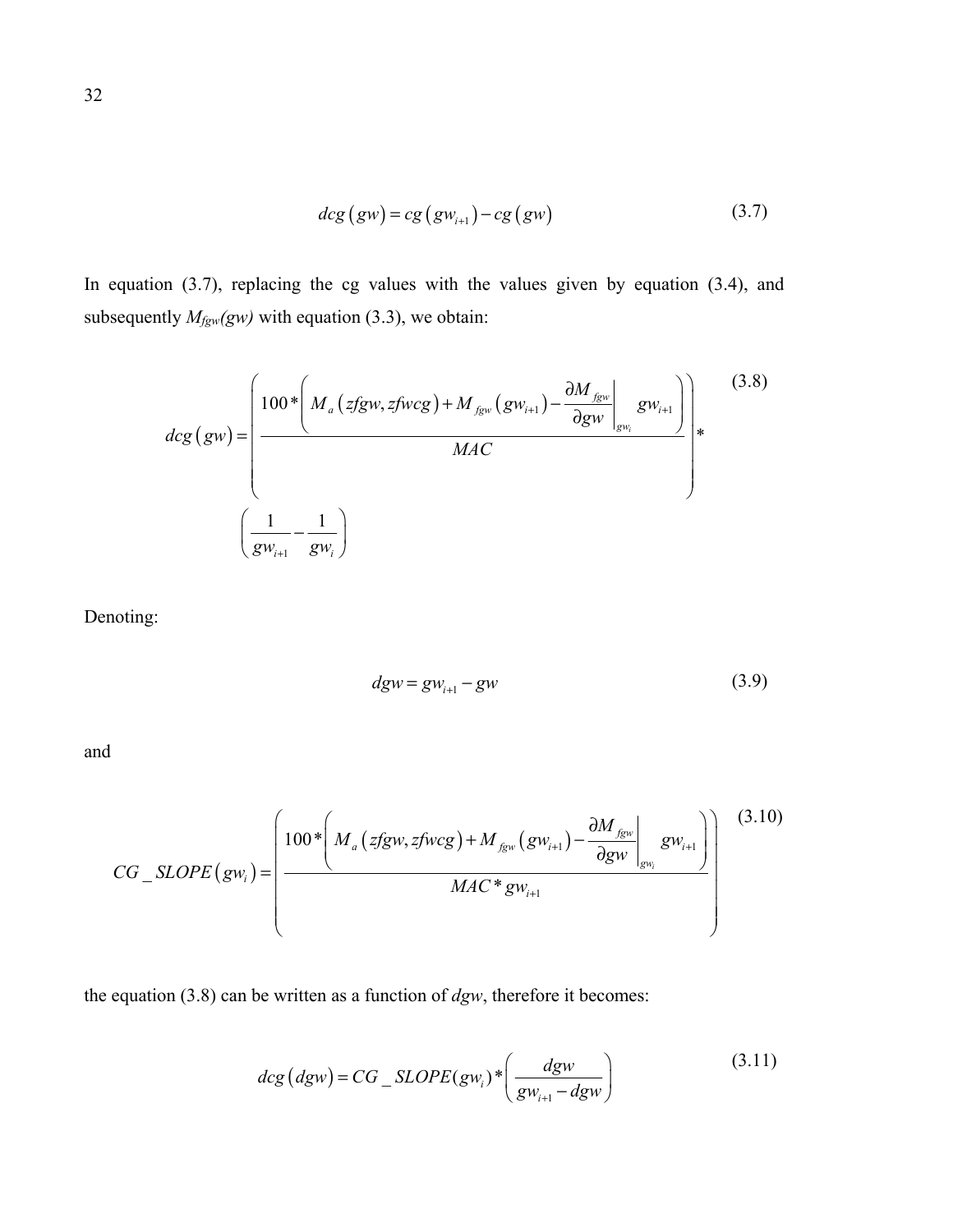#### **3.5.4.2 The intermediary module**

This module constructs, for a given *speed schedule*, and *ISA\_Dev*, a structure describing the relationship between the aircraft's initial *gw*, the cruise *altitude*, the *flight time*, and the final *gw*. The data is assembled for a number of *altitudes*, multiples of 1,000 ft, situated between the *MIN\_ALTITUDE* and *ALT\_LIMIT.* The *IAS* or *Mach* performances are characterized, depending on the corresponding *altitude* position relative to the *crossover altitude*. At each *altitude*, the *fuel burn* data is generated for a number of *gross weight* domains that depend on the structure's update strategy, and the *OPT\_DISTANCE*. It should cover, at least, the *fuel burn* that can occur on flying the cruise segment, under any conditions. The implementation considers the generation of the *fuel burn* data for the entire set of *gross weight* domains, starting with the one containing the *gw* value at the time the data is generated, further to the *gw* corresponding to *fuel* = 0. It allows the investigation of the module's response time performance, as a function of the *gross weight* range.

The present paragraph describes the computations performed for *Mach index* speeds, at a given *altitude* on a *gross weight* domain  $[gw_i, gw_{i+1}]$ , for *cg* dependent and *cg* independent aircraft models. At *IAS* speeds, the computations are identical, but are using the *IAS* performance interpolation tables (*ff<sub>I</sub>*, and *fcr<sub>I</sub>*). First, the *fuel burn rate* (*fbr*) equation, function of the *dgw*, is developed using the equation of the linear interpolation. Then the equation is rewritten, to describe the *fbr* variation function of time. Finally, the timedependent *fbr* function is integrated using the Runge-Kutta 4 (RK4) algorithm, as described by Butcher [11].

The *fuel burn rate (fbr)* is computed as the product between the *fuel flow (ff)* and the *fuel correction* factor *(fcr)*. The steps needed for its calculation are shown next. Denoting:

$$
ff_1 = ff_M \left( Mach, gw_{i+1}, ISA\_Dev, altitude \right) \tag{3.12}
$$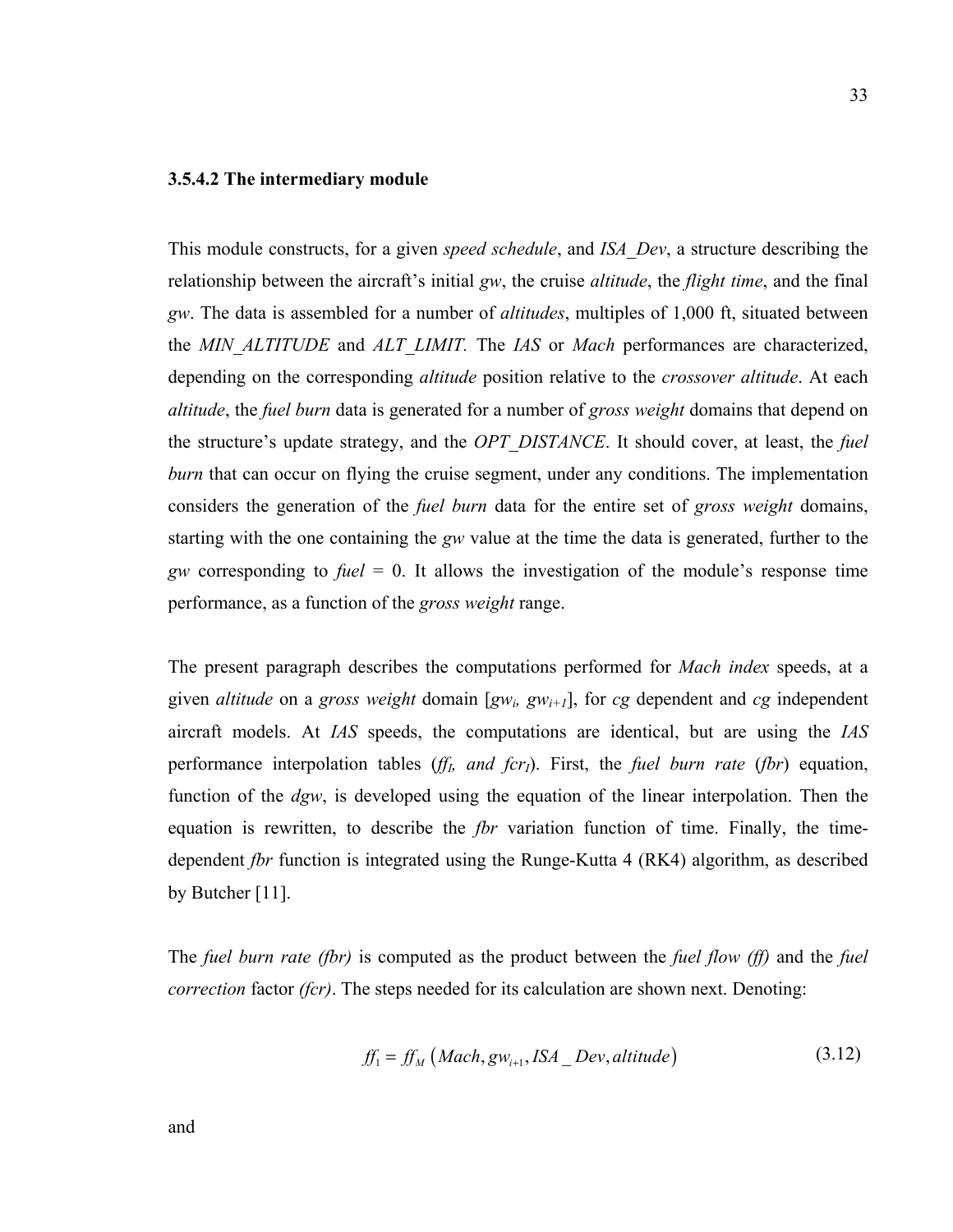$$
ff_2 = ff_M \left( Mach, gw_i, ISA\_Dev, altitude \right) \tag{3.13}
$$

the value of the *fuel flow*, at a *gross weight* described by the *dgw*, is computed by linear interpolation, using the equation:

$$
ff (dgw) = f_{1} - \frac{f_{1} - f_{2}}{gw_{i+1} - gw_{i}} dgw
$$
 (3.14)

Denoting:

$$
A_0 = f f_1 \tag{3.15}
$$

and

$$
A_{1} = \frac{f_{1} - f_{2}}{g w_{i+1} - g w_{i}} \tag{3.16}
$$

the equation (3.14) becomes:

$$
ff (dgw) = A_0 - A_1 * dgw
$$
 (3.17)

For the *cg* independent aircraft model and Mach index speeds, the *fuel correction* factor  $fcr_M$ is a constant value. Therefore, denoting  $C_0 = fcr_M$ , the equation of the *fuel burn rate* as a function of the *dgw* is:

$$
fbr\left(dgw\right) = C_0\left(A_0 - A_1 * dgw\right) \tag{3.18}
$$

Observing that the *dgw* changes with time, as the *fuel* is burned, the *fbr* variation is described as a function of time: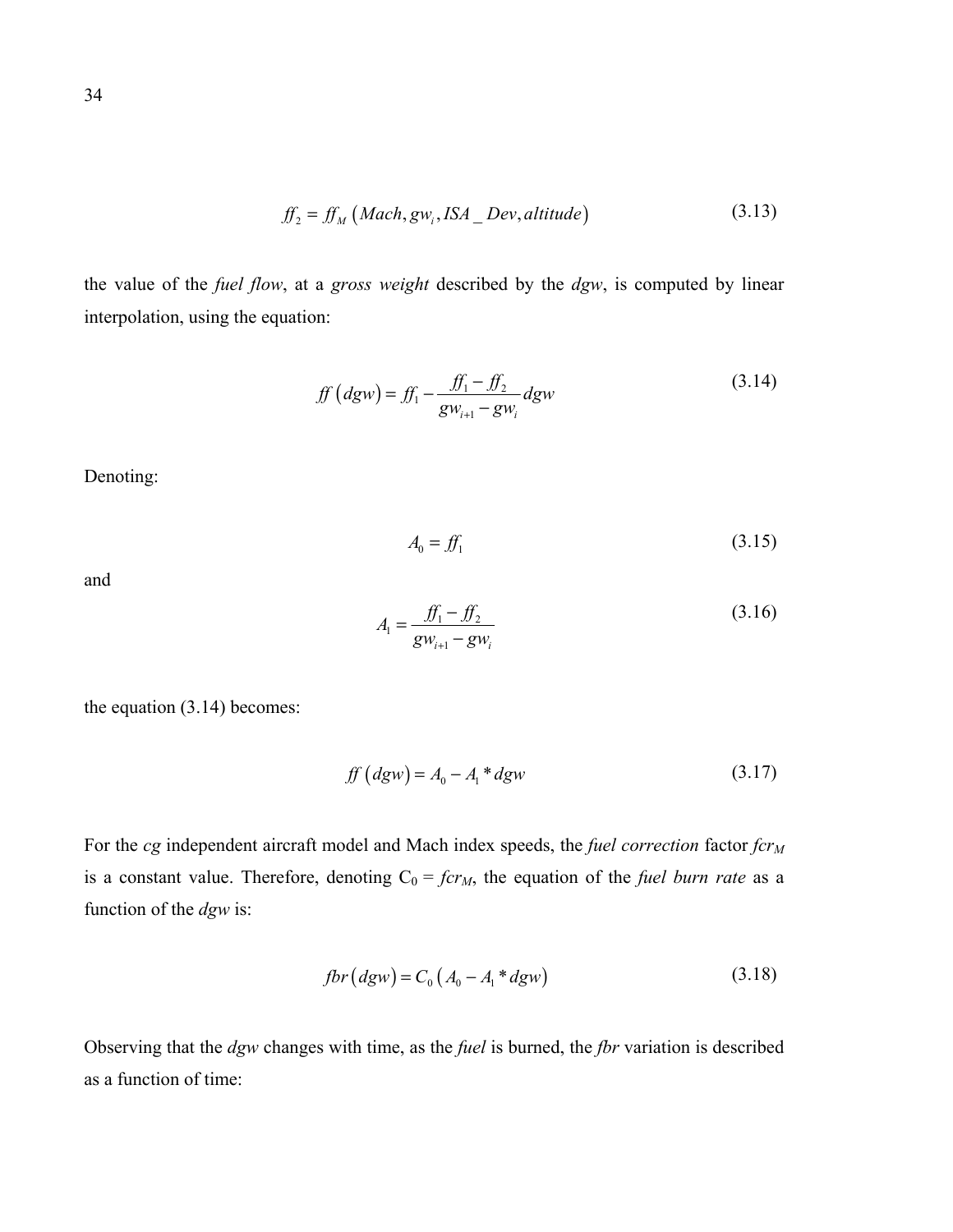$$
fbr(t) = C_0 (A_0 - A_1 * dgw(t))
$$
 (3.19)

There is also a direct relationship between *dgw*(*t*) and *fbr*(*t*), as the *gross weight* variation is produced as a result of burning the *fuel* at a rate described by the *fbr(t).* Consequently, the equation that connects *dgw* and *fbr* is:

$$
dgw(t) = \int f b r(t) dt
$$
 (3.20)

Denoting  $dgw(t) = I$  implies that  $fbr(t) = dI/dt$ . Therefore, equation (3.19) becomes:

$$
\frac{dI}{dt} = C_0 \left( A_0 - A_1 * I \right) \tag{3.21}
$$

This differential equation describes the *gross weight* variation (*dgw*) as a function of the flight time, on a gross weight domain  $[gw_i, gw_{i+1}]$ , for the *cg* independent aircraft model.

For the cg dependent aircraft model, for Mach index speeds, the *fuel correction* factor (*fcr*) is obtained from the *fcr<sub>M</sub>* interpolation table. We denote:

$$
cr_{11} = fcr_M (CG\_AT\_GW(gw_{i+1}), Mach, gw_{i+1}, altitude)
$$
\n
$$
cr_{12} = fcr_M (CG\_AT\_GW(gw_i), Mach, gw_{i+1}, altitude)
$$
\n
$$
cr_{21} = fcr_M (CG\_AT\_GW(gw_{i+1}), Mach, gw_i, altitude)
$$
\n
$$
cr_{22} = fcr_M (CG\_AT\_GW(gw_i), Mach, gw_i, altitude)
$$
\n(3.22)

Interpolating, along the *gw* input parameter of the fuel correction factor performance table, leads to the equations: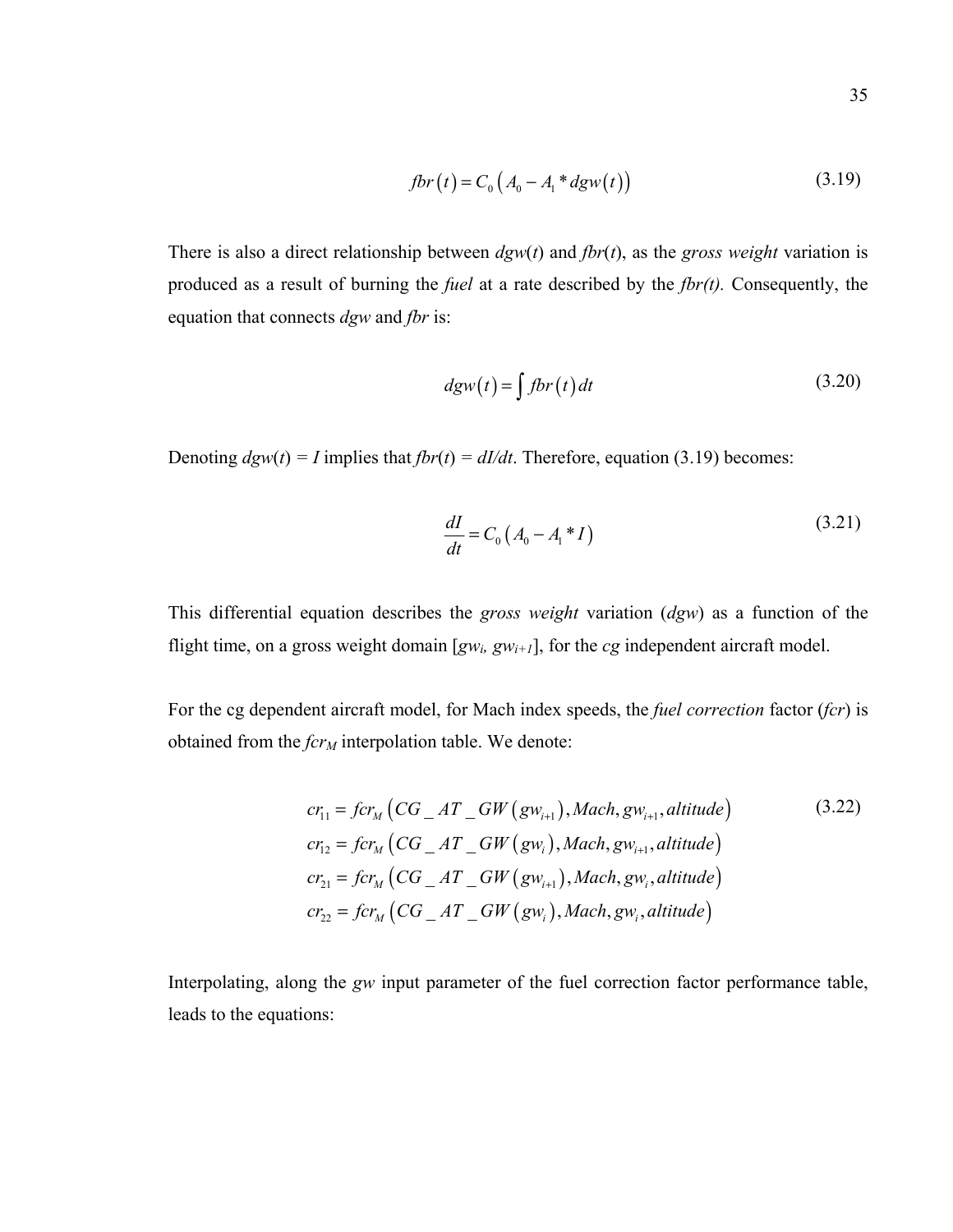$$
fcr_1 = cr_{11} - \frac{cr_{11} - cr_{21}}{gw_{i+1} - gw_i} dgw
$$
\n
$$
fcr_2 = cr_{12} - \frac{cr_{12} - cr_{22}}{gw_{i+1} - gw_i} dgw
$$
\n(3.23)

Subsequently, interpolating between the values of *fcr<sub>1</sub>* and *fcr*<sub>2</sub>, to account for the variation of the *cg*, with respect to  $cg_{i+1} = cg(gw_{i+1})$ , leads to:

$$
for = fcr_{1} - \frac{fcr_{1} - fcr_{2}}{cg(gw_{i+1}) - cg(gw_{i})} dcg
$$
\n(3.24)

Replacing the terms of equation (3.24), with their definitions given in equations (3.11),(3.22) and (3.23), and denoting:

$$
B_{0} = cr_{11}gw_{i+1}
$$
\n
$$
B_{1} = cr_{11} + \frac{cr_{11} - cr_{21}}{gw_{i+1} - gw_{i}}gw_{i+1} + \frac{(cr_{11} - cr_{12})CG\_SLOPE(gw_{i})}{CG\_AT\_GW(gw_{i+1}) - CG\_AT\_GW(gw_{i})}
$$
\n
$$
B_{2} = \frac{1}{gw_{i+1} - gw_{i}} \left( cr_{11} - cr_{21} + \frac{(cr_{11} - cr_{12} - cr_{21} + cr_{22})CG\_SLOPE(gw_{i})}{CG\_AT\_GW(gw_{i+1}) - CG\_AT\_GW(gw_{i})} \right)
$$
\n
$$
C_{0} = gw_{i+1}
$$
\n(3.25)

the equation describing *fcr*(*dgw*) becomes:

$$
for (dgw) = \frac{B_0 - B_1 * dgw + B_2 * dgw^2}{C_0 - dgw}
$$
\n(3.26)

Consequently, the equation describing the *fbr*(*dgw*), for the *cg* dependent aircraft model, is:

$$
fbr\left(dgw\right) = \frac{\left(A_0 - A_1 * dgw\right)\left(B_0 - B_1 * dgw + B_2 * dgw^2\right)}{C_0 - dgw} \tag{3.27}
$$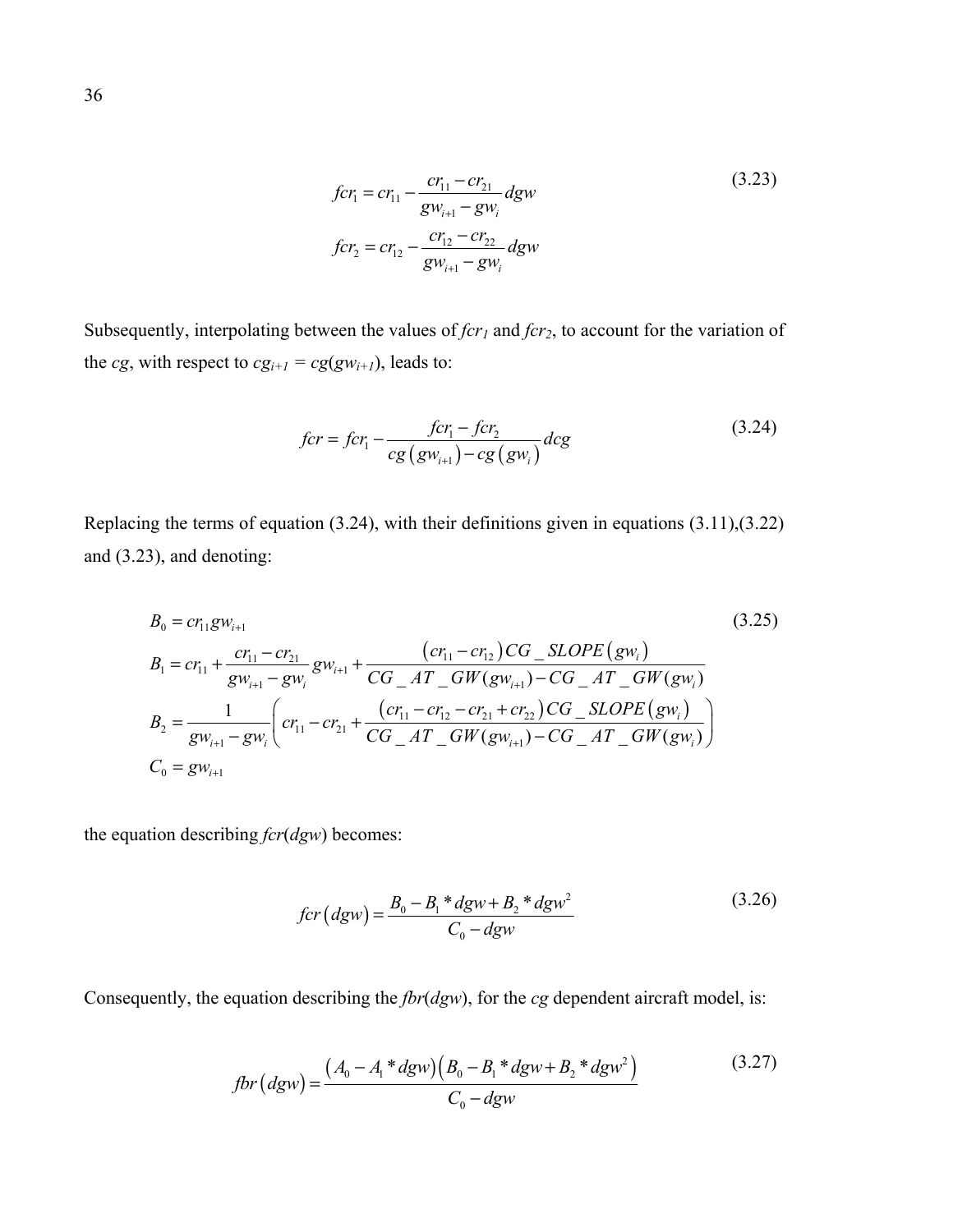Considering equation (3.20) and denoting  $dgw(t) = I$  implies that  $fbr(t) = dI/dt$ . Replacing the  $dgw(t)$  and  $fbr(t)$  in equation (3.27) leads to the time dependent differential equation:

$$
\frac{dI}{dt} = \frac{(A_0 - A_1 * I)(B_0 - B_1 * I + B_2 * I^2)}{C_0 - I}
$$
\n(3.28)

For each gross weight domain, and altitude, a look-up table describing the *gross weight* variation with time is produced by integration of equation (3.21), or (3.28), depending on the aircraft modeling, using the RK4 numerical integration algorithm. The gross weight information stored in the look-up table corresponds to time instances, multiples of the integration time step value, referenced to the beginning of the gross weight domain. Therefore, searches in the look-up table can be performed depending on the gross weight, or the flight time.

The Runge-Kutta numerical integration is performed using the "ode45" MATLAB function. The integration time step was chosen as the minimum between 30sec and the time required to burn the entire quantity of fuel corresponding to the gross weight domain. In order to facilitate the fuel burn computations by the fuel burn module, the time required to burn the entire quantity of fuel corresponding to the gross weight domain is also stored in the fuelburn look-up table.

#### **3.5.4.3 The fuel burn module**

The fuel burn module computes fuel burn values, at a given altitude, as the difference between the value of the gross weight, at the beginning of the considered cruise segment, and the value of the gross weight after flying for a period equal to the cruise segment's flight time. The gross weight domain containing the aircraft's *gross weight* value, at the beginning of the cruise segment, is identified. Subsequently, the corresponding time offset, from the domain's initial gross weight is determined. By subtracting it from the gross weight domain's total time, the flight time required to reach the domain's final gross weight is determined.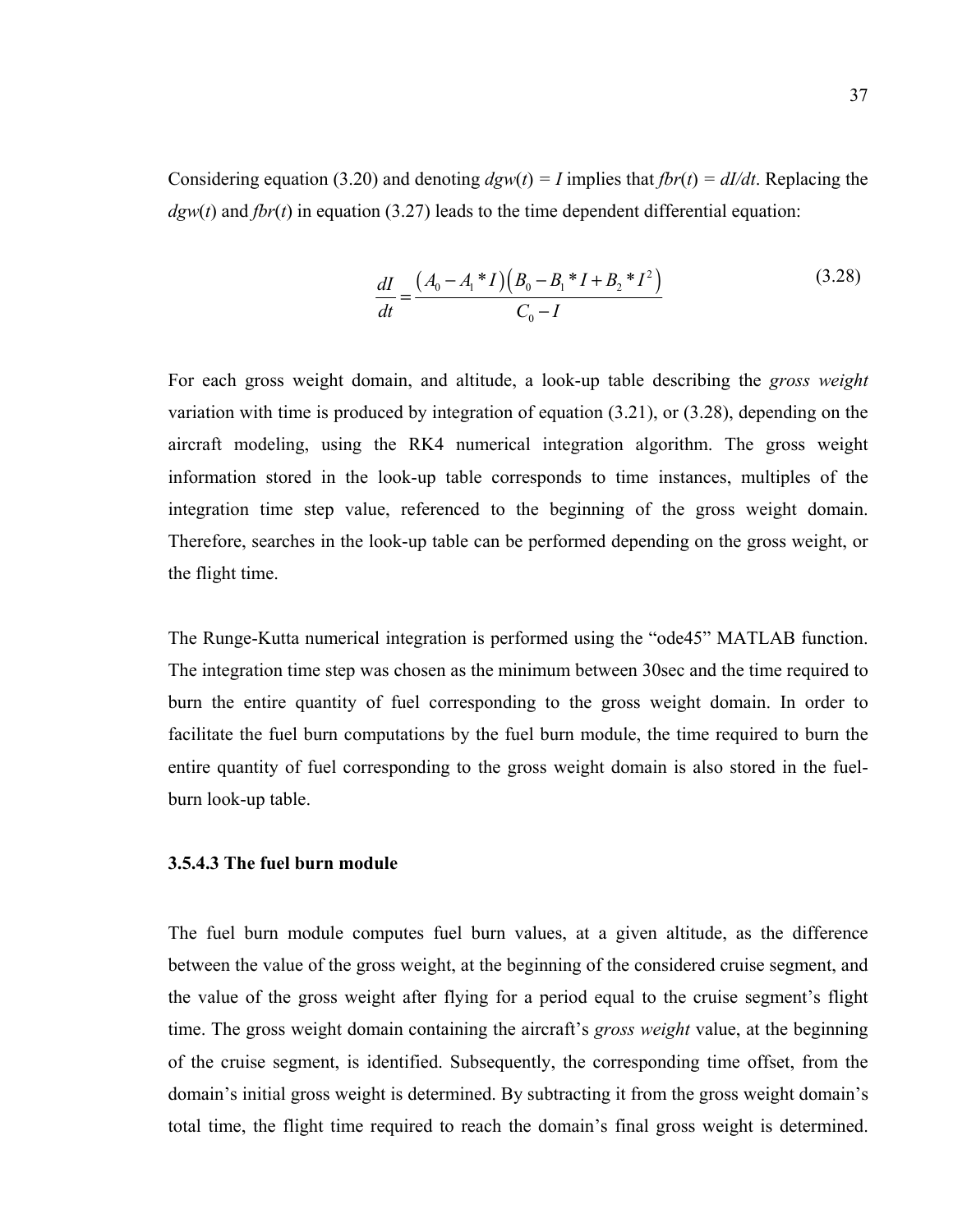Then, a series of iterations are performed on successive gross weight domains, starting with the initial domain. Upon each iteration, the *flight time* corresponding to the selected domain and the cruise *flight time* are compared. If the domain's *flight time* is smaller, its value is subtracted from the cruise *flight time*, and the processing advances to the next iteration, corresponding to the next gross weight domain. If the domain's *flight time* is larger, the final *gross weight* is computed as the value corresponding to the time offset, from the beginning of the domain, equal to the value of the cruise *flight time*. The *fuel burn* is then computed as the difference between the initial and the final *gross weight*.

#### **3.5.5 The total cost**

The *total cost* (*CTOT*), expressed in kilograms of fuel, is computed for each altitude in the set of valid cruise altitudes, using equation (2.6). The value of the integral term is retrieved from the look-up table using the code implementing the fuel burn module.

### **3.5.6 The optimal altitude module**

The optimal altitude module provides the functionality that represents the main object of the present thesis. It is executed upon each optimal altitude request and implements the processing steps described in the sub-section 3.4. It relies on the functions and data provided by the modules described in sub-section 3.5.1 to 3.5.5, to compute the total cost and fuel burn for each altitude in the range of valid cruise altitudes.

Subsequently, the optimal altitude is selected as the altitude yielding the minimal cost. If two or more altitudes present the same minimal cost, the altitude also yielding the minimal fuel burn is selected as the optimal altitude. If two or more altitudes yield the minimal cost and minimal fuel burn, the selected altitude corresponds to that closest to the aircraft's altitude at the time the optimal altitude is computed.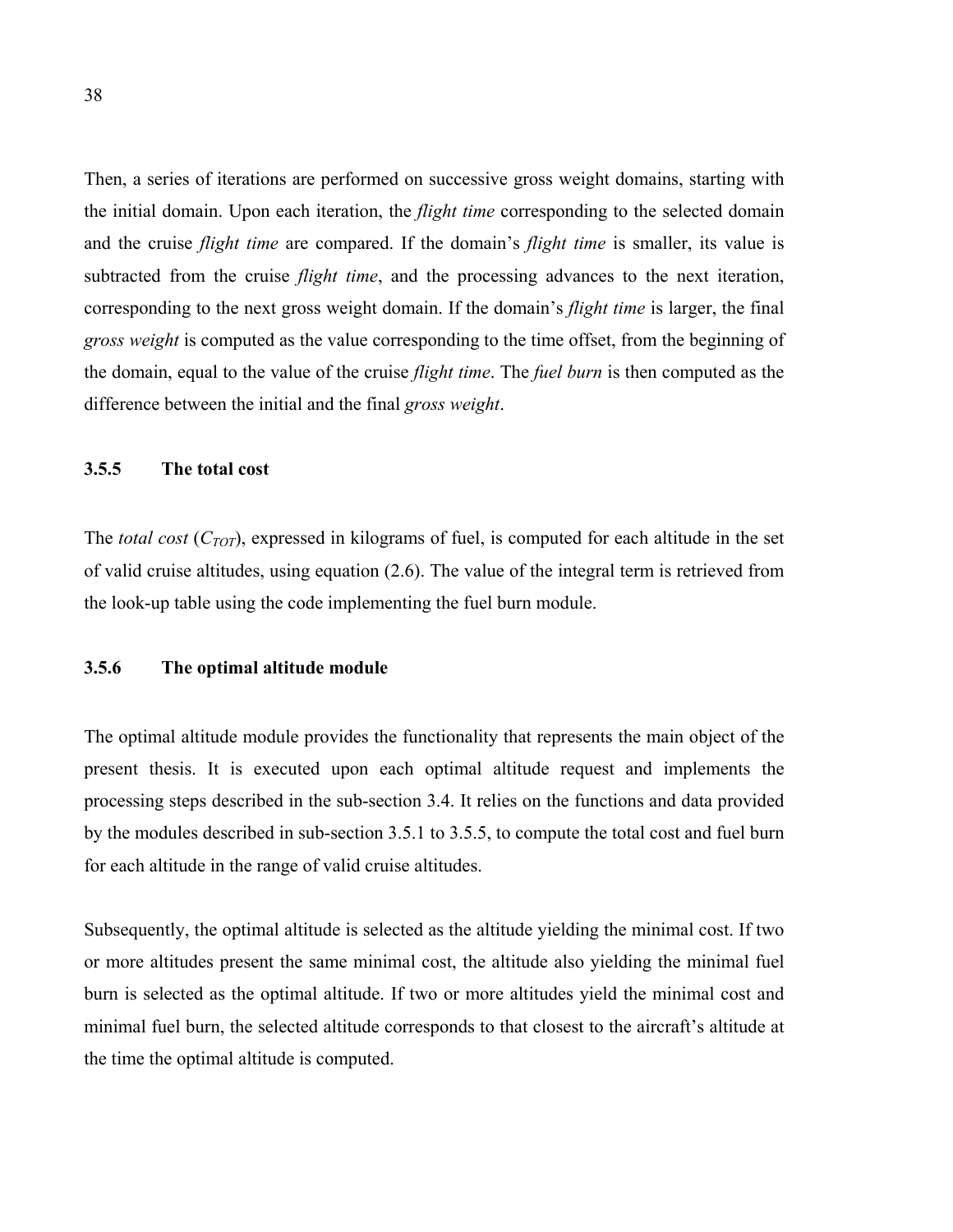### **CHAPTER 4**

#### **ALGORITHM VALIDATION**

The algorithm was implemented for three aircraft models: Airbus A310, Lockheed L1011, and Sukhoi RRJ. The validation strategy adopted for each of the three models depended upon the particularities of the corresponding test platform provided by our research partner CMC Electronics – Esterline. It is important to note that the validation was not intended, in any way, to characterize the PTT's or aircraft's cruise performances. Such an endeavor requires a significant amount of time and resources and was already performed as a part of each product's certification processes.

The algorithm's code was developed in MATLAB, and executed on a Microsoft XP - based, PC platform. For the Airbus A310 and Sukhoi RRJ aircrafts, the main validation data was produced on a test platform, composed of a PC-based FMS simulator, the CMA9000 PTT, replicating the CMC Electronics –Esterline CMA9000 FMS. As the optimal altitude function, implemented by the algorithm described in this thesis, was not available on the test platform, the optimal altitude validation data was computed using the main validation data (segment flight times and fuel burns), generated by the CMA9000 PTT. The Lockheed L1011 validation platform also included a Flightsim 9.1-based aircraft simulator capable of flying the flight plan programmed on the PTT. The aircraft simulator allowed the recording of the variation with time of different aircraft parameters, including the aircraft's *gross weight*.

All tests were performed for cruise segments of 500 Nautical miles (399.59Nm for L1011), corresponding to approximately 1 hour of flight. For the A310 and RRJ models the validation followed three objectives. The first objective of the validation was the comparison of the optimal altitude computed by the algorithm with the optimal altitude computed using the flight times and fuel burns produced by the PTT. The second objective was the evaluation of the performances of the fuel burn computing algorithm. The third objective was the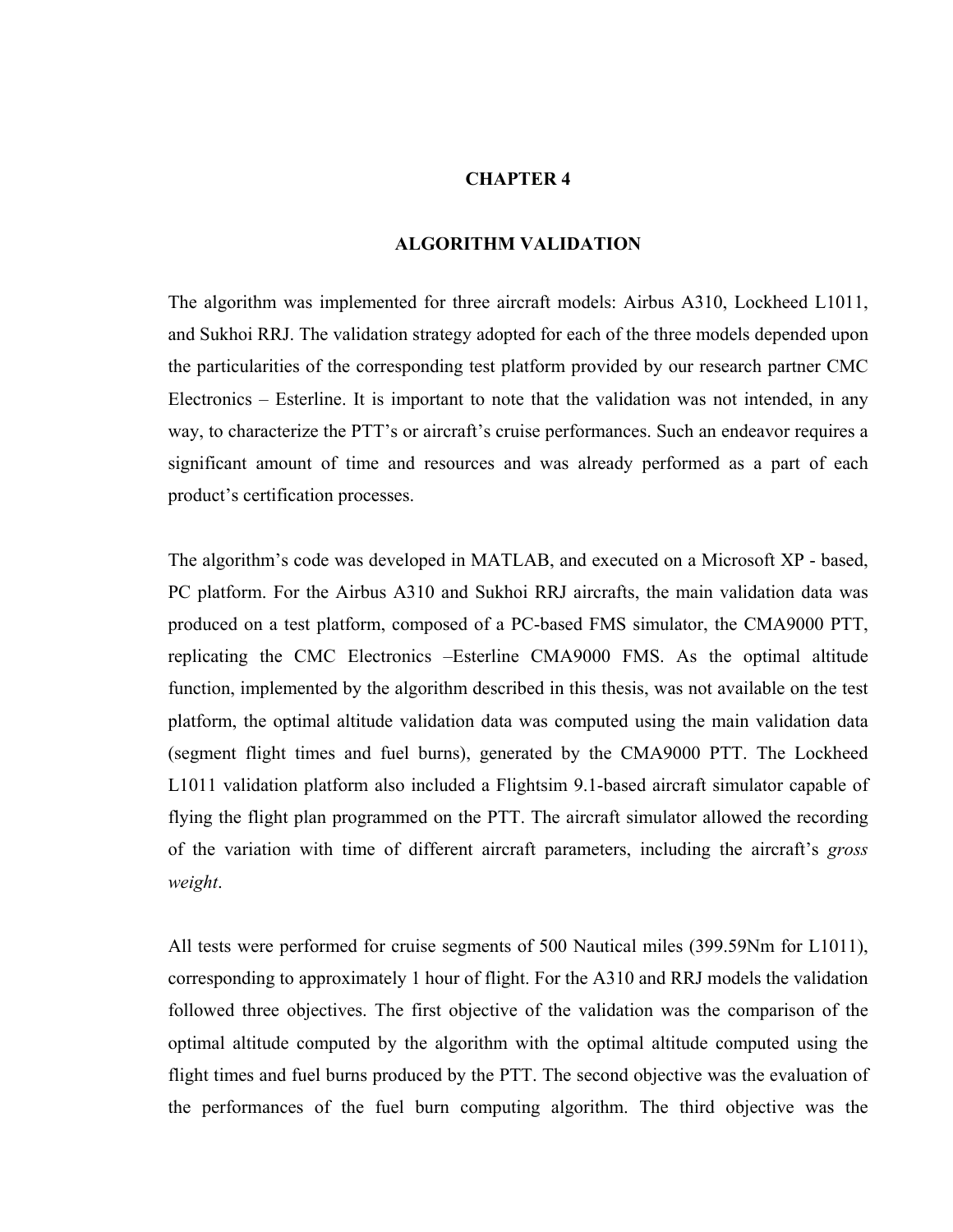investigation of the execution times of each of the three modules implementing the algorithm. For the L1011 model the objective of the validation was the evaluation of the fuel burn algorithm performances by comparison with the values computed by the PTT and the Flightsim 9.1 at the optimal altitude computed by the algorithm. This was a limitation determined by the time required to obtain the Flightsim validation data at one altitude (the cruise segment's flight time).

The number of test cases that were evaluated was limited by the time and human resources available for generating the validation data. Each test was generated manually, i.e. platform configuration and data retrieval for each altitude, and each test case, required user intervention. Even without such limitations, an extensive investigation of the algorithm performances would have been impractical, due to the large number of possible combinations of the input parameters (*IAS* and *Mach index* speeds, *wind structure*, *standard temperature deviation*, *zero fuel gross weight*, *zero fuel weight center of gravity position*, *fuel weight*, *minimal cruise altitude, the optimization distance, cruise segment's heading* and *cost index*). While each of the above mentioned input parameters has an influence on the final value of the optimal altitude, the nature of their influence is not the same. For instance, cruise *segment heading* and *wind structure* are only relevant for constant wind conditions, through the *relative wind angle*'s influence on *ground speed* and segment *flight time*. Also, the *standard temperature deviation* influences the *optimal altitude* through the *fuel burn rate*, hence the *fuel burn*. However, the evaluation of the algorithm performances for still air conditions and one value of the *ISA\_Dev* provided valid data related to the *fuel burn* and *optimal altitude* modeling. For these reasons, all test cases considered a cruise *segment heading* of 0 deg (North), still air and a *standard temperature deviation*, *ISA\_Dev*, equal to 0°K. The value of the *optimal altitude* was influenced by the *minimal cruise altitude* by means of the number of evaluated cruise *altitudes*. In order to determine the values describing algorithm modules' maximal (worst) execution times, all test cases considered a *minimal cruise altitude* value of 20,000ft. For example, for the A310 these values were obtained by generating fuel burn look-up tables for 21 altitudes, and performing cost evaluations of up to 21 altitudes.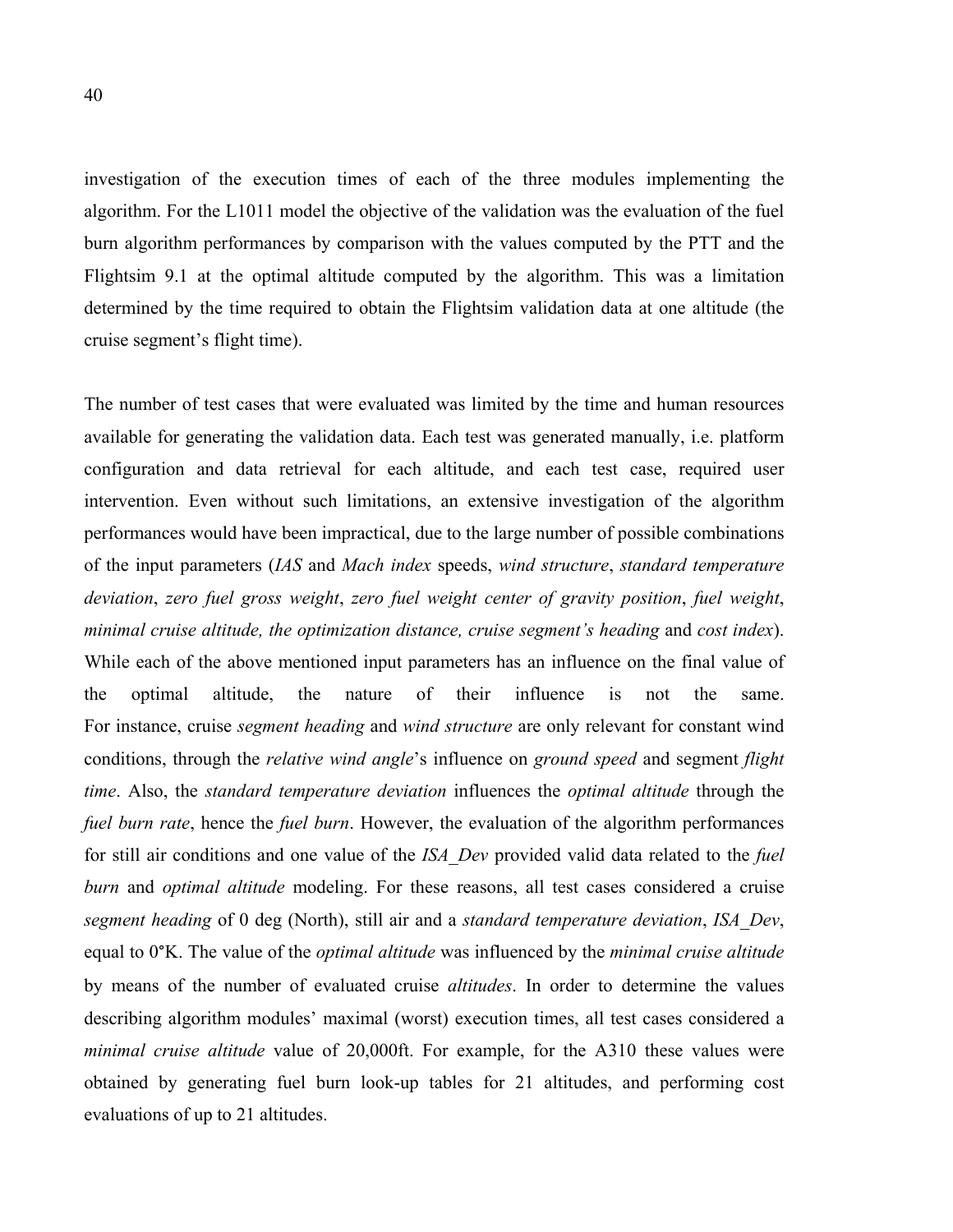According to CMC Electronics, the pair of *IAS* and *Mach* values defining a cruise segment' *speed schedule* are linked by the following rule: the *IAS* value of 280 Kts is paired with a *Mach* value of 0.78; subsequently, an *IAS* variation of 20 Kts corresponds to a *Mach* variation of 0.02.

For the A310 and RRJ models, the algorithm performances were evaluated for a set of *cost index* values equal to 0, 15, 35, 50, and 100. Upon analysis of the algorithm and its validation data it was found that a difference existed between the flight times computed by the algorithm and PTT, respectively, that may be explained by two main factors. The first factor refers to differences in code implementation and data processing due to platform differences. The second factor relates to the way in which the cruise segment is processed. The PTT decomposes the cruise segment in a number of sub-segments, of up to a predetermined length, required by their respective fuel burn computing algorithm. It then computes the total flight time, and the total fuel burn, as the sum of the sub-segments' flight times, and fuel burns respectively. For the tests performed on the PTT, the cruise sub-segments' length was set at 50 Nm for A310 and 99.99 Nm for RRJ. On the contrary, the algorithm presented in this thesis computes the segment flight times and the fuel burns for the *entire segment* independently of its length.

As the *segment flight time* is a parameter that influences both the *fuel cost*, and the *non fuel cost*, a second version of the algorithm was developed, that computed the *optimal altitude*, *fuel burn* and *total cost*, using the *cruise altitude range* and corresponding *segment flight times* computed by the PTT platform. Thus a better analysis of the *optimal altitude*, and *fuel burn* is obtained, where the differences are specific to the fuel burn computing algorithm only. The second algorithm was evaluated for the same set of test configurations, and *cost index* values. The results of the first algorithm, identified as "*Algorithm 1*", and the results of the second algorithm, identified as "*Algorithm 2*", are presented side by side.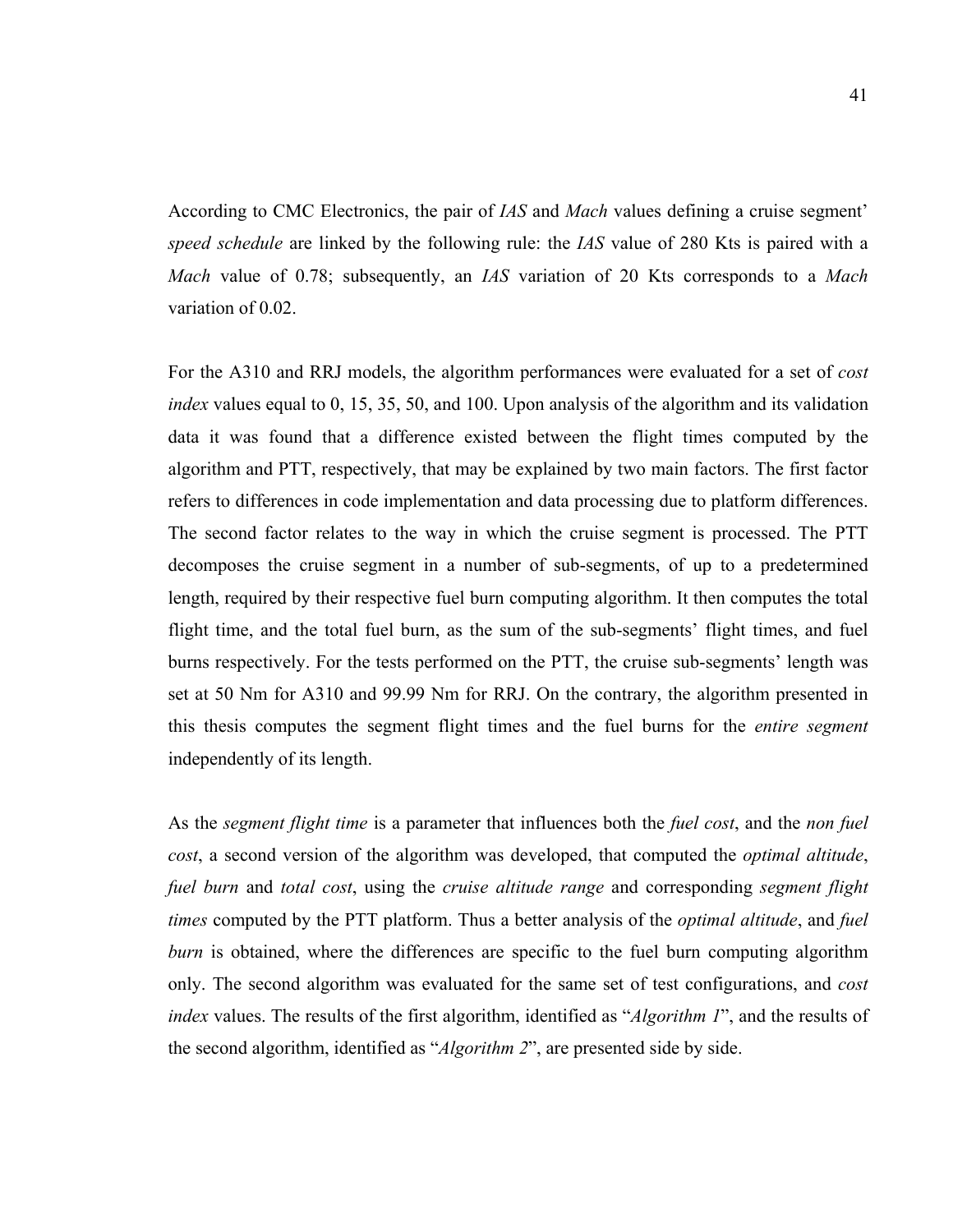The execution times of each of the three main modules: initialization, intermediary and optimal altitude module were measured using the "tic" and "toc" MATLAB functions.

The results corresponding to each of the two developed algorithms describe the algorithm performances from two perspectives, as follows:

#### 1) Algorithm performances, characterized by:

- a) The difference between the *optimal altitude* computed by the algorithm and the corresponding *optimal altitude* computed using the PTT validation data.
- b) The relative difference between the *flight time*, *fuel burn* and *total cost* values computed by the algorithm at the *optimal altitude* computed by the algorithm, and at the *optimal altitude* computed using the PTT validation data, respectively.
- c) The relative difference between the *flight time*, *fuel burn* and *total cost* values computed by the algorithm and the values computed using the PTT validation data, respectively, at the *optimal altitude* computed by the algorithm.
- 2) Algorithm execution time, for each of the three algorithm modules: initialization, intermediary and optimal altitude.

For the L1011 model, the aircraft's *zfgw* and *fuel weight*, thus *gw*, at the initial point of the cruise segment along with the corresponding cruise segment's *flight time*, computed by the PTT, were used for determining the *fuel burn* values computed by the Flightsim and the algorithm. Using the PTT-computed *flight time* was important for two reasons: firstly, the Flightsim cannot provide the data correlating the flight time and aircraft position relative to the PTT flight plan. Consequently, as the aircraft's *gw* (therefore the *fuel weight*) data recorded by the Flightsim is function of the *flight time*, it is impossible to extract the information related to the *fuel burn* function of the aircraft's position along the cruise segment; secondly, this allows to compare the PTT, Flightsim and algorithm *fuel burn* values for identical flight conditions, therefore, emphasizing the differences that are caused by the fuel burn computing model only. For the L1011 tests, the PTT cruise sub-segments' length was set at 99.99 Nm.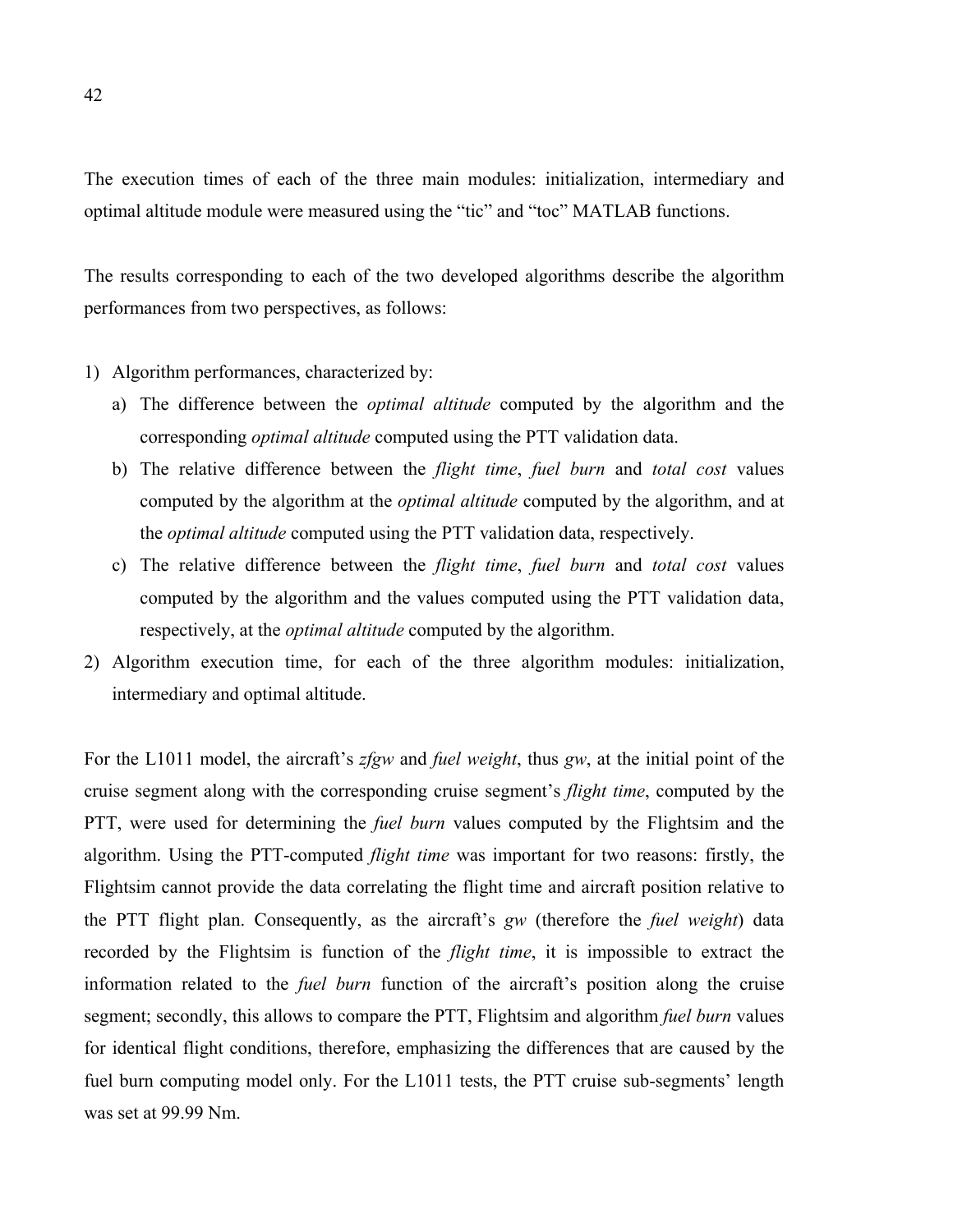# **4.1 The test results for Airbus A310**

A number of 181 still air test configurations, corresponding to a cruise segment of 500 Nm, were considered as described by the Table 4-1 below. They were chosen to cover the aircraft's range of *IAS* and *Mach index* speeds, *zfgw*, *zfwcg* and *fuel* values.

| <b>IAS/Mach</b> | zfgw        | zfwcg          | fuel               |
|-----------------|-------------|----------------|--------------------|
| Kts/-           | $*1,000$ Kg | %MAC           | $*1,000$ Kg        |
| 240/0.74        | 80          | 16,22,28,34,40 | 15,25,35           |
| 240/0.74        | 90          | 16             | 15,25              |
| 240/0.74        | 90          | 28             | 15,25,35           |
| 280/0.78        | 80          | 16,28,34,40    | 15,25,35,45,55     |
| 280/0.78        | 80          | 22             | 25, 35, 45, 55     |
| 280/0.78        | 90          | 16,22,28,34,40 | 15,25,35,45,55     |
| 280/0.78        | 100         | 16             | 15,25,35           |
| 280/0.78        | 100         | 22             | 15,25,35,55        |
| 280/0.78        | 100         | 28             | 25, 35, 45, 55     |
| 280/0.78        | 100         | 34,40          | 15,25,35,45,55     |
| 320/0.82        | 80          | 16,22,28,34    | 15,25,35,45,55     |
| 320/0.82        | 80          | 40             | 15,25,35,45        |
| 320/0.82        | 90          | 16,28,34       | 15,25,35,45,55     |
| 320/0.82        | 90          | 22             | 15,25,35,45        |
| 320/0.82        | 90          | 40             | 15, 35, 45, 55     |
| 320/0.82        | 100         | 16,22,28,34,40 | 15,25,35,45        |
| 340/0.84        | 90          | 16             | 15,25,35,45        |
| 340/0.84        | 90          | 22, 28, 34, 40 | 15, 25, 35, 45, 55 |

Table 4-1 Description of the A310 test configurations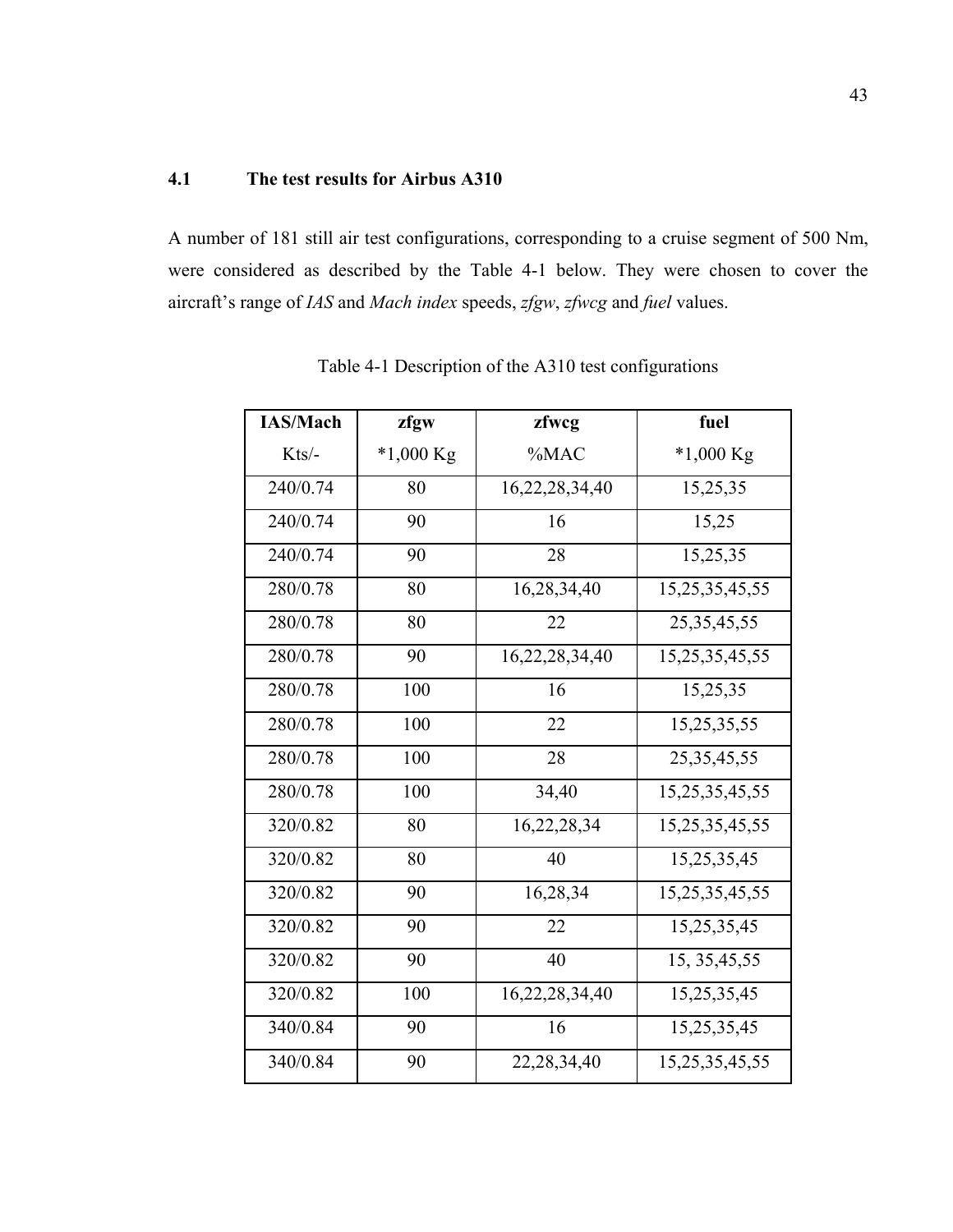The results for the set of 500 Nm, still air test configurations described in Table 4-1 are presented in Table 4-2, Table 4-3 and Table 4-4 below.

|                  | Optimal                                     |                           | <b>Algorithm 1</b> | <b>Algorithm 2</b>        |               |
|------------------|---------------------------------------------|---------------------------|--------------------|---------------------------|---------------|
| CI               | altitude<br>difference<br>(f <sub>t</sub> ) | <b>Number</b><br>of tests | $\frac{0}{0}$      | <b>Number</b><br>of tests | $\frac{0}{0}$ |
|                  | $-1000$                                     |                           |                    | 18                        | 9.94          |
| $\boldsymbol{0}$ | $\overline{0}$                              | 152                       | 83.98              | 135                       | 74.59         |
|                  | 1000                                        | 26                        | 14.36              | 25                        | 13.81         |
|                  | 2000                                        | $\overline{3}$            | 1.66               | $\overline{3}$            | 1.66          |
|                  | $-1000$                                     |                           |                    | 10                        | 5.52          |
| 15               | $\overline{0}$                              | 146                       | 80.66              | 145                       | 80.11         |
|                  | 1000                                        | 35                        | 19.34              | 26                        | 14.36         |
| 35               | $-1000$                                     |                           |                    | 10                        | 5.52          |
|                  | $\boldsymbol{0}$                            | 144                       | 79.56              | 127                       | 70.17         |
|                  | 1000                                        | 37                        | 20.44              | 44                        | 24.31         |
| 50               | $-1000$                                     |                           |                    | $\overline{2}$            | 1.11          |
|                  | $\overline{0}$                              | 139                       | 76.80              | 133                       | 73.48         |
|                  | 1000                                        | 35                        | 19.34              | 39                        | 21.55         |
|                  | 2000                                        | $\overline{7}$            | 3.87               | $\overline{7}$            | 3.87          |
| 100              | $-1000$                                     | $\overline{2}$            | 1.11               |                           |               |
|                  | $\overline{0}$                              | 148                       | 81.77              | 163                       | 90.06         |
|                  | 1000                                        | 22                        | 12.15              | 18                        | 9.94          |
|                  | 2000                                        | $\overline{9}$            | 4.97               |                           |               |

Table 4-2 A310 optimal altitude test results function of the cost index value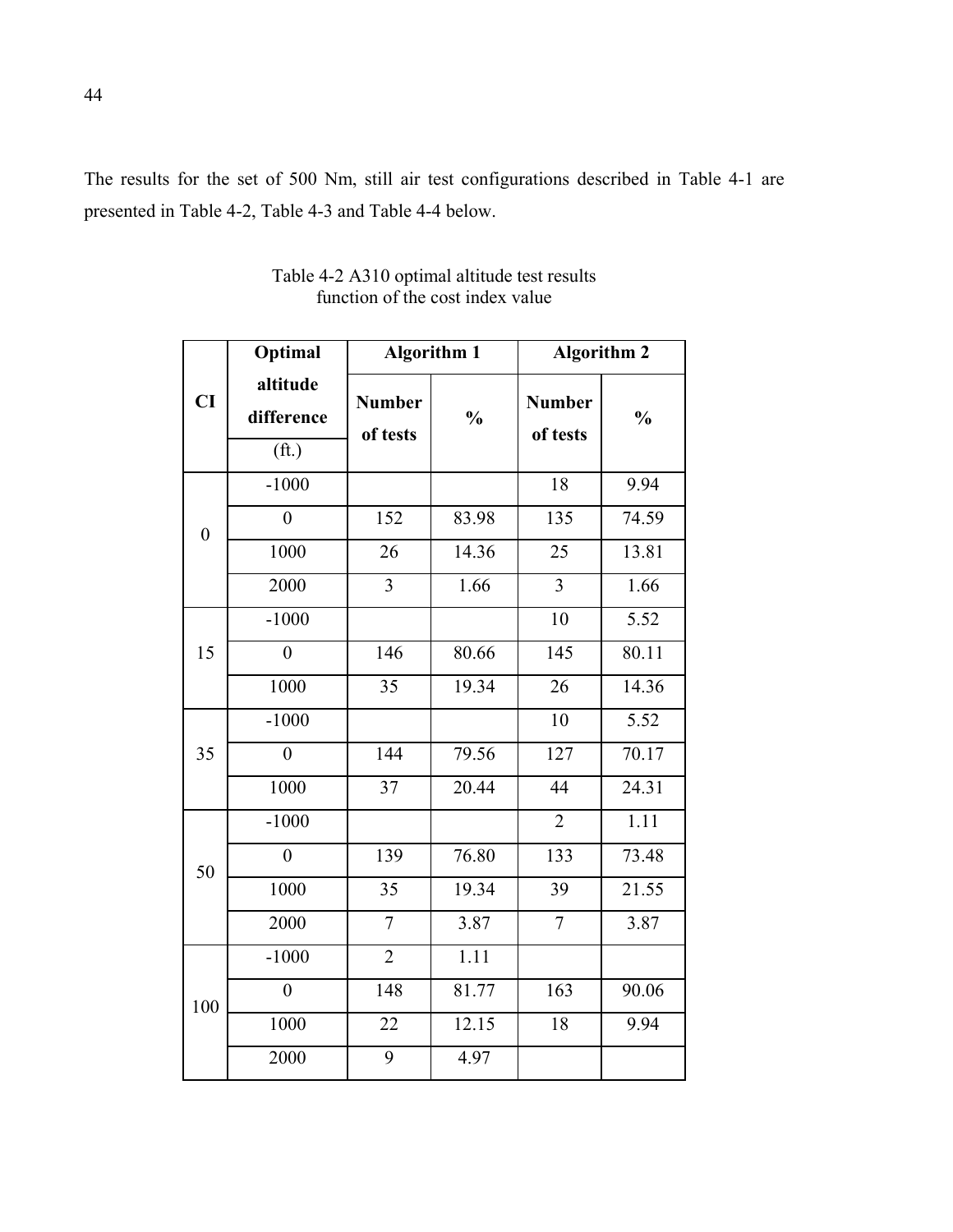| Parameter   | CI             | <b>Algorithm 1</b> |               |               | <b>Algorithm 2</b> |               |               |
|-------------|----------------|--------------------|---------------|---------------|--------------------|---------------|---------------|
|             |                | min                | max           | avg           | min                | max           | avg           |
|             |                | $\frac{0}{0}$      | $\frac{0}{0}$ | $\frac{0}{0}$ | $\frac{0}{0}$      | $\frac{0}{0}$ | $\frac{0}{0}$ |
| total cost  |                | $-0.68$            | 0.00          | $-0.07$       | $-0.56$            | 0.00          | $-0.07$       |
| fuel burn   | $\overline{0}$ | $-0.68$            | 0.00          | $-0.07$       | $-0.56$            | 0.00          | $-0.07$       |
| flight time |                | $-1.18$            | 0.00          | $-0.04$       | $-0.90$            | 0.98          | 0.04          |
| total cost  |                | $-0.45$            | 0.00          | $-0.05$       | $-0.45$            | 0.00          | $-0.05$       |
| fuel burn   | 15             | $-0.56$            | 0.25          | $-0.04$       | $-0.56$            | 0.04          | $-0.06$       |
| flight time |                | $-1.19$            | 0.00          | $-0.06$       | $-0.90$            | 0.98          | $-0.01$       |
| total cost  |                | $-0.44$            | 0.00          | $-0.05$       | $-0.36$            | 0.00          | $-0.05$       |
| fuel burn   | 35             | $-0.78$            | 0.25          | $-0.06$       | $-0.56$            | 0.66          | 0.00          |
| flight time |                | $-1.18$            | 0.52          | $-0.03$       | $-1.96$            | 0.97          | $-0.19$       |
| total cost  |                | $-0.63$            | 0.00          | $-0.06$       | $-0.31$            | 0.00          | $-0.05$       |
| fuel burn   | 50             | $-1.51$            | 0.25          | $-0.12$       | $-1.14$            | 0.70          | 0.00          |
| flight time |                | $-1.18$            | 0.52          | 0.02          | $-1.96$            | 0.90          | $-0.16$       |
| total cost  |                | $-0.32$            | 0.00          | $-0.03$       | $-0.19$            | 0.00          | $-0.01$       |
| fuel burn   | 100            | $-1.60$            | 0.56          | $-0.12$       | $-0.54$            | 0.00          | $-0.03$       |
| flight time |                | $-0.41$            | 0.52          | 0.03          | 0.00               | 0.00          | 0.00          |

Table 4-3 A310 performance results, function of the cost index value, as a difference between the algorithm computed values at the optimal altitudes computed using the algorithm and the PTT validation data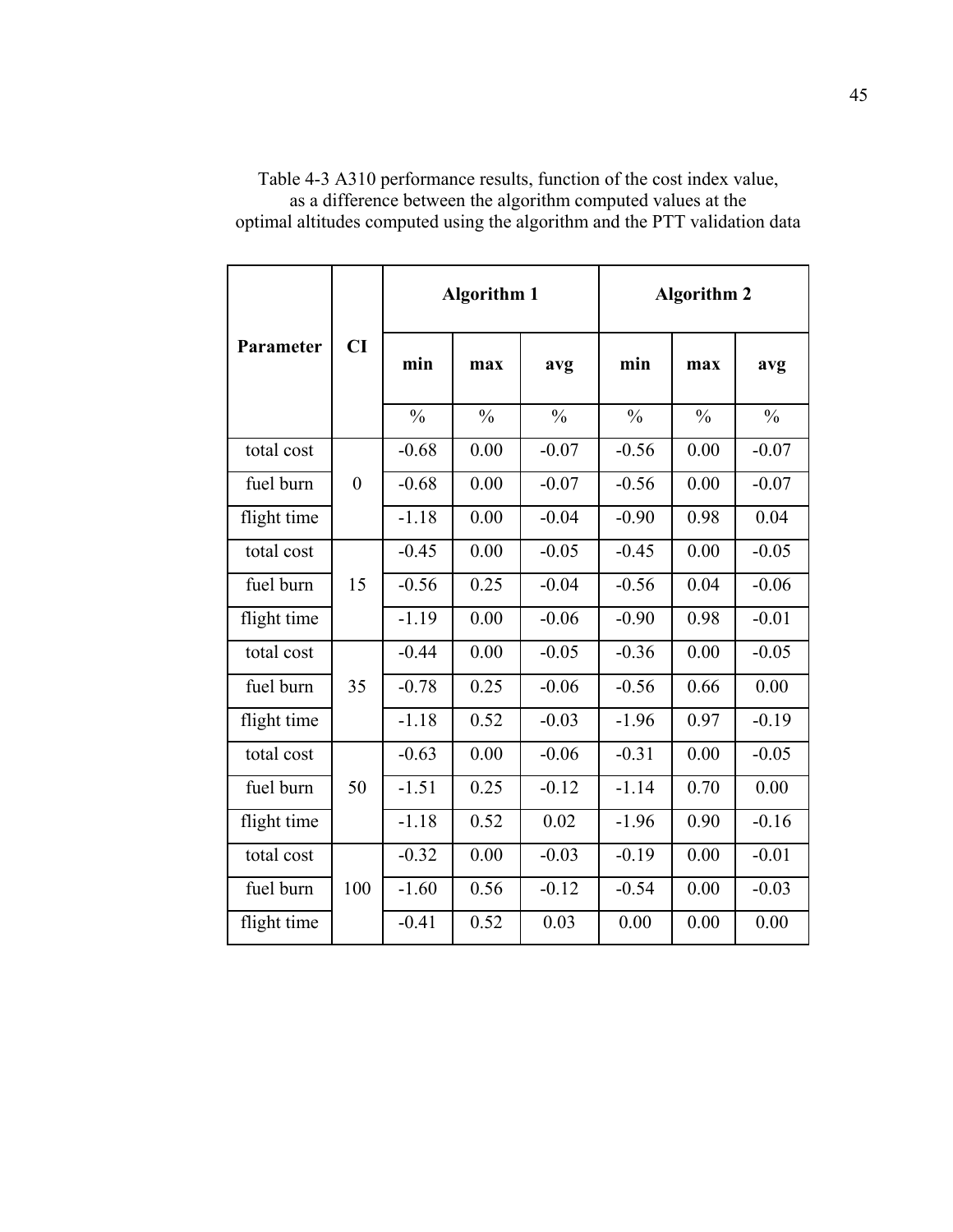| Table 4-4 A310 performance results, function of the cost index value, |
|-----------------------------------------------------------------------|
| as the difference between the values computed using the algorithm     |
| and the PTT validation data, at the optimal altitude                  |
| computed by the algorithm                                             |
|                                                                       |

| Parameter   | CI               | <b>Algorithm 1</b> |               |               | <b>Algorithm 2</b> |               |               |
|-------------|------------------|--------------------|---------------|---------------|--------------------|---------------|---------------|
|             |                  | min                | max           | avg           | min                | max           | avg           |
|             |                  | $\frac{0}{0}$      | $\frac{0}{0}$ | $\frac{0}{0}$ | $\frac{0}{0}$      | $\frac{0}{0}$ | $\frac{0}{0}$ |
| total cost  |                  | $-3.32$            | $-0.00$       | $-0.49$       | $-3.12$            | 0.32          | $-0.48$       |
| fuel burn   | $\boldsymbol{0}$ | $-3.32$            | $-0.00$       | $-0.49$       | $-3.12$            | 0.32          | $-0.48$       |
| flight time |                  | $-0.38$            | 0.42          | $-0.06$       | 0.00               | 0.00          | 0.00          |
| total cost  |                  | $-2.66$            | 0.02          | $-0.42$       | $-2.46$            | 0.31          | $-0.37$       |
| fuel burn   | 15               | $-3.32$            | $-0.00$       | $-0.51$       | $-3.12$            | 0.37          | $-0.46$       |
| flight time |                  | $-0.37$            | 0.42          | $-0.07$       | 0.00               | 0.00          | 0.00          |
| total cost  |                  | $-2.11$            | 0.07          | $-0.35$       | $-1.91$            | 0.27          | $-0.31$       |
| fuel burn   | 35               | $-3.32$            | $-0.00$       | $-0.51$       | $-3.12$            | 0.37          | $-0.49$       |
| flight time |                  | $-0.37$            | 0.42          | $-0.07$       | 0.00               | 0.00          | 0.00          |
| total cost  |                  | $-1.84$            | 0.10          | $-0.31$       | $-1.64$            | 0.20          | $-0.28$       |
| fuel burn   | 50               | $-3.32$            | $-0.00$       | $-0.51$       | $-3.12$            | 0.32          | $-0.50$       |
| flight time |                  | $-0.37$            | 0.42          | $-0.07$       | 0.00               | 0.00          | 0.00          |
| total cost  | 100              | $-1.32$            | 0.19          | $-0.20$       | $-1.11$            | 0.15          | $-0.18$       |
| fuel burn   |                  | $-3.32$            | $-0.02$       | $-0.50$       | $-3.12$            | 0.32          | $-0.47$       |
| flight time |                  | $-0.35$            | 0.42          | $-0.01$       | 0.00               | 0.00          | 0.00          |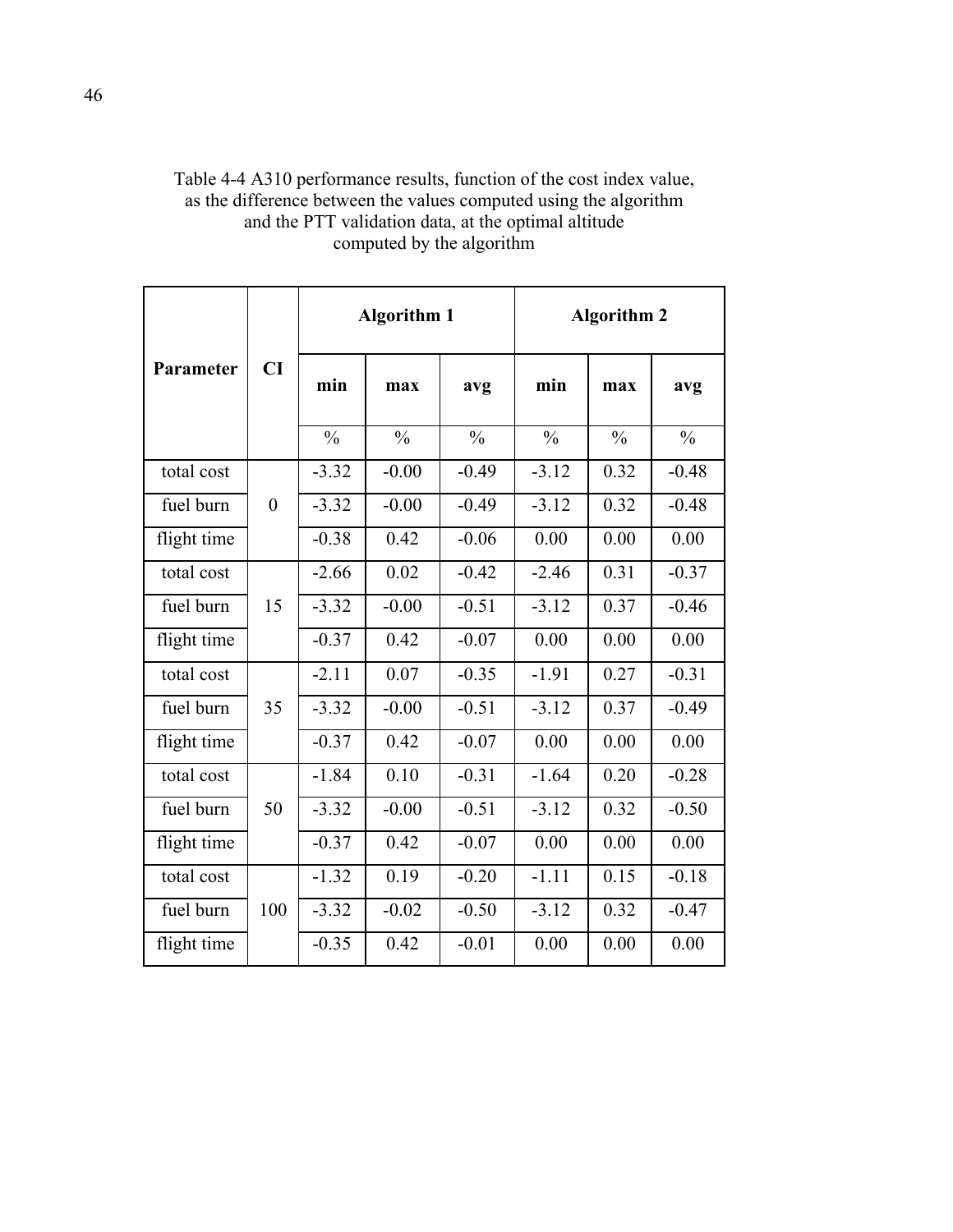Table 4-2 presents an analysis of the *optimal altitude* differences between the values computed by each of the two developed algorithms, and the corresponding *optimal altitude* computed using the PTT validation data, as a function of the *cost index* values. Table 4-3 presents an analysis, for each of the two developed algorithms, of the minimal, maximal and average values of the relative difference between the *flight time*, *fuel burn* and *total cost* values computed by the algorithm, at the algorithm *optimal altitude* and at the *optimal altitude* computed using the PTT validation data, as a function of the *cost index*. Table 4-4 presents an analysis, for each of the two developed algorithms, of the minimal, maximal and average values of the relative difference between the *flight time*, *fuel burn* and *total cost* values computed by the algorithm and the values computed using the PTT validation data, at the algorithm *optimal altitude*, as a function of the *cost index*. A negative value of the optimal altitude difference is determined by an algorithm-computed *optimal altitude* situated lower than the corresponding *optimal altitude* determined using the PTT validation data. Similarly, a negative value of the *total cost* or *fuel burn* relative difference is produced by an algorithm computed value that is smaller than the corresponding value computed using the PTT validation data.

The performance results in Table 4-2 showed that for both algorithms, an important number of test cases, up to 23.2% for the first algorithm and 29.83% for the second algorithm, generated an *optimal altitude* that was situated from 1,000 ft below, to 2,000 ft above the corresponding *optimal altitude* computed using the PTT validation data. An analysis of the *cost*, *fuel* and *flight time* performance results, presented in Table 4-3 and Table 4-4, indicated that these altitude differences were mostly influenced by the fuel burn modeling.

The results in Table 4-3 show that the relative differences of the algorithm-computed *total cost*, evaluated at the *optimal altitudes* determined by the algorithm and the corresponding *optimal altitude* computed using the PTT validation data, range from -0.63% to 0% for the *total cost* computed by algorithm 1, and from -0.56% to 0% for the algorithm 2. Table 4-3 also shows that the relative *fuel burn* differences, computed for the same conditions, range from  $-1.51\%$  to 0.56% for algorithm 1, and from  $-1.14\%$  to 0.98% for algorithm 2.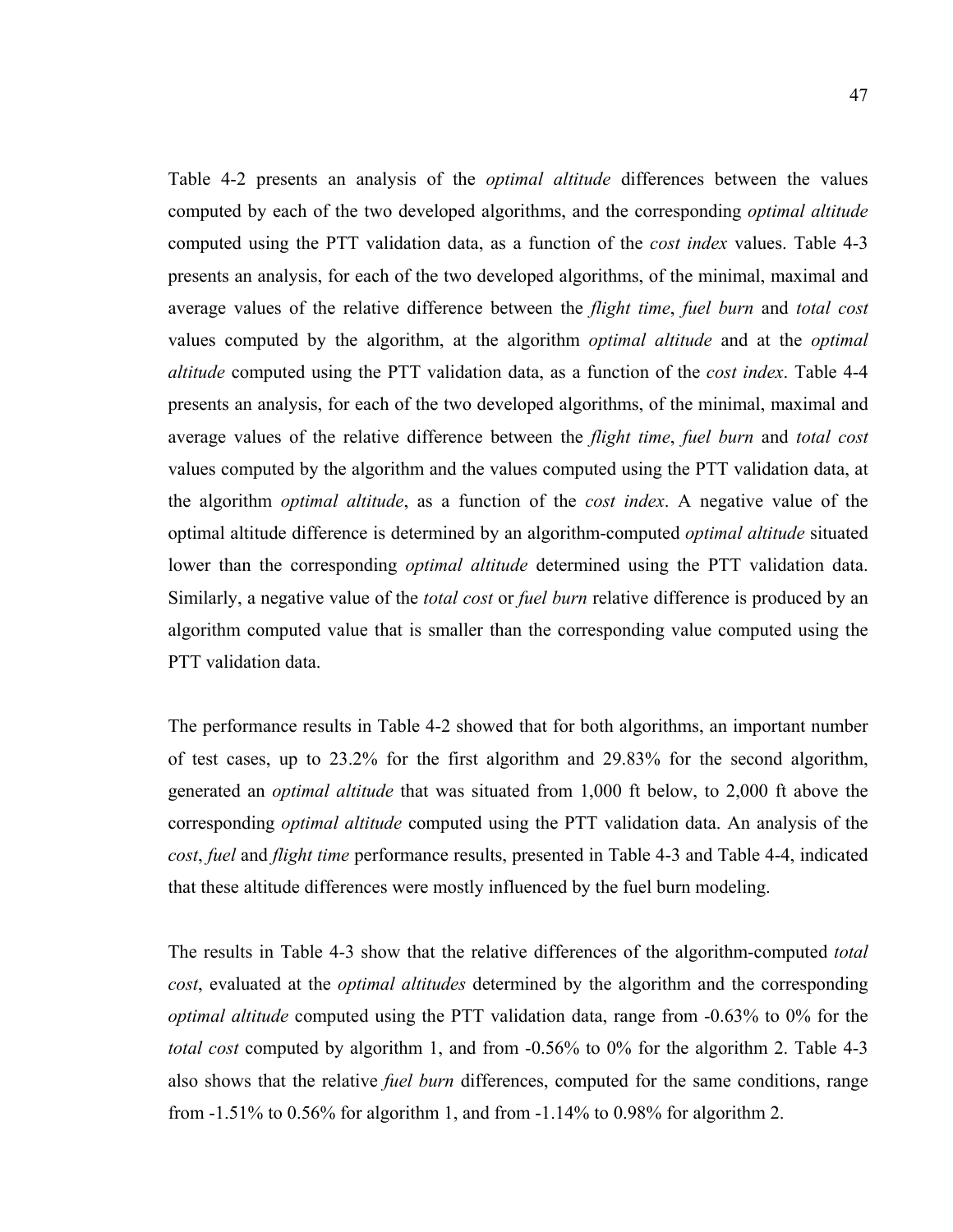The results in Table 4-4 show that the relative differences between the algorithm-computed *total cost*, and the *total cost* computed using the PTT validation data, evaluated at the *optimal altitude* computed by the algorithm, range from -3.32% to 0.19% for the *total cost* computed by algorithm 1, and from -3.12% to 0.32% for the algorithm 2. Table 4-4 also shows that the relative *fuel burn* differences, computed for the same conditions, range from -3.32% to -0.02% for algorithm 1, and from -3.12% to 0.37% for algorithm 2. It can be observed that a positive value of the relative *fuel burn* difference corresponding to the algorithm 2 means that the *fuel burn* value computed by the fuel burn algorithm, for an *altitude* and *flight time*, is larger than the *fuel burn* value computed by the PTT for the same *altitude* and *flight time*. This is consistent with the fact that the *cg* variation with the *fuel weight*, and by consequence *gw*, is not monotonous. Therefore, the *fuel burn rate* computed by the algorithm may increase on certain *gross weight* domains.

The algorithm execution time statistics, for the initialization, intermediary, and optimal altitude module, respectively, are presented in Table 4-5, Table 4-6 and Table 4-7, below.

|             | <b>Algorithm 1</b> |                 | <b>Algorithm 2</b> |             |                 |  |
|-------------|--------------------|-----------------|--------------------|-------------|-----------------|--|
| min<br>time | max<br>time        | average<br>time | min<br>time        | max<br>time | average<br>time |  |
| S           | S                  | S               | S                  | S           | S               |  |
| 0.0052      | 0.5857             | 0.0112          | 0.0052             | 0.0948      | 0.0104          |  |

Table 4-5 A310 Initialization module execution time statistics

As mentioned before, the initialization module is executed only once, before take-off, after the *zfgw*, *zfwcg* and *fuel* weight values are set. For the set of tests presented in this thesis, the amount of time required for running the initialization module were measured to be between 0.0129 and 0.1026 seconds, with an average value of 0.0152 seconds.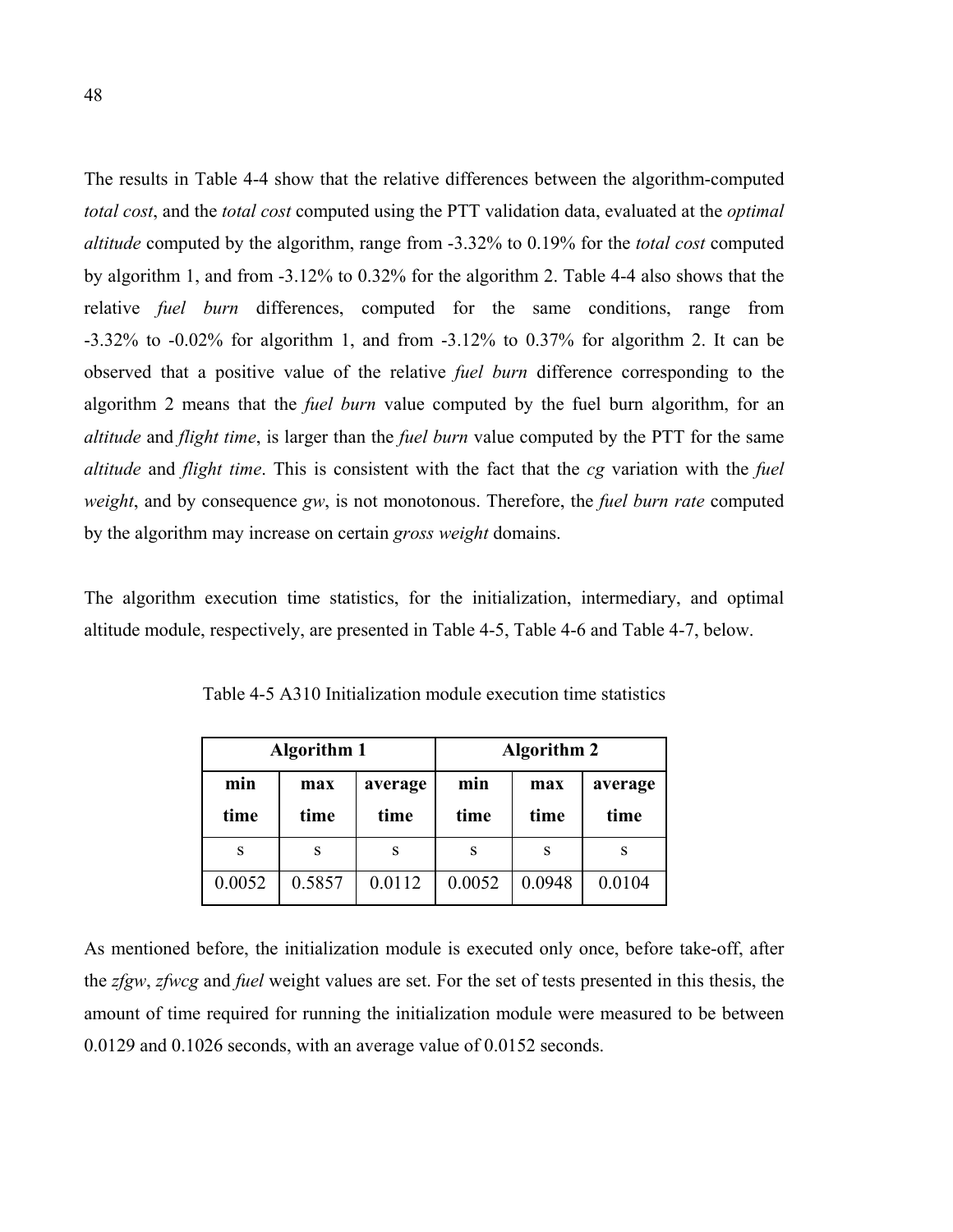| fuel weight<br>span | <b>Algorithm 1</b> |          |                 | <b>Algorithm 2</b> |          |                 |  |
|---------------------|--------------------|----------|-----------------|--------------------|----------|-----------------|--|
|                     | min<br>time        | max time | average<br>time | min<br>time        | max time | average<br>time |  |
| Kg                  | S                  | S        | S               | S                  | S        | S               |  |
| 15000               | 12.6178            | 37.962   | 17.8924         | 12.3575            | 36.9177  | 17.5526         |  |
| 25000               | 18.7237            | 46.0777  | 22,7707         | 18.3396            | 44.9541  | 22.314          |  |
| 35000               | 24.7152            | 67.0275  | 35.9109         | 24.2971            | 65.532   | 35.4261         |  |
| 45000               | 34.4046            | 135.2796 | 50.4876         | 33.7307            | 132.9502 | 49.1502         |  |
| 55000               | 47.2334            | 150.9742 | 64.9779         | 41.5122            | 148.2863 | 62.5959         |  |

Table 4-6 A310 Intermediary module execution time statistics

For a cruise *maximal altitude range* composed of 21 altitudes, and *fuel weight* spans between 15,000 and 55,000 Kg, corresponding to *flight times* between 3 and 12 hours, the maximal time required to generate the fuel burn look-up tables were situated between 38 sec and 151 sec (2 min and 31 sec), with an average time value were situated between 18 and 65 sec (1 min and 5 sec). Consequently, upon changing the *speed schedule* or *ISA\_Dev* values, the *fuel burn* data, and subsequently the *optimal cruise altitude* value, may not be available for a time period of more than 2 min and 30 sec.

Table 4-7 A310 Optimal altitude module execution time statistics

|             | <b>Algorithm 1</b>             |        | <b>Algorithm 2</b> |             |                 |  |
|-------------|--------------------------------|--------|--------------------|-------------|-----------------|--|
| min<br>time | average<br>max<br>time<br>time |        | min<br>time        | max<br>time | average<br>time |  |
| S           | S                              | S      | S                  | S           | S               |  |
| 0.0129      | 0.1026                         | 0.0152 | 0.0023             | 0.0542      | 0.0094          |  |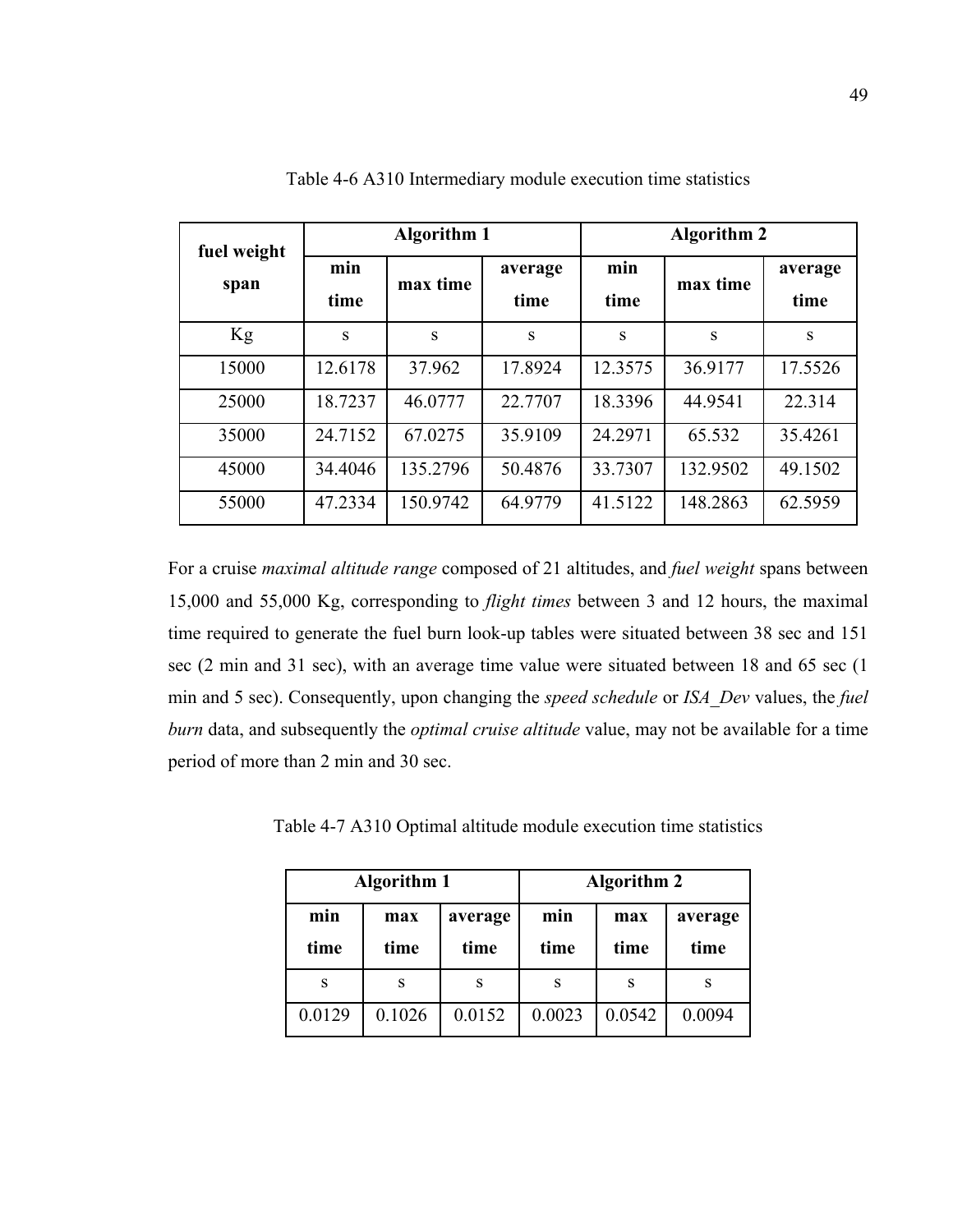The optimal altitude module time statistics, presented in Table 4-7, show that for still air conditions, and a cruise altitude range of 21 altitudes, the execution time were situated between 13ms and 103ms, with an average value of 15ms.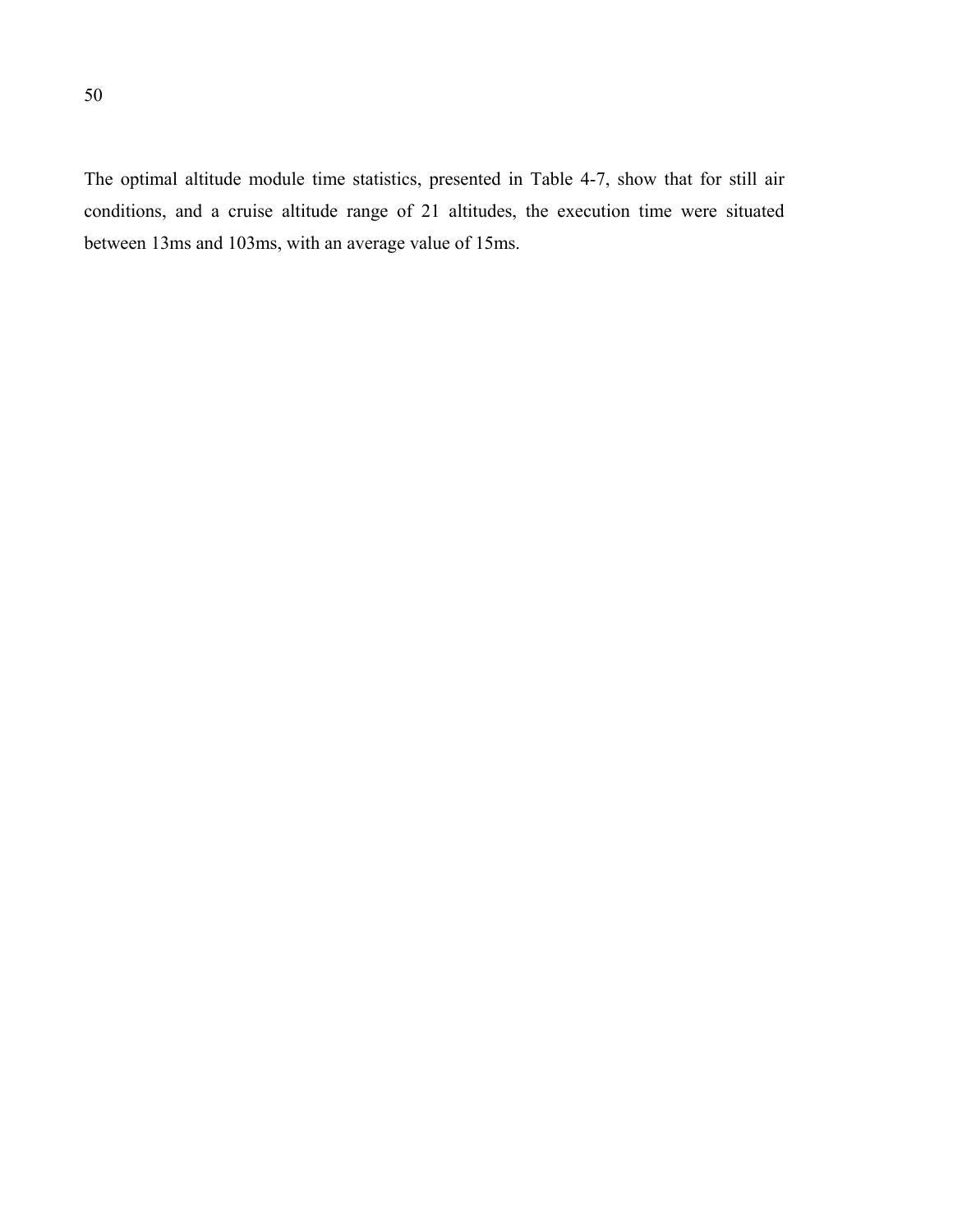# **4.2 The test results for Sukhoi RRJ**

A number of 43 still air test configurations, corresponding to a cruise segment of 500 Nm, were considered as described by the Table 4-8 below. They were chosen to cover the aircraft's range of *IAS* and *Mach index* speeds, *zfgw*, and *fuel* values.

| <b>IAS/Mach</b> | zfgw      | zfwcg          | fuel           |
|-----------------|-----------|----------------|----------------|
| Kts/-           | *1,000 Kg | %MAC           | $*1,000$ Kg    |
| 240/0.74        | 80        | 16,22,28,34,40 | 15,25,35       |
| 240/0.74        | 90        | 16             | 15,25          |
| 240/0.74        | 90        | 28             | 15,25,35       |
| 280/0.78        | 80        | 16,28,34,40    | 15,25,35,45,55 |
| 280/0.78        | 80        | 22             | 25, 35, 45, 55 |
| 280/0.78        | 90        | 16,22,28,34,40 | 15,25,35,45,55 |
| 280/0.78        | 100       | 16             | 15,25,35       |
| 280/0.78        | 100       | 22             | 15,25,35,55    |
| 280/0.78        | 100       | 28             | 25, 35, 45, 55 |
| 280/0.78        | 100       | 34,40          | 15,25,35,45,55 |
| 320/0.82        | 80        | 16,22,28,34    | 15,25,35,45,55 |
| 320/0.82        | 80        | 40             | 15,25,35,45    |
| 320/0.82        | 90        | 16,28,34       | 15,25,35,45,55 |
| 320/0.82        | 90        | 22             | 15,25,35,45    |
| 320/0.82        | 90        | 40             | 15, 35, 45, 55 |
| 320/0.82        | 100       | 16,22,28,34,40 | 15,25,35,45    |
| 340/0.84        | 90        | 16             | 15,25,35,45    |
| 340/0.84        | 90        | 22, 28, 34, 40 | 15,25,35,45,55 |

Table 4-8 Description of the RRJ test configurations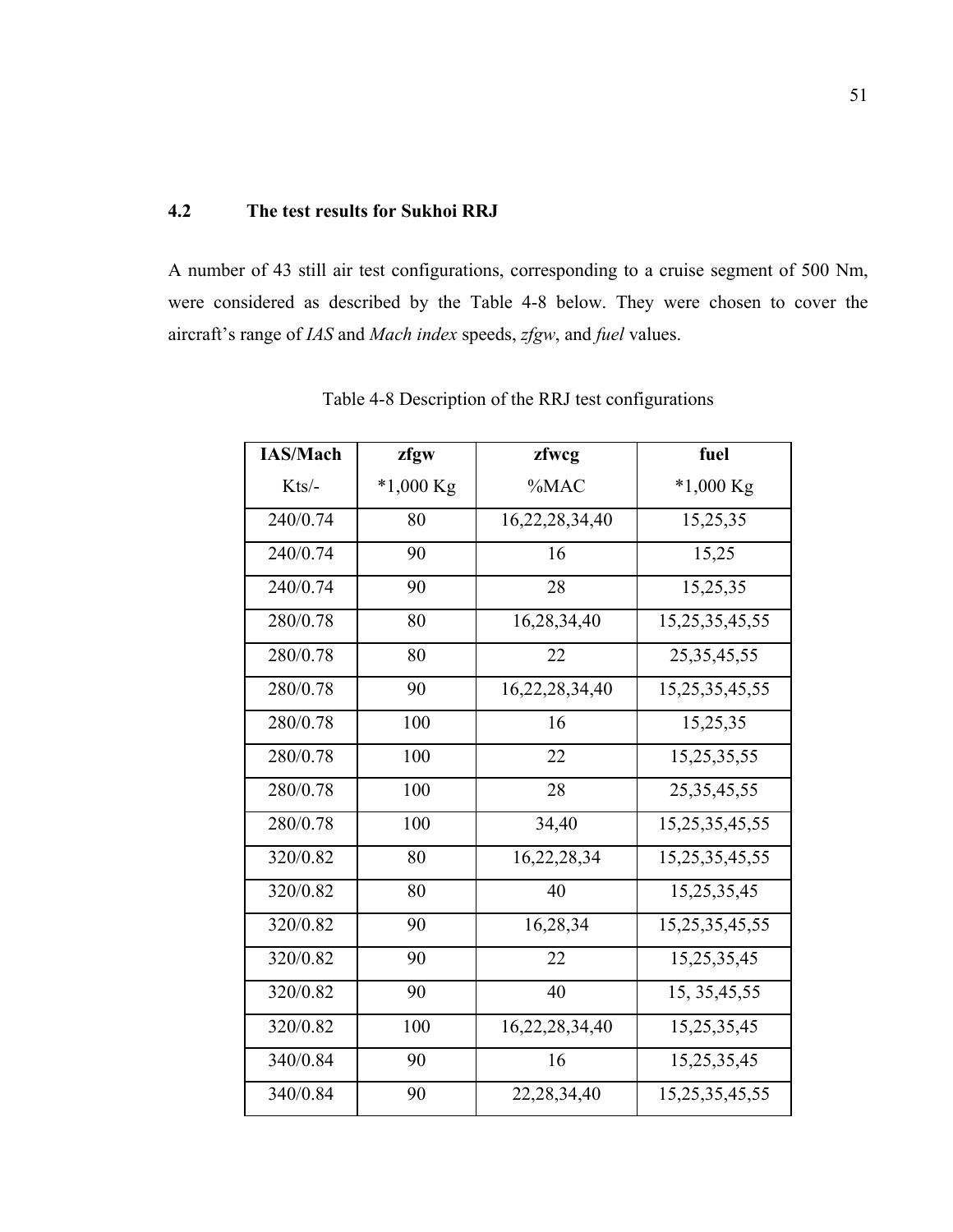The results for the set of 500 Nm, still air test configurations described in Table 4-8 are presented in Table 4-9, Table 4-10 and Table 4-11 below.

|                  | Optimal                                     |                           | <b>Algorithm 1</b> | <b>Algorithm 2</b>        |               |  |
|------------------|---------------------------------------------|---------------------------|--------------------|---------------------------|---------------|--|
| CI               | altitude<br>difference<br>(f <sub>t</sub> ) | <b>Number</b><br>of tests | $\frac{0}{0}$      | <b>Number</b><br>of tests | $\frac{0}{0}$ |  |
|                  | $\overline{0}$                              | 33                        | 76.74              | 33                        | 76.74         |  |
| $\boldsymbol{0}$ | 1000                                        | $\mathbf{1}$              | 2.33               | $\mathbf{1}$              | 2.33          |  |
|                  | 2000                                        | 9                         | 20.93              | 9                         | 20.93         |  |
|                  | $\overline{0}$                              | 33                        | 76.74              | 33                        | 76.74         |  |
| 15               | 1000                                        | $\mathbf{1}$              | $2.\overline{33}$  | $\mathbf{1}$              | 2.33          |  |
|                  | 2000                                        | 9                         | 20.93              | 9                         | 20.93         |  |
|                  | $\boldsymbol{0}$                            | 32                        | 74.42              | 33                        | 76.74         |  |
| 35               | 1000                                        | $\mathbf{1}$              | 2.33               | $\mathbf{1}$              | 2.33          |  |
|                  | 2000                                        | 9                         | 20.93              | 9                         | 20.93         |  |
|                  | 6000                                        | $\mathbf{1}$              | 2.33               |                           |               |  |
|                  | $\overline{0}$                              | 32                        | 74.42              | 33                        | 76.74         |  |
| 50               | 1000                                        | $\mathbf{1}$              | 2.33               | $\mathbf{1}$              | 2.33          |  |
|                  | 2000                                        | 9                         | 20.93              | 9                         | 20.93         |  |
|                  | 6000                                        | $\mathbf{1}$              | 2.33               |                           |               |  |
|                  | $\overline{0}$                              | 32                        | 74.42              | 33                        | 76.74         |  |
|                  | 1000                                        | $\mathbf{1}$              | 2.33               | $\mathbf{1}$              | 2.33          |  |
| 100              | 2000                                        | $\overline{7}$            | 16.28              | $\boldsymbol{7}$          | 16.28         |  |
|                  | 3000                                        | $\overline{2}$            | 4.65               | $\overline{2}$            | 4.65          |  |
|                  | 6000                                        | $\mathbf{1}$              | 2.33               |                           |               |  |

Table 4-9 RRJ optimal altitude test results function of the cost index value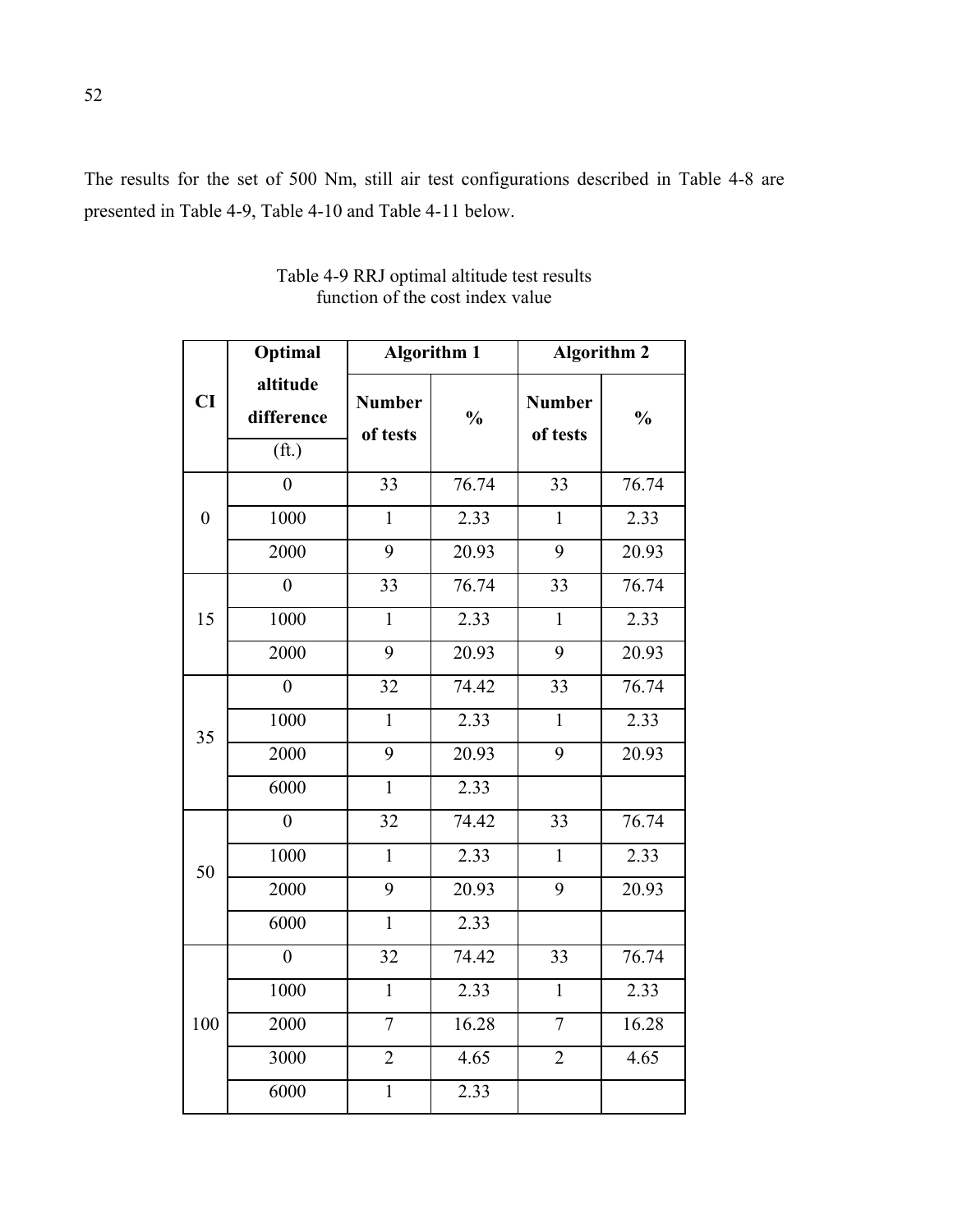|             |                |                  | <b>Algorithm 1</b> |                | <b>Algorithm 2</b> |                |                  |  |
|-------------|----------------|------------------|--------------------|----------------|--------------------|----------------|------------------|--|
| Parameter   | CI             | min              | max                | avg            | min                | max            | avg              |  |
|             |                | $\frac{0}{0}$    | $\frac{0}{0}$      | $\frac{0}{0}$  | $\frac{0}{0}$      | $\frac{0}{0}$  | $\frac{0}{0}$    |  |
| total cost  |                | $-1.15$          | $\mathbf{0}$       | $-0.18$        | $-1.15$            | $\overline{0}$ | $-0.18$          |  |
| fuel burn   | $\overline{0}$ | $-1.15$          | $\overline{0}$     | $-0.18$        | $-1.15$            | $\overline{0}$ | $-0.18$          |  |
| flight time |                | $\overline{0}$   | $\theta$           | $\theta$       | $\overline{0}$     | $\theta$       | $\theta$         |  |
| total cost  |                | $-0.72$          | $\theta$           | $-0.11$        | $-0.72$            | $\theta$       | $-0.11$          |  |
| fuel burn   | 15             | $-1.15$          | $\overline{0}$     | $-0.18$        | $-1.15$            | $\overline{0}$ | $-0.18$          |  |
| flight time |                | $\overline{0}$   | $\overline{0}$     | $\overline{0}$ | $\overline{0}$     | $\overline{0}$ | $\overline{0}$   |  |
| total cost  |                | $-5.84$          | $\overline{0}$     | $-0.21$        | $-0.48$            | $\overline{0}$ | $-0.08$          |  |
| fuel burn   | 35             | $-13.63$         | $\overline{0}$     | $-0.50$        | $-1.15$            | $\overline{0}$ | $-0.18$          |  |
| flight time |                | $\overline{0}$   | 0.01               | $\theta$       | $\overline{0}$     | $\overline{0}$ | $\theta$         |  |
| total cost  |                | $-4.69$          | $\theta$           | $-0.17$        | $-0.39$            | $\theta$       | $-0.06$          |  |
| fuel burn   | 50             | $-13.63$         | $\overline{0}$     | $-0.50$        | $-1.15$            | $\overline{0}$ | $-0.18$          |  |
| flight time |                | $\boldsymbol{0}$ | 0.01               | $\overline{0}$ | $\boldsymbol{0}$   | $\overline{0}$ | $\boldsymbol{0}$ |  |
| total cost  |                | $-2.83$          | $\mathbf{0}$       | $-0.11$        | $-0.34$            | $\overline{0}$ | $-0.04$          |  |
| fuel burn   | 100            | $-13.63$         | $\theta$           | $-0.60$        | $-3.23$            | $\theta$       | $-0.28$          |  |
| flight time |                | $\boldsymbol{0}$ | 0.52               | 0.02           | $\boldsymbol{0}$   | 0.55           | 0.03             |  |

Table 4-10 RRJ performance results, function of the cost index value, as a difference between the algorithm computed values at the optimal altitudes computed using the algorithm and the PTT validation data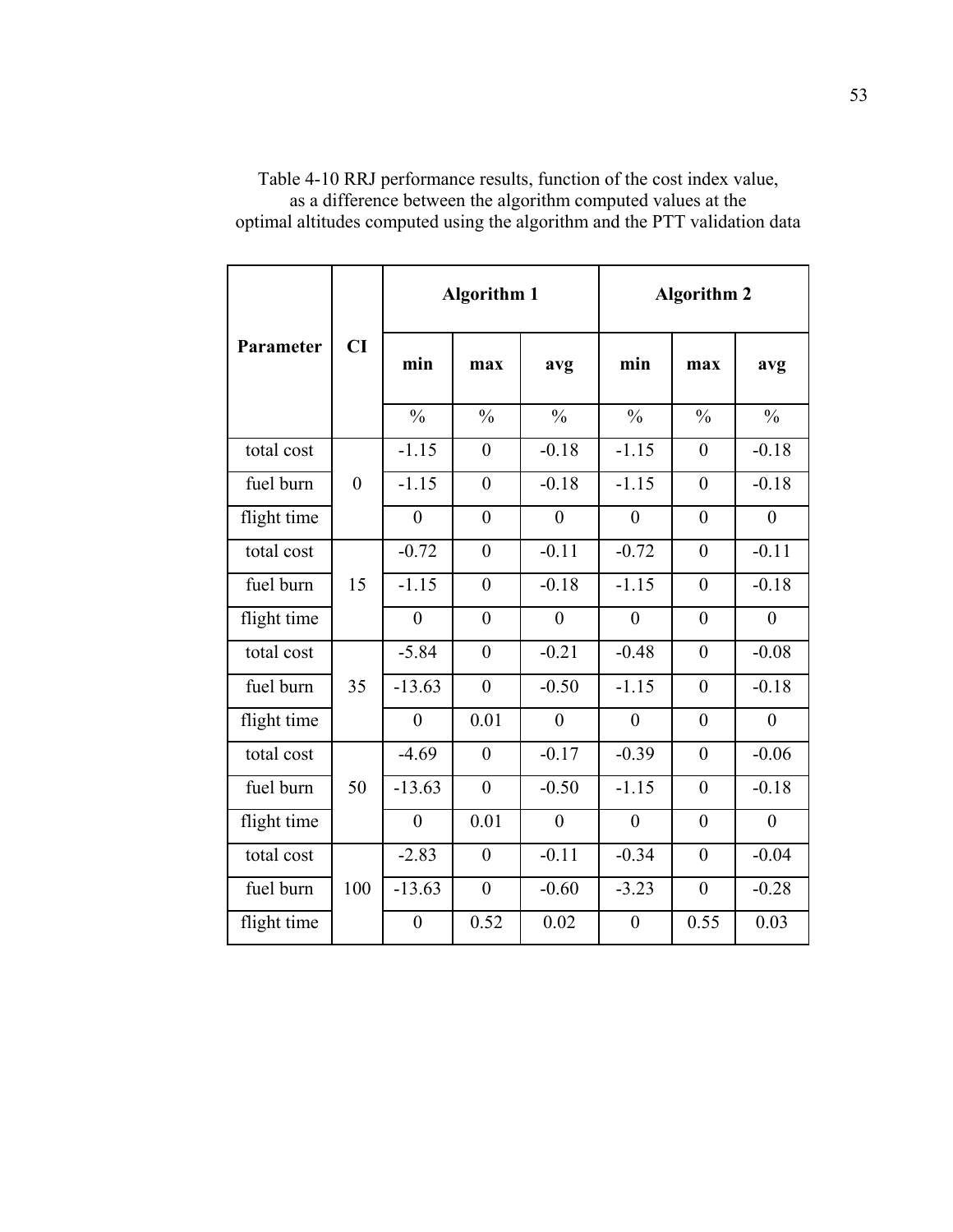| Table 4-11 RRJ performance results, function of the cost index value, |
|-----------------------------------------------------------------------|
| as the difference between the values computed using the algorithm     |
| and the PTT validation data, at the optimal altitude                  |
| computed by the algorithm                                             |
|                                                                       |

|             |                  | <b>Algorithm 1</b> |               |               | <b>Algorithm 2</b> |               |               |
|-------------|------------------|--------------------|---------------|---------------|--------------------|---------------|---------------|
| Parameter   | CI               | min                | max           | avg           | min                | max           | avg           |
|             |                  | $\frac{0}{0}$      | $\frac{0}{0}$ | $\frac{0}{0}$ | $\frac{0}{0}$      | $\frac{0}{0}$ | $\frac{0}{0}$ |
| total cost  |                  | $-4.09$            | $-0.59$       | $-2.67$       | $-3.25$            | $-0.47$       | $-2.67$       |
| fuel burn   | $\boldsymbol{0}$ | $-4.09$            | $-0.59$       | $-2.67$       | $-3.25$            | $-0.47$       | $-2.67$       |
| flight time |                  | $-1.35$            | 1.58          | 0.00          | 0.00               | 0.00          | 0.00          |
| total cost  |                  | $-3.08$            | $-0.32$       | $-1.68$       | $-1.98$            | $-0.31$       | $-1.68$       |
| fuel burn   | 15               | $-4.09$            | $-0.59$       | $-2.67$       | $-3.25$            | $-0.47$       | $-2.67$       |
| flight time |                  | $-1.35$            | 1.58          | 0.00          | 0.00               | 0.00          | 0.00          |
| total cost  |                  | $-2.51$            | 0.34          | $-1.13$       | $-1.33$            | $-0.05$       | $-1.10$       |
| fuel burn   | 35               | $-4.09$            | $-0.59$       | $-2.67$       | $-3.25$            | $-0.12$       | $-2.60$       |
| flight time |                  | $-1.35$            | 1.58          | 0.00          | 0.00               | 0.00          | 0.00          |
| total cost  |                  | $-2.28$            | 0.59          | $-0.90$       | $-1.07$            | $-0.04$       | $-0.88$       |
| fuel burn   | 50               | $-4.09$            | $-0.59$       | $-2.67$       | $-3.25$            | $-0.12$       | $-2.60$       |
| flight time |                  | $-1.35$            | 1.58          | 0.00          | 0.00               | 0.00          | 0.00          |
| total cost  |                  | $-1.91$            | 0.99          | $-0.53$       | $-0.65$            | $-0.02$       | $-0.52$       |
| fuel burn   | 100              | $-4.09$            | $-0.27$       | $-2.63$       | $-3.25$            | $-0.12$       | $-2.57$       |
| flight time |                  | $-1.35$            | 1.58          | 0.00          | 0.00               | 0.00          | 0.00          |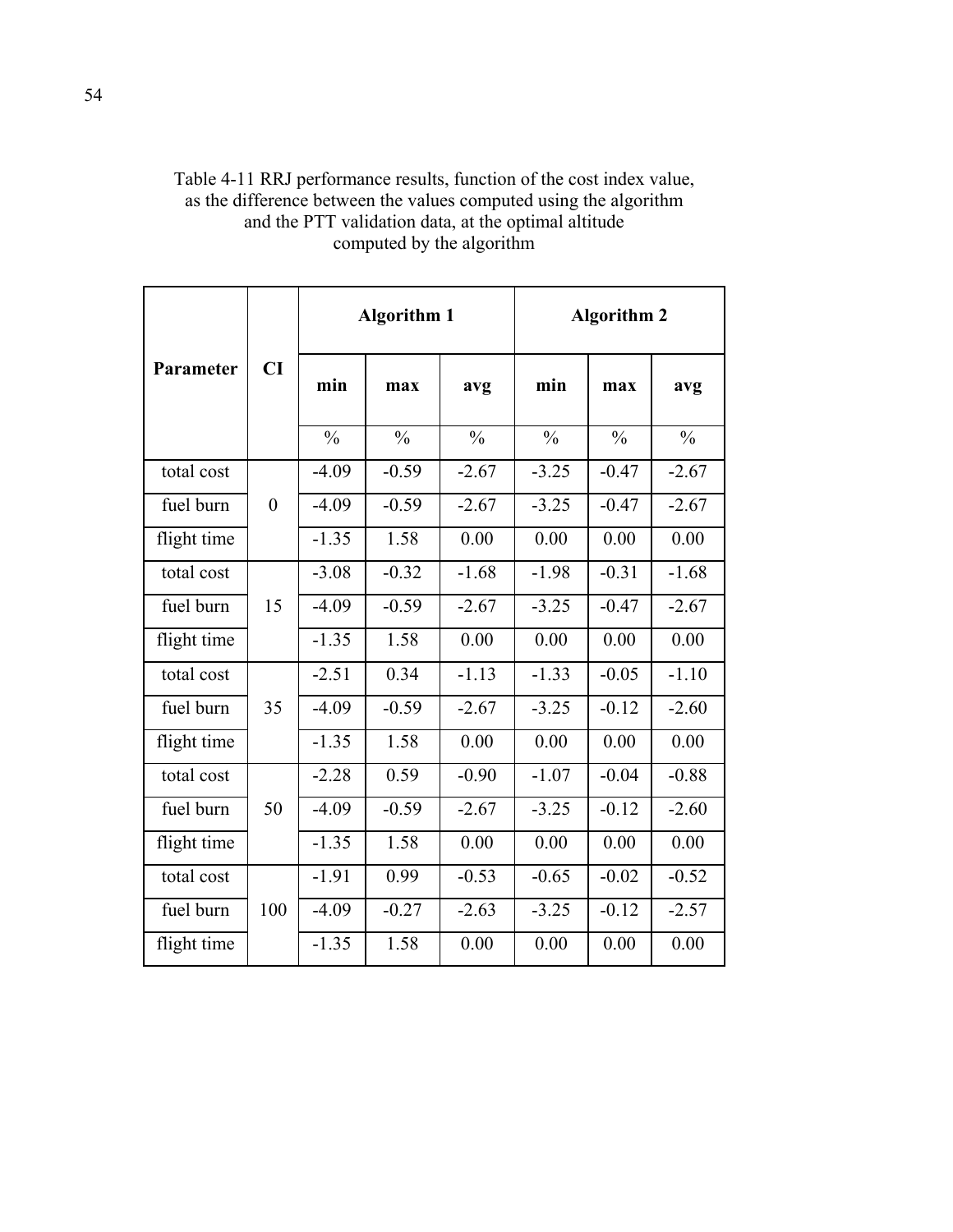Table 4-9 presents an analysis of the *optimal altitude* differences between the values computed by each of the two developed algorithms, and the corresponding *optimal altitude* computed using the PTT validation data, as a function of the *cost index* values. Table 4-10 presents an analysis, for each of the two developed algorithms, of the minimal, maximal and average values of the relative difference between the *flight time*, *fuel burn* and *total cost* values computed by the algorithm, at the algorithm *optimal altitude* and at the *optimal altitude* computed using the PTT validation data, as a function of the *cost index*. Table 4-11 presents an analysis, for each of the two developed algorithms, of the minimal, maximal and average values of the relative difference between the *flight time*, *fuel burn* and *total cost* values computed by the algorithm and the values computed using the PTT validation data, at the algorithm *optimal altitude*, as a function of the *cost index*. A negative value of the optimal altitude difference is determined by an algorithm-computed *optimal altitude* situated lower than the corresponding *optimal altitude* determined using the PTT validation data. Similarly, a negative value of the *total cost* or *fuel burn* relative difference is produced by an algorithm computed value that is smaller than the corresponding value computed using the PTT validation data.

The performance results in Table 4-9 showed that for both algorithms, an important number of test cases, up to 23.2% for the first algorithm and 29.83% for the second algorithm, generated an *optimal altitude* that was situated from 1,000 ft below to 2,000 ft above the corresponding *optimal altitude* computed using the PTT validation data. An analysis of the *cost*, *fuel* and *flight time* performance results, presented in Table 4-10 and Table 4-11, indicated that these altitude differences were mostly influenced by the fuel burn modeling.

The results in Table 4-10 show that the relative differences of the algorithm-computed *total cost*, evaluated at the *optimal altitudes* determined by the algorithm and the corresponding *optimal altitude* computed using the PTT validation data, range from -5.84% to 0% for the *total cost* computed by algorithm 1, and from -1.15% to 0% for the algorithm 2. Table 4-10 also shows that the relative *fuel burn* differences, computed for the same conditions, range from -13.63% to 0% for algorithm 1, and from -3.23% to 0% for algorithm 2.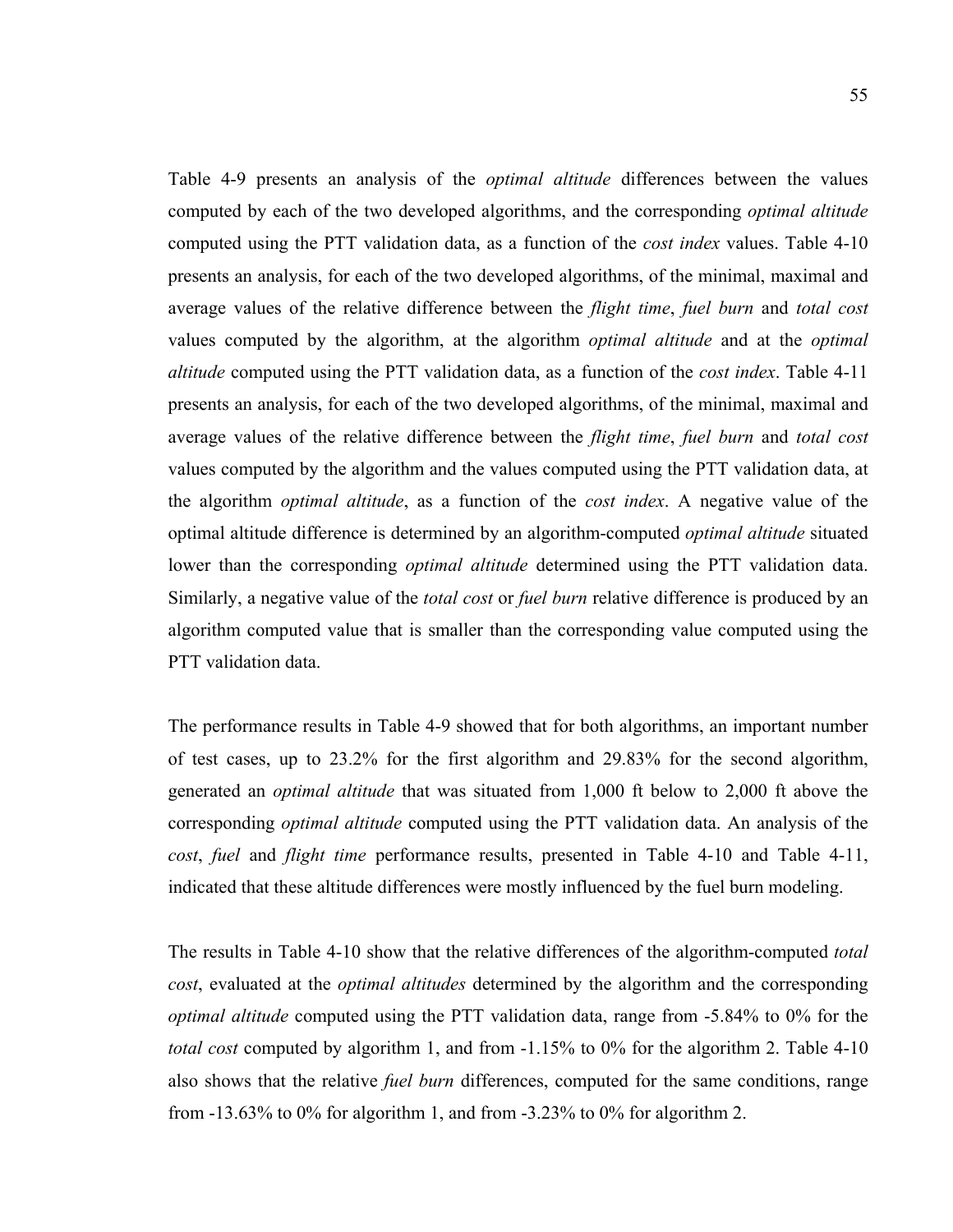One important note relative to the Algorithm 1 *flight time* differences presented in the Table 4-10, for *cost index* values of 0 and 15: it can be observed that the min, max and average values are 0. Following a detailed investigation, it was determined that this is due to the fact that both FMS and algorithm determined optimal altitudes were situated at or above 36000ft, in stratosphere, where the value of the speed of sound is constant with the altitude variation. Therefore the corresponding *ground speed* and segment *flight time* are constant with altitude variation.

The results in Table 4-11 show that the relative differences between the algorithm-computed *total cost*, and the *total cost* computed using the PTT validation data, evaluated at the *optimal altitude* computed by the algorithm, range from -4.09% to 0.99% for the *total cost* computed by algorithm 1, and from -3.25% to -0.02% for the algorithm 2. Table 4-11 also shows that the relative *fuel burn* differences, computed for the same conditions, range from -4.09% to -0.27% for algorithm 1, and from -3.25% to -0.12% for algorithm 2. It can be observed that the relative *fuel burn* difference corresponding to the algorithm 2 are always negative. This means that the *fuel burn* value computed by the fuel burn algorithm, for an *altitude* and *flight time*, is smaller than the *fuel burn* value computed by the PTT for the same *altitude* and *flight time*. This is consistent with the fact that for the *cg* independent model, the fuel burn rate variation with the *fuel weight*, and by consequence *gw*, is monotonous.

The algorithm execution time statistics, for the initialization, intermediary, and optimal altitude module, respectively, are presented in Table 4-12, Table 4-13 and Table 4-14, below.

|             | <b>Algorithm 1</b>             |         | <b>Algorithm 2</b> |             |                 |  |
|-------------|--------------------------------|---------|--------------------|-------------|-----------------|--|
| min<br>time | average<br>max<br>time<br>time |         | min<br>time        | max<br>time | average<br>time |  |
| S           | S                              | S       | S                  |             |                 |  |
| 0.00008     | 0.0001                         | 0.00009 | 0.00008            | 0.0014      | 0.00009         |  |

Table 4-12 RRJ Initialization module execution time statistics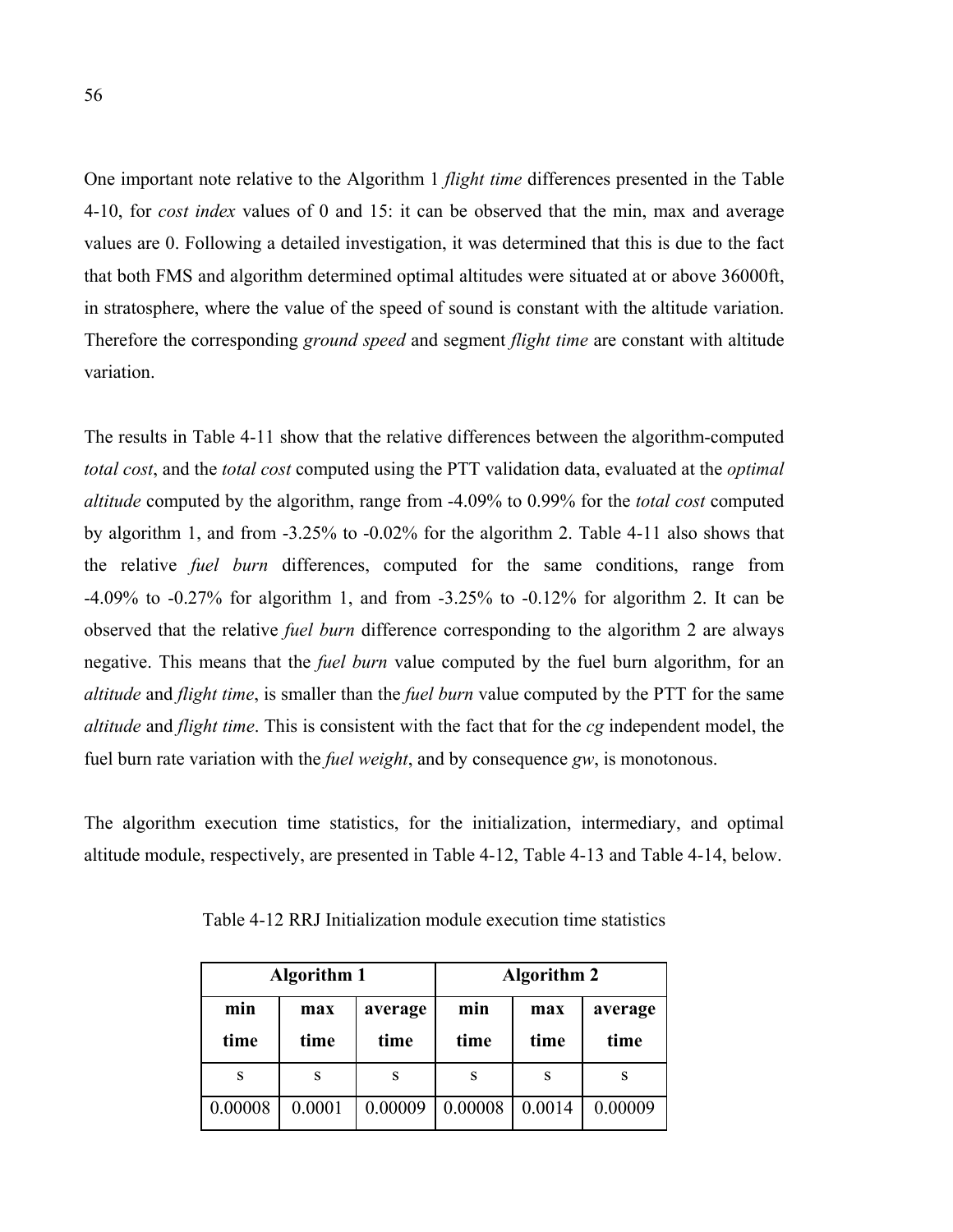For RRJ performance model and the set of tests presented in this thesis, the amount of time required for running the initialization module were measured to be less than 1.5 ms, with an average value of 0.09 ms.

| fuel weight |             | <b>Algorithm 1</b> |                 | <b>Algorithm 2</b> |          |                 |  |
|-------------|-------------|--------------------|-----------------|--------------------|----------|-----------------|--|
| span        | min<br>time | max time           | average<br>time | min<br>time        | max time | average<br>time |  |
| Kg          | S           | S                  | S               | S                  | S        | S               |  |
| 7000        | 3.5886      | 47.7753            | 10.7782         | 3.6070             | 48.3110  | 11.6924         |  |
| 8000        | 4.0318      | 48.4457            | 4.5235          | 4.0409             | 48.4411  | 4.7548          |  |
| 9000        | 4.6098      | 49.1462            | 10.2846         | 4.5548             | 49.7206  | 13.2245         |  |
| 10000       | 5.0561      | 49.5312            | 15.2343         | 5.0614             | 50.2168  | 16.6336         |  |

Table 4-13 RRJ Intermediary module execution time statistics

For a cruise *maximal altitude range* composed of 24 altitudes, and *fuel weight* spans between 7,000 and 10,000 Kg, the maximal time required to generate the fuel burn look-up tables were situated between 48 sec and 51 sec, with an average time value situated between 4.6 and 16.7 sec. Consequently, upon changing the *speed schedule* or *ISA\_Dev* values, the *fuel burn* data, and subsequently the *optimal cruise altitude* value, may not be available for a time period of more than 50 sec.

Table 4-14 RRJ Optimal altitude module execution time statistics

|             | <b>Algorithm 1</b> |                 | <b>Algorithm 2</b> |             |                 |  |
|-------------|--------------------|-----------------|--------------------|-------------|-----------------|--|
| min<br>time | max<br>time        | average<br>time | min<br>time        | max<br>time | average<br>time |  |
| S           | S                  | S               | S                  | S           |                 |  |
| 0.0154      | 0.0220             | 0.0163          | 0.0065             | 0.1070      | 0.0126          |  |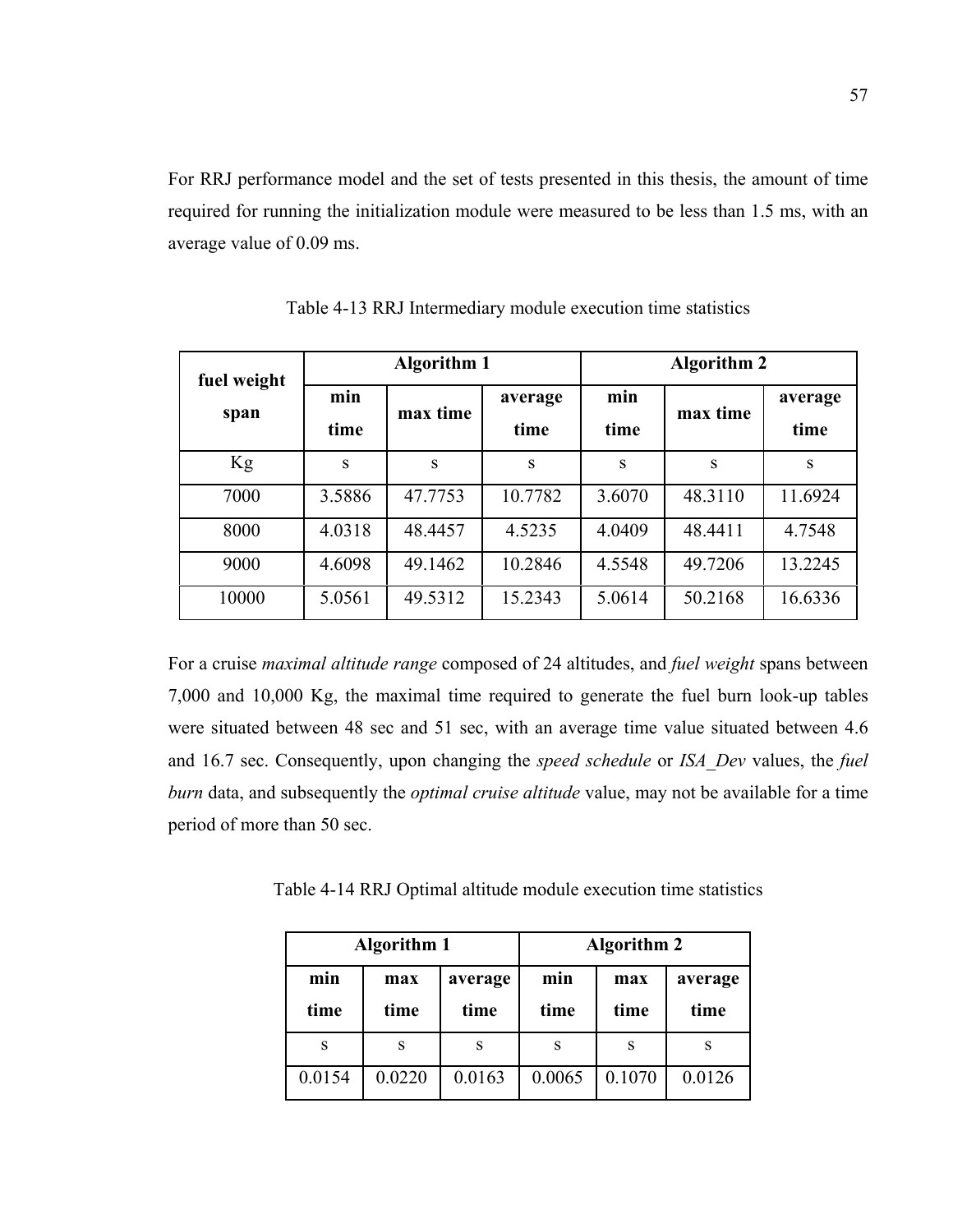The optimal altitude module time statistics, presented in Table 4-14, show that for still air conditions, and a maximal cruise altitude range of 24 altitudes, the execution time were situated between 15.4ms and 22ms, with an average value of 16.3ms.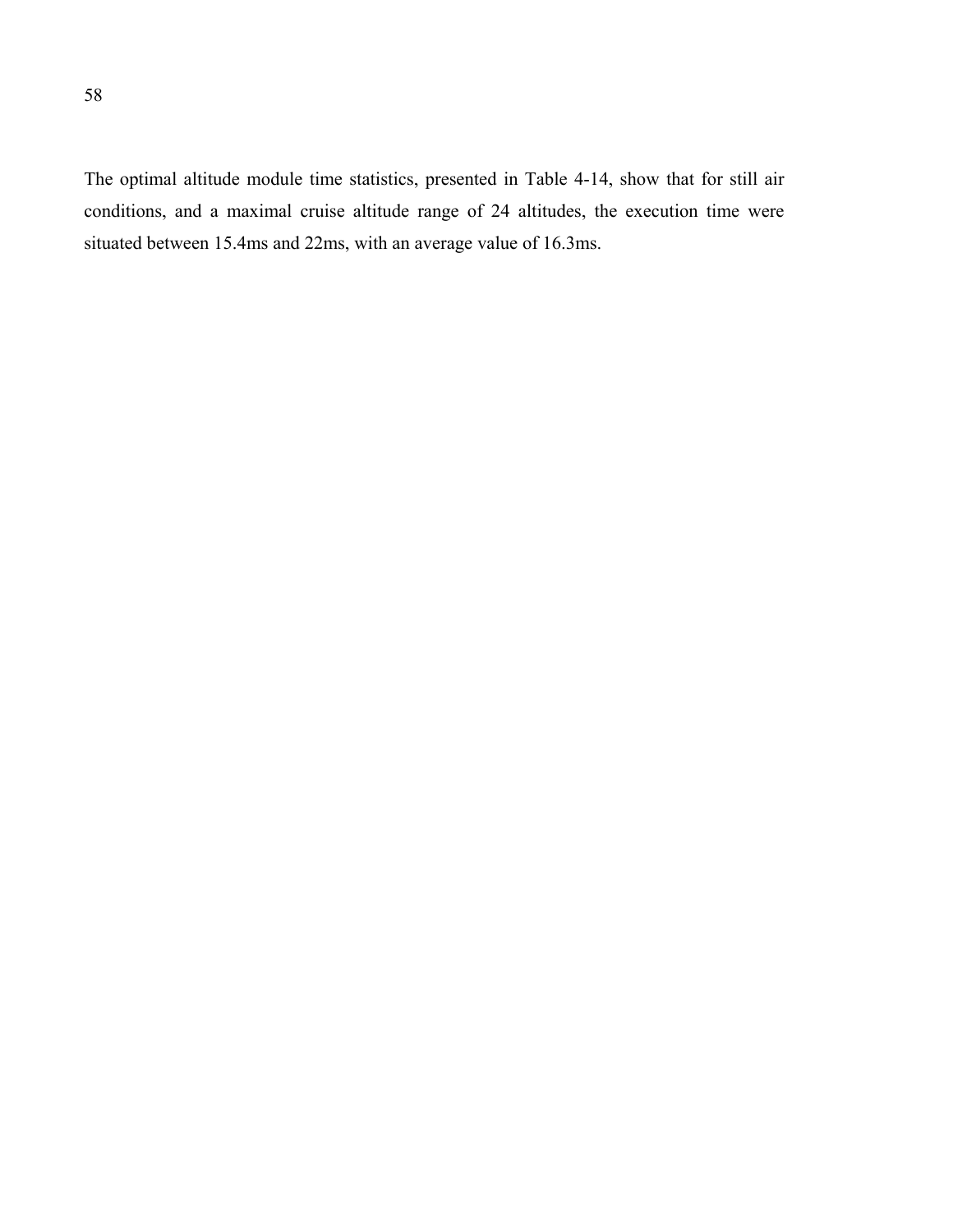#### **4.3 The test results for Lockheed L1011**

A number of 27 still air test configurations were considered, as described by the Table 4-15 below. They correspond to a cruise distance of 399.59 Nm. These configurations were chosen to cover the aircraft's range of *IAS* and *Mach index* speeds, *zfgw*, and *fuel* values. As mentioned before, the objective of the validation was to compare the algorithm fuel burn predictions with those computed by the PTT and the Flightsim.

The fuel burn difference values are presented as percentage of the fuel burn value extracted from the Flightsim recorded data. A positive value represents an algorithm / PTT predicted value that is larger than that corresponding to the Flightsim.

It can be observed that for all test cases the fuel burn differences between the algorithm and Flightsim values ranged from 1.89% to 4.52%, whereas the difference between the PTT and Flightsim values ranged from -1.34% to 6.59 % of the corresponding Flightsim value. Considering the fact that the Flightsim computes the fuel burn in real time, its fuel burn value should provide the closest approximation of the integral of the *fuel burn rate*, and is considered the most accurate. By consequence, a negative value of the relative difference between the PTT and Flightsim computed fuel burn corresponds to a PTT value that is lower than the value of the integral of the fuel burn rate. However, the L1011 model is not cgdependent and its *fbr* variation with the *gw* is monotonous. Therefore, a PTT fuel burn value that is lower that the Flightsim' suggests that the algorithm that considers a constant fuel burn rate on each cruise sub-segment may predict fuel burn values that are smaller than the actual ones. More, for the majority of cases for which the PTT fuel burn is larger than the one computed by the Flightsim, the value corresponding to the new proposed fuel burn algorithm is closer to that of the Flightsim than the PTT value, therefore more accurate.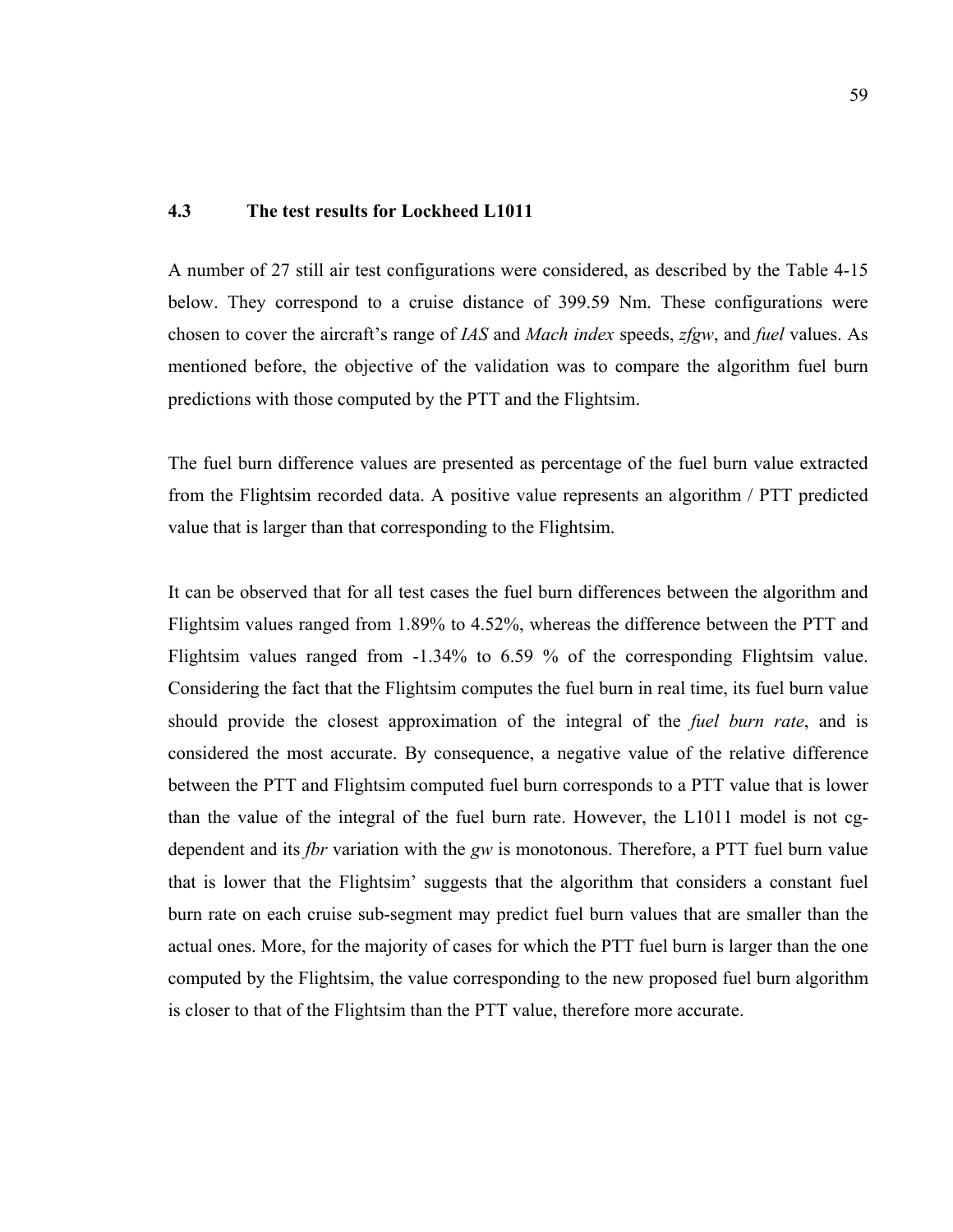| <b>Speed</b>           |               | Fuel                 | <b>CRUISE</b> | Flight               | <b>Fuel Burn differences</b> |                      |  |
|------------------------|---------------|----------------------|---------------|----------------------|------------------------------|----------------------|--|
| schedule<br>(Mach/IAS) | <b>ZFGW</b>   | weight               | <b>ALT</b>    | <b>Time</b><br>(FMS) | FMS-<br>Flightsim            | $ALG -$<br>Flightsim |  |
| $-$ / Kts.             | $*1000$<br>Kg | $*1000$<br><b>Kg</b> | ft            | $\mathbf h$          | $\frac{0}{0}$                | $\frac{0}{0}$        |  |
|                        |               | 29                   | 38000         | 0.8920               | 6.39                         | 4.52                 |  |
|                        | 117.3         | 48.36                | 36000         | 0.8920               | 4.52                         | 3.68                 |  |
|                        |               | 72.5                 | 34000         | 0.8840               | 3.24                         | 2.40                 |  |
|                        |               | 22.2                 | 36000         | 0.8920               | 0.20                         | 3.86                 |  |
| 0.78 / 280             | 140           | 37                   | 34000         | 0.8840               | $-0.51$                      | 3.07                 |  |
|                        |               | 55.5                 | 33000         | 0.8800               | $-0.35$                      | 2.72                 |  |
|                        |               | 19.2                 | 36000         | 0.8920               | $-0.37$                      | 3.23                 |  |
|                        | 150           | 32                   | 34000         | 0.8840               | $-0.33$                      | 3.21                 |  |
|                        |               | 48                   | 33000         | 0.8800               | $-0.62$                      | 2.61                 |  |
|                        | 117.3         | 29                   | 40000         | 0.8720               | 0.02                         | 3.80                 |  |
|                        |               | 48.36                | 36000         | 0.8720               | $-0.33$                      | 3.57                 |  |
|                        |               | 72.5                 | 34000         | 0.8640               | $-1.34$                      | 2.39                 |  |
|                        |               | 22.2                 | 38000         | 0.8720               | 4.91                         | 3.19                 |  |
| 0.80 / 300             | 140           | 37                   | 36000         | 0.8720               | $-1.09$                      | 2.68                 |  |
|                        |               | 55.5                 | 34000         | 0.8640               | 2.71                         | 2.12                 |  |
|                        | 150           | 19.2                 | 36000         | 0.8720               | 3.76                         | 3.18                 |  |
|                        |               | 32                   | 34000         | 0.8640               | $-0.63$                      | 3.21                 |  |
|                        |               | 48                   | 34000         | 0.8640               | 2.38                         | 2.06                 |  |
|                        |               | 29                   | 40000         | 0.8480               | 6.59                         | 3.49                 |  |
|                        | 117.3         | 48.36                | 38000         | 0.8480               | $-0.42$                      | 2.97                 |  |
|                        |               | 72.5                 | 34000         | 0.8400               | $-1.50$                      | 1.94                 |  |
|                        |               | 22.2                 | 38000         | 0.8480               | 4.99                         | 2.97                 |  |
| 0.82 / 320             | 140           | 37                   | 36000         | 0.8480               | 3.22                         | 2.34                 |  |
|                        |               | 55.5                 | 34000         | 0.8400               | $-1.48$                      | 1.89                 |  |
|                        |               | 19.2                 | 36000         | 0.8480               | $-0.85$                      | 2.75                 |  |
|                        | 150           | 32                   | 36000         | 0.8480               | $-1.01$                      | 2.40                 |  |
|                        |               | 48                   | 34000         | 0.8400               | $-1.37$                      | 1.96                 |  |

Table 4-15 L1011 tests description and fuel burn results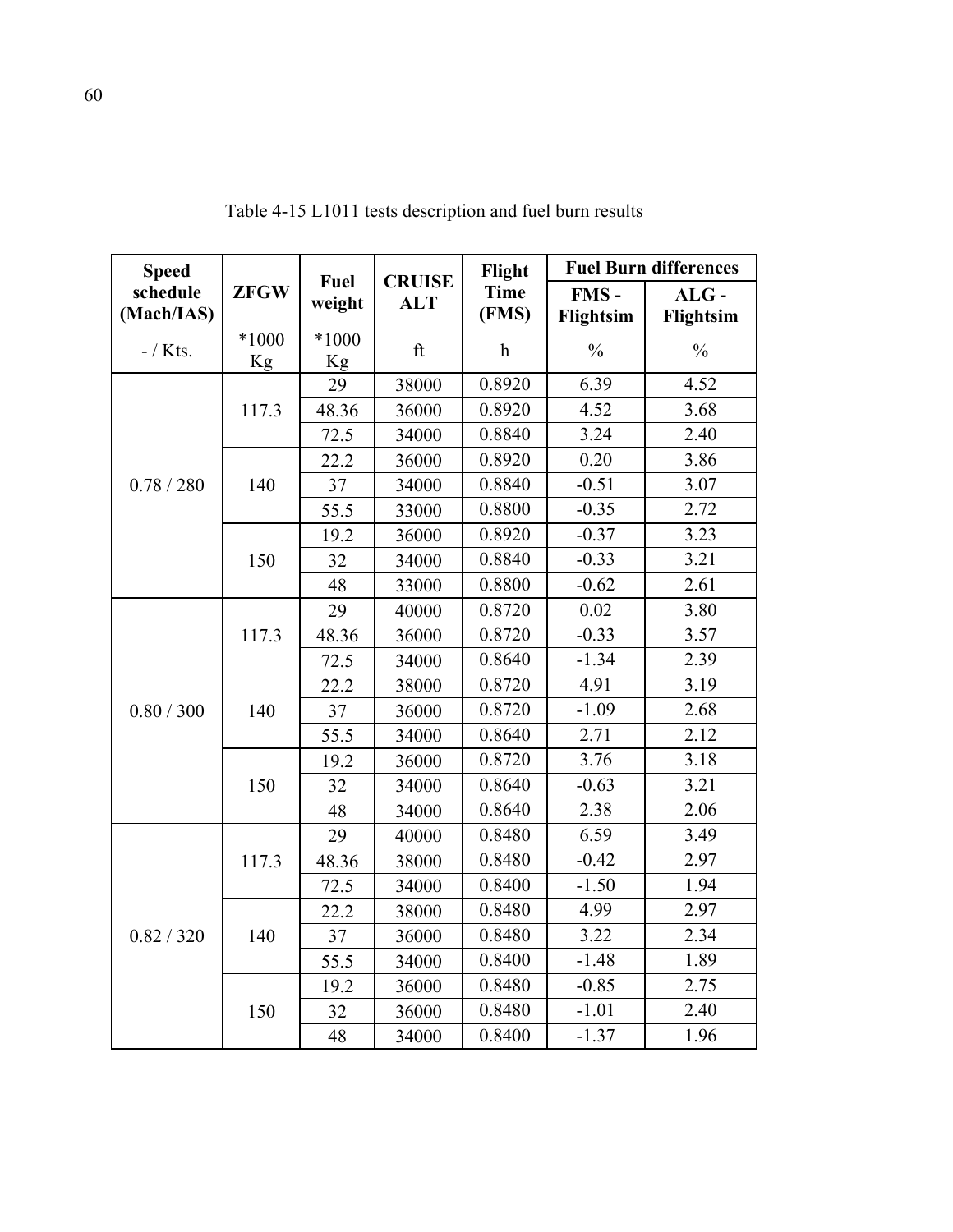### **CONCLUSIONS**

The algorithm described in this thesis was implemented for a number of three aircraft models, Airbus A310 which is *cg* dependent, Locheed L1011, and Sukhoi RRJ, which are not *cg* dependent.

For the A310 and RRJ aircraft models, two versions of the algorithm were used for validation, the original version of the algorithm proposed in this thesis - that performs all the computations required to determine the *optimal altitude*, and a modified version - that uses the cruise *altitude range* and corresponding *flight times*, computed by the PTT. The modified version allowed for a better analyze of the differences between the fuel burn model proposed in this thesis and that used by the PTT. The test scenarios investigated algorithm performances, in still-air conditions, for an *optimization distance* of 500 Nm and five *cost index* values (0, 15, 35, 50 and 100). This approach is consistent with the fact that the wind conditions' influence on the *fuel burn* and *total cost* are produced through the changes induced in the value of the cruise segment's *flight time* only. Therefore, the still air scenarios allow for a good and accurate characterization of the fuel burn and optimal altitude algorithms' performances.

The test results showed that, depending on the *cost index* value, for up to 83% of A310 and 76% of RRJ test cases the *optimal altitude* computed by the algorithm was identical to that computed using the PTT validation data. Also, for up to 23% of the test cases the optimal altitudes were situated in a range of 2,000 ft from the values computed using the PTT validation data. It is interesting to note that for the algorithm version that uses the PTT computed flight times and A310 model, depending on the *cost index* value, the percentage corresponding to identical values of *optimal altitude* rose up to 90%, while the percentage corresponding to *optimal altitude* differences also rose up to 30%. For the RRJ model the percentages remained virtually unchanged.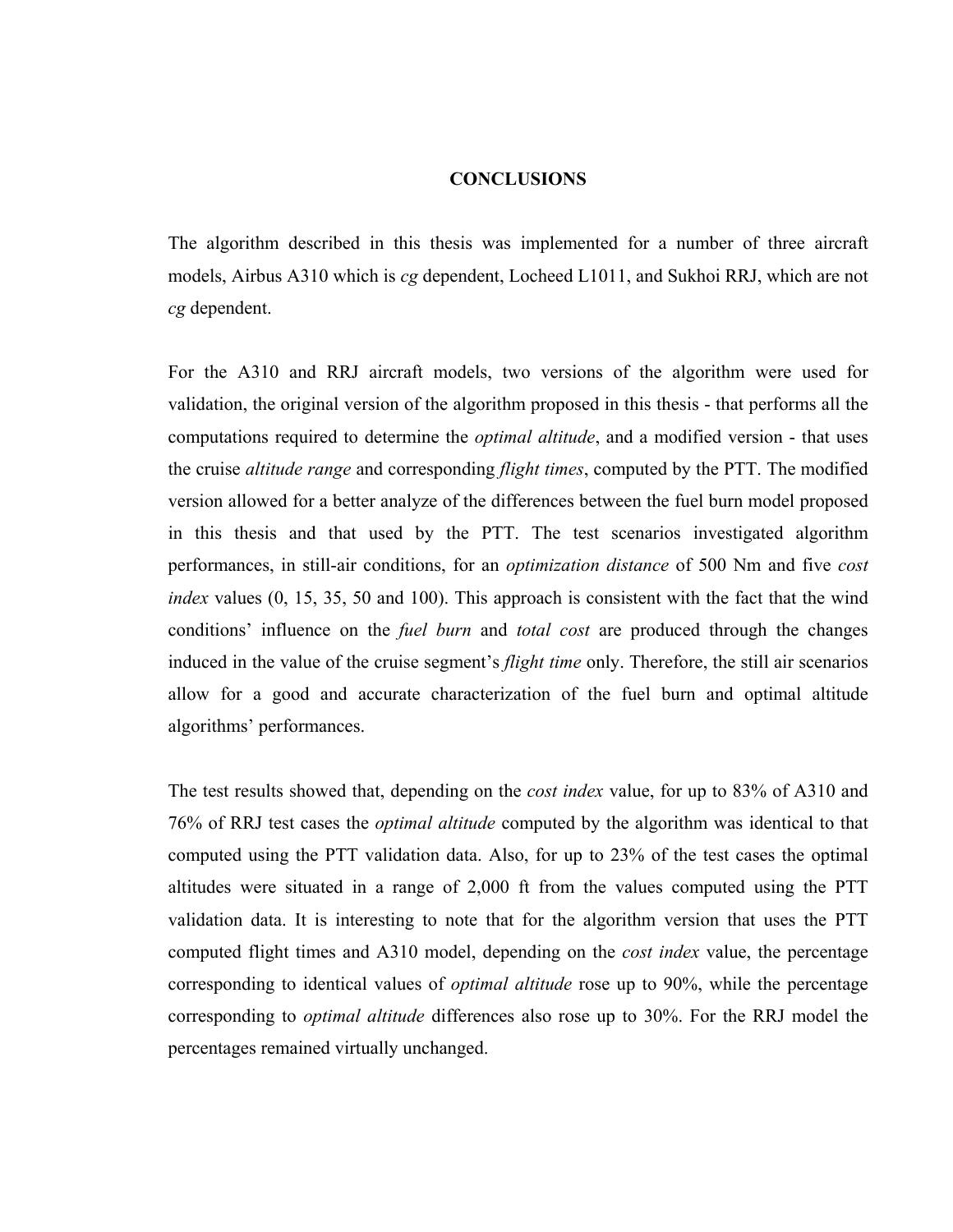The test results for the A310 model, for the algorithm version that uses the PTT computed flight times, also showed that for identical altitudes and flight times, the values of the *fuel burn* computed by the algorithm were smaller for some test cases, and larger for other test cases, than the values computed by the PTT. This is consistent with the fact that the *cg* variation with the *fuel weight*, and by consequence *gw*, is not monotonous. Therefore, the *fuel burn rate* computed by the algorithm may decrease on certain *gross weight* domains and increase on others. Also, the results of the L1011 tests performed on the Algorithm/PTT/Flightsim 9.1 platform indicated that the fuel burns predicted by the algorithm were closer to the values extracted from the Flightsim recordings, which are considered a close approximation of the fuel burn rate integral, than the values determined by the PTT. This suggests that the fuel burn model implemented by the algorithm is better than the model assuming constant fuel burn rates.

The analysis of the execution times of each of the main modules implementing the optimal cruise altitude algorithm suggests that the algorithm can successfully observe the requirements imposed by a real-time environment. The execution times for the initialization module are very small compared with the time between the FMS configuration and aircraft take-off, which is usually in the range of 15 to 30 minutes.

The intermediary module execution times were found to reach up to 150 sec for the cgdependent, and 51 sec for the cg-independent model. The delays caused by the fuel burn look-up tables generation, upon a change of speed schedule or ISA Dev values, are not frequent and could be regarded as an algorithm limitation. A table generation and an update policy adapted to the aircraft's performances and selected *optimization distance*, in conjunction with an appropriate *minimal cruise altitude* selection, could provide an important reduction of the fuel burn look-up tables generation time.

The maximum response time of the optimal altitude module was determined to be of 103 ms. Considering that the *optimal cruise altitude* value is computed or updated at time intervals of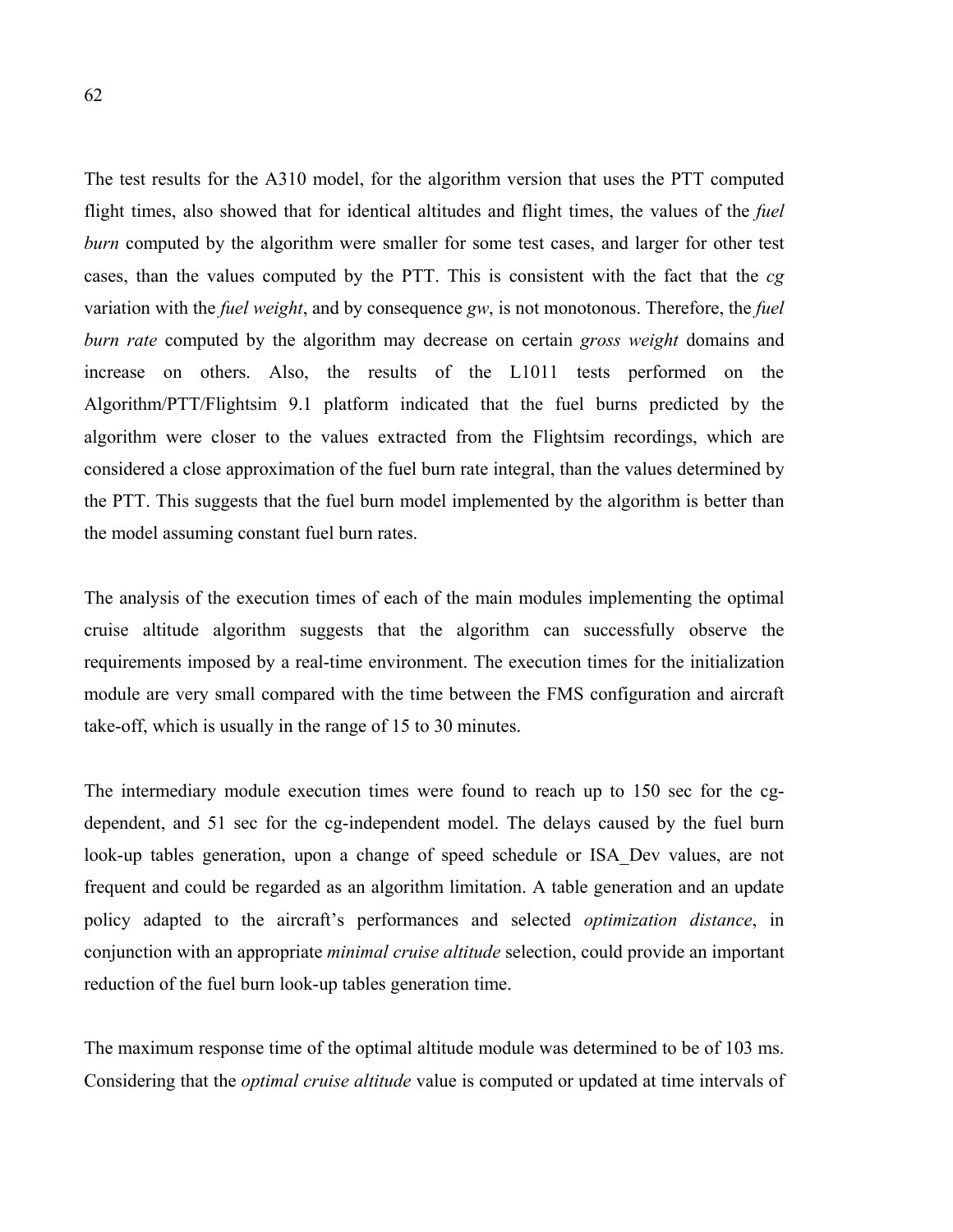no less than one minute, similar to other FMS data, we can conclude that the optimal altitude module can successfully meet the optimal altitude computation and update time constraints.

In conclusion, the fuel burn algorithm presented in this thesis provides two important features: Firstly, the value of the *fuel burn* considers the continuous variation of the *fuel burn rate* with *time*, due to the variation of the *fuel weight*, thus it's more accurate than that considering constant fuel burn rates on sub-segments of 50 Nm. Secondly, it would no longer require the decomposition of a cruise segment in smaller sub-segments, thus reducing the volume of computations. This, in turn, opens the possibility for computing *fuel burn* values for cruise flights spanning multiple segments, at once, using the corresponding total flight time.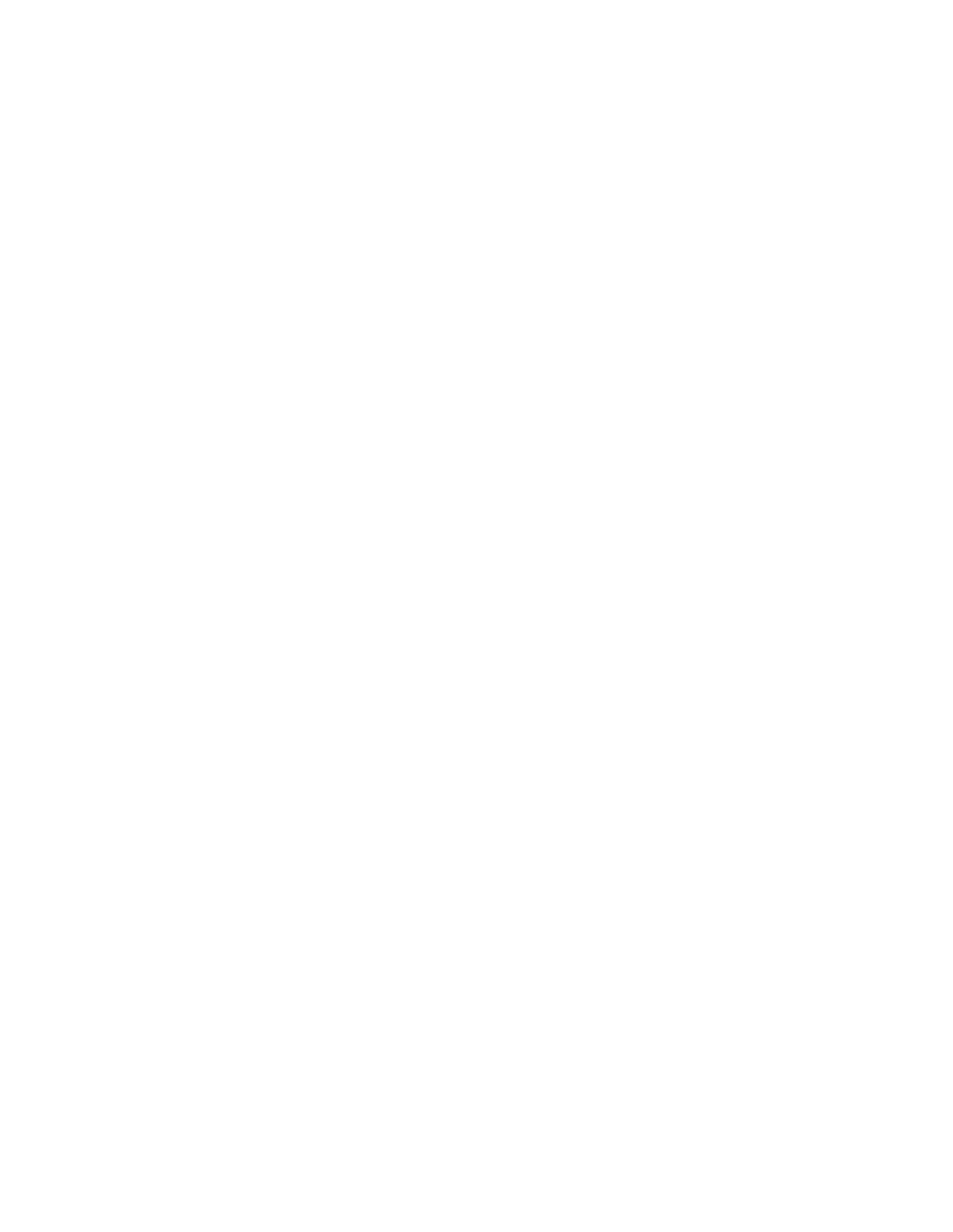### **RECOMMENDATIONS**

The analysis of the results presented in this thesis identified a number of directions, and tasks, that could contribute to extending the characterization of algorithm's performances, and/or augment its capabilities.

The first recommendation addresses the generation of the FMS validation data, as it was the principal factor limiting the number of test scenarios, and aircraft models, covered in this thesis. It refers to identifying, or implementing a method that automates the process of generation, and collection, of CMA 9000 FMS validation data, in collaboration with CMC Electronics - Esterline. Subsequently, extending the number of test scenarios, both for still air and constant wind conditions, would allow a more detailed characterization of the algorithm's performances and its advantages.

Other work may also include optimal cruise altitude algorithm improvement, with the implementation of variable wind (wind blending) scenarios processing capabilities, and the consideration of the costs, and fuel burns, associated with the climbs and descents imposed by the cruise altitude change.

The optimal cruise altitude algorithm can be easily adapted for scenarios where the *optimization distance* corresponds to a series of consecutive, independent, segments flown at the same speed schedule and ISA\_Dev values.

Finally, we propose the implementation of the fuel burn computation algorithm, presented in this thesis, for all cruise, constant speed, level flight computations performed by the FMS.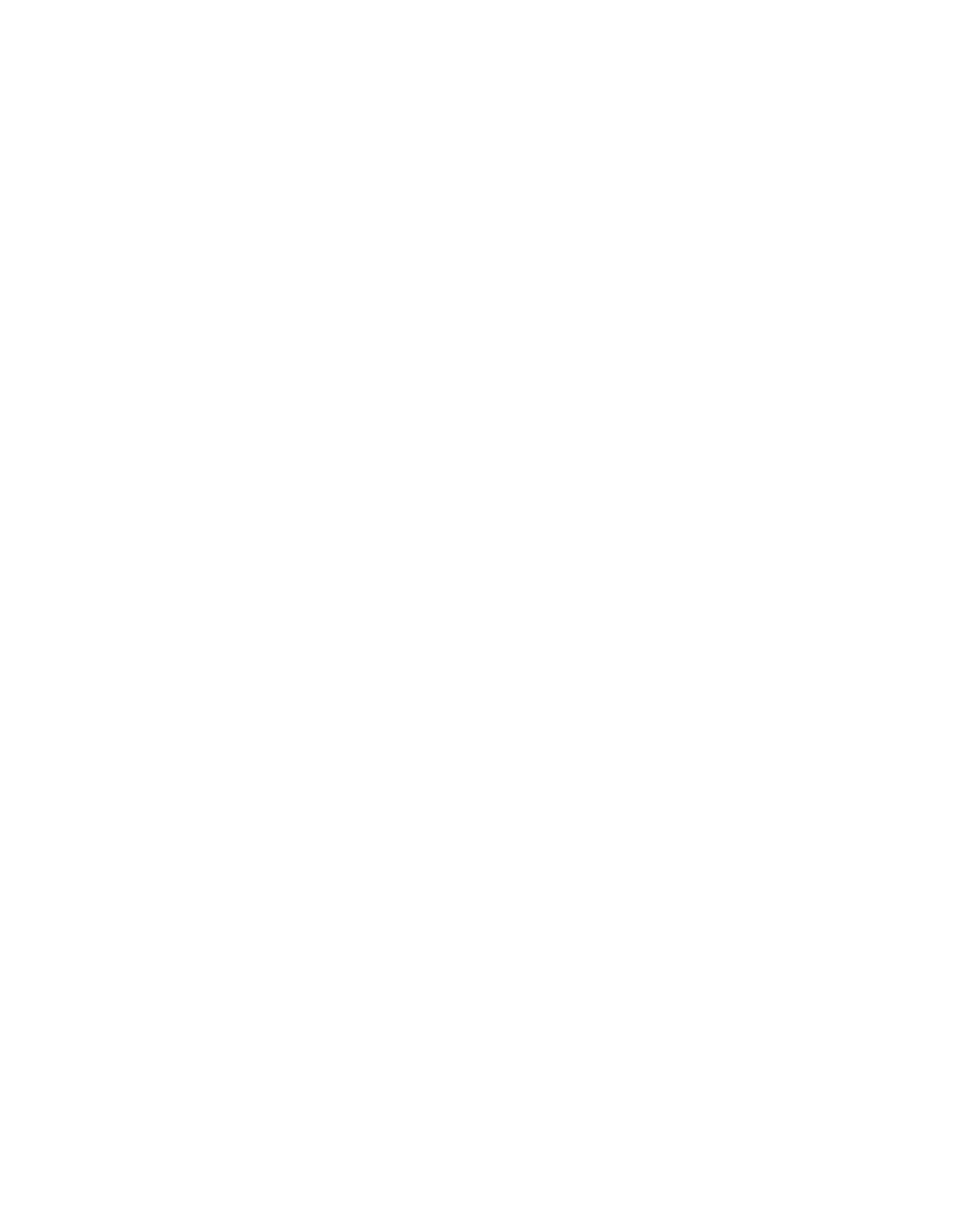## **LIST OF BIBLIOGRAPHIC REFERENCES**

- [1] Liden, S., 1994. "The evolution of Flight Management Systems", Digital Avionics Systems Conference,  $1994. 13<sup>th</sup> DASC., AIAA/IEEE, vol., no., pp.157-169, 30 Oct-3$ Nov 1994. Online. <http://ieeexplore.ieee.org/stamp/stamp.jsp?tp=&arnumber=369487&isnumber=8448>. Retrieved on April 13, 2011
- [2] Herndon, A.A.; Cramer, M.; Nicholson, T., 2009. "Analysis of advanced flight management systems (FMS), flight management computer (FMC) field observations, trials; lateral and vertical path integration" Digital Avionics Systems Conference, 2009. DASC '09. IEEE/AIAA 28th , vol., no., pp.1.C.2-1-1.C.2-16, 23-29 Oct. 2009. Online. <http://ieeexplore.ieee.org/stamp/stamp.jsp?tp=&arnumber=5347572&isnumber=5347 412>. Retrieved on April 10, 2011
- [3] Liden, S., 1992. "Optimum cruise profiles in the presence of winds," Digital Avionics Systems Conference, 1992. Proceedings., IEEE/AIAA 11th , vol., no., pp.254-261, 5-8 Oct 1992. Online. <http://ieeexplore.ieee.org/stamp/stamp.jsp?tp=&arnumber=282147&isnumber=6983>. Retrieved on May 7, 2010
- [4] Liden, S., 1992. "Optimum 4D guidance for long flights," Digital Avionics Systems Conference, 1992. Proceedings., IEEE/AIAA 11th , vol., no., pp.262-267, 5-8 Oct 1992. Online. <http://ieeexplore.ieee.org/stamp/stamp.jsp?tp=&arnumber=282146&isnumber=6983ht tp://ieeexplore.ieee.org/stamp/stamp.jsp?tp=&arnumber=282146&isnumber=6983>. Retrieved on May 22, 2010
- [5] Liden, S., 1985. "Practical Considerations in Optimal Flight Management Computations," American Control Conference, 1985 , vol., no., pp.675-681, 19-21 June 1985. Online. <http://ieeexplore.ieee.org/stamp/stamp.jsp?tp=&arnumber=4788700&isnumber=4788 561>. Retrieved on May 22, 2010
- [6] Shufan Wu; Yongzhang Shen; , 1993. "Studies on the flight performance optimization of commercial aircrafts," TENCON '93. Proceedings. Computer, Communication, Control and Power Engineering.1993 IEEE Region 10 Conference on , vol., no.0, pp.139-145 vol.4, 19-21 Oct 1993. Online. <http://ieeexplore.ieee.org/stamp/stamp.jsp?tp=&arnumber=320453&isnumber=7692>. Retrieved on April 10, 2011
- [7] Asselin, M., 1997, "AIAA Education Series: An Introduction to Aircraft Performance", Reston, Virginia, USA: American Institute of Aeronautics and Astronautics, Inc.,339 p.